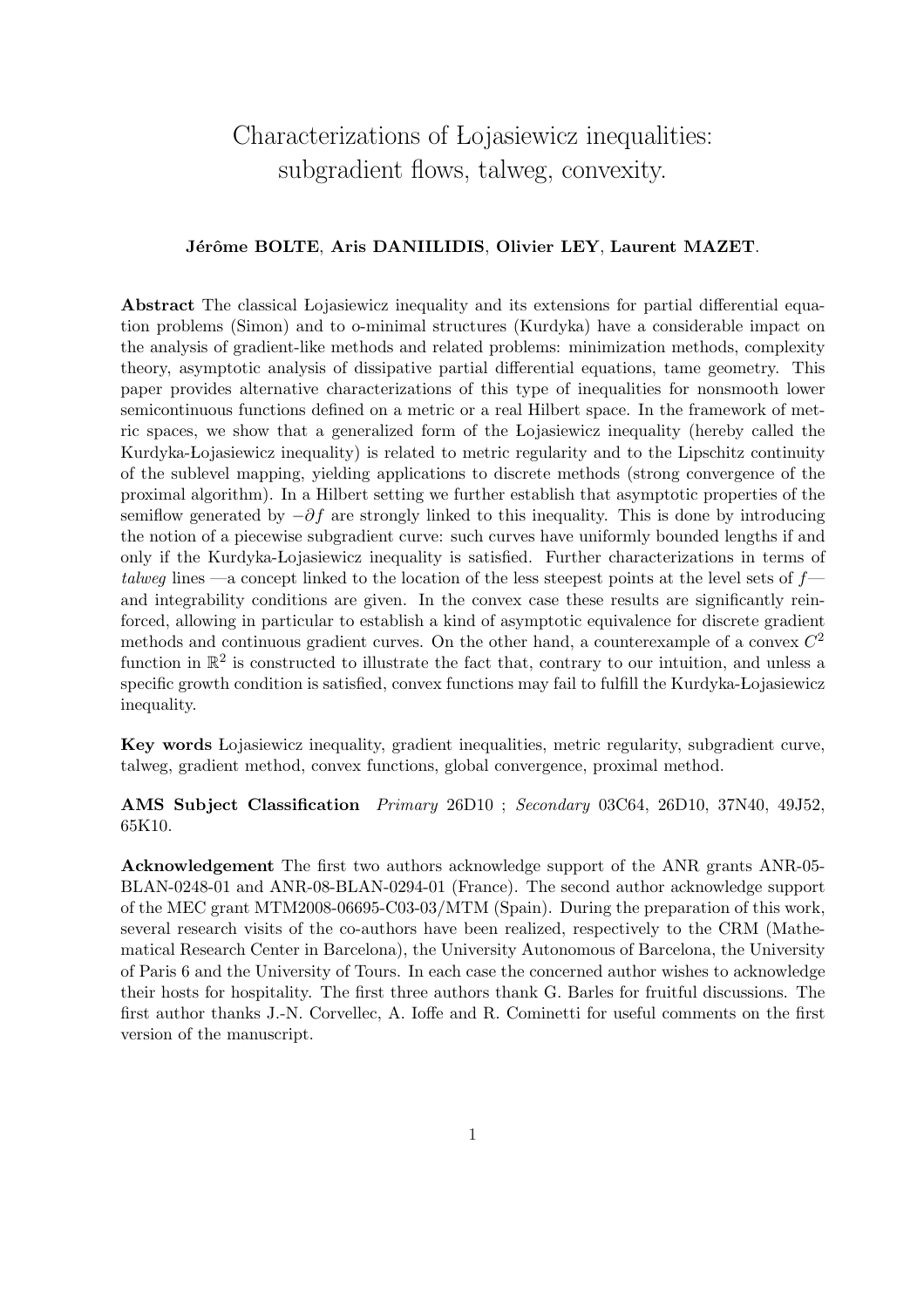# Contents

| 1              | Introduction                                                                                                                                                                                                                                         | 3                          |
|----------------|------------------------------------------------------------------------------------------------------------------------------------------------------------------------------------------------------------------------------------------------------|----------------------------|
| $\bf{2}$       | KL-inequality is a metric regularity condition<br>2.1<br>Metric regularity and KL inequality $\dots \dots \dots \dots \dots \dots \dots \dots \dots$<br>2.2                                                                                          | 7<br>$\overline{7}$<br>10  |
| 3              | KL-inequality in Hilbert spaces<br>3.1<br>3.2<br>3.3<br>Application: convergence of the proximal algorithm $\dots \dots \dots \dots \dots \dots$<br>3.4                                                                                              | 11<br>11<br>13<br>15<br>22 |
| $\overline{4}$ | Convexity and KL-inequality<br>4.1<br>4.2<br>A smooth convex counterexample to the KL-inequality<br>4.3<br>Asymptotic equivalence for discrete and continuous dynamics<br>4.4                                                                        | 23<br>23<br>25<br>27<br>37 |
| 5              | Annex<br>5.1<br>Explicit gradient method (a) respectively and the set of the set of the set of the set of the set of the set of the set of the set of the set of the set of the set of the set of the set of the set of the set of the set of<br>5.2 | 41<br>41<br>-45            |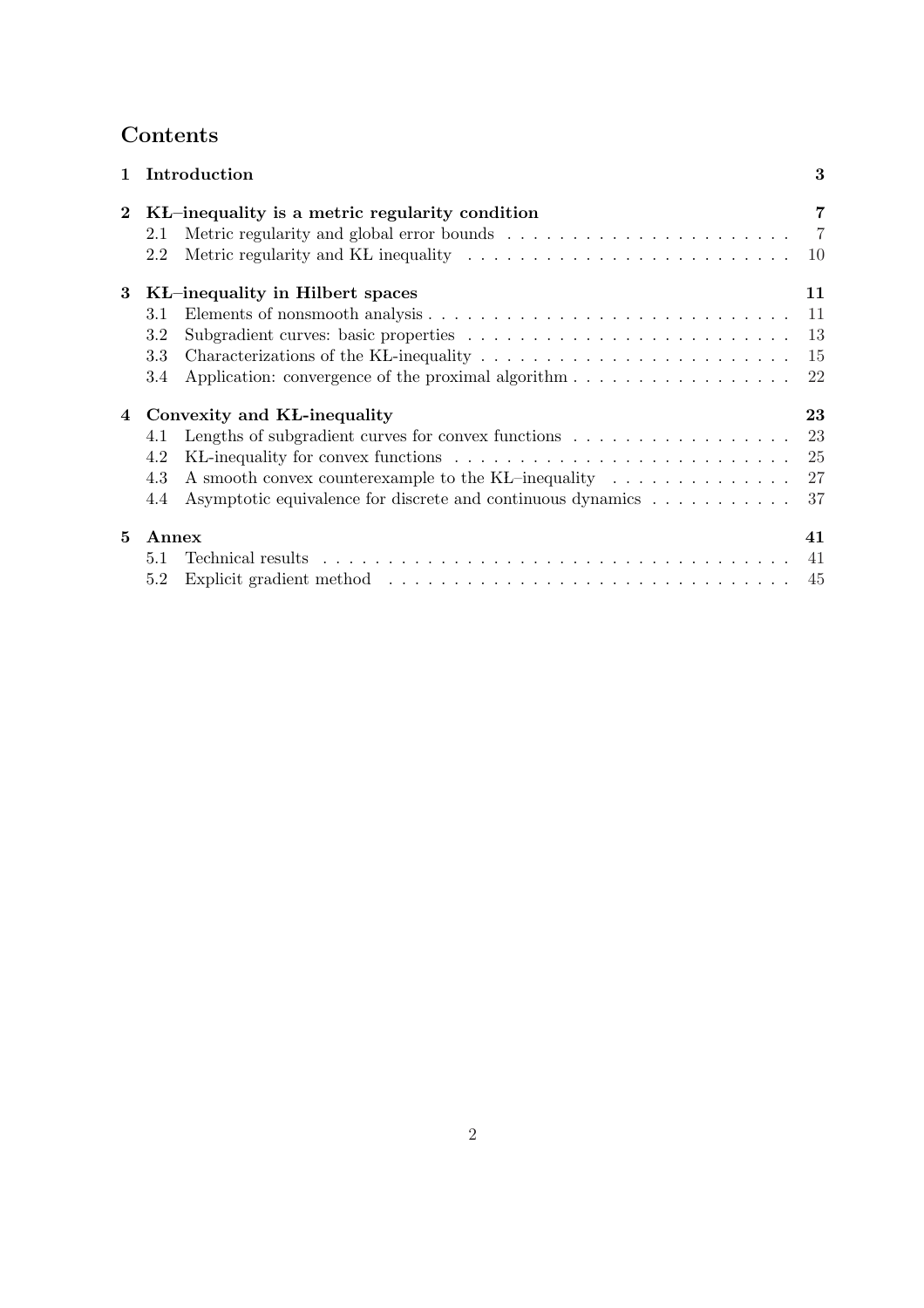### 1 Introduction

The Lojasiewicz inequality is a powerful tool to analyze convergence of gradient-like methods and related problems. Roughly speaking, this inequality is satisfied by a  $C<sup>1</sup>$  function f, if for some  $\rho \in [\frac{1}{2}]$  $(\frac{1}{2}, 1)$  the quantity

$$
|f - f(\bar{x})|^{\rho} \, \|\nabla f\|^{-1}
$$

remains bounded around any (possibly critical) point  $\bar{x}$ . This result is named after S. Lojasiewicz (see [42], [43]), who was the first to establish its validity for the class of real–analytic functions. We refer to [38] for an extension of this result to the class of  $C<sup>1</sup>$  subanalytic functions and to [8] for a further extension to (nonsmooth) lower semicontinuous subanalytic functions. At the same time it is known that the Lojasiewicz inequality fails for  $C^{\infty}$  functions in general (see the classical example of the function  $x \mapsto \exp(-1/x^2)$ , if  $x \neq 0$  and 0, if  $x = 0$  around the point  $\bar{x}=0$ ).

A generalized form of this inequality has been introduced by Kurdyka in [37]. In the framework of a  $C^1$  function f defined on a real Hilbert space  $[H,\langle \cdot,\cdot \rangle]$ , and assuming for simplicity that  $\bar{f} = 0$  is a critical value, this generalized inequality (that we hereby call the Kurdyka–Łojasiewicz inequality, or in short, the KL–inequality) states that

$$
\|\nabla(\varphi \circ f)(x)\| \ge 1,\tag{1}
$$

for some continuous function  $\varphi : [0, r) \to \mathbb{R}$ ,  $C^1$  on  $(0, r)$  with  $\varphi' > 0$  and all x in  $[0 < f < r] :=$  $\{y \in H : 0 < f(y) < r\}.$  The class of such functions  $\varphi$  will be further denoted by  $\mathcal{K}(0,\bar{r})$ , see (8). Note that the Lojasiewicz inequality corresponds to the case  $\varphi(t) = t^{1-\rho}$ .

In finite-dimensional spaces it has been shown in [37] that (1) is satisfied by a much larger class of functions, namely, by those that are definable in an o-minimal structure [17], or even more generally by functions belonging to analytic-geometric categories [25]. In the meantime the original Lojasiewicz result was used to derive new results in the asymptotic analysis of nonlinear heat equations [51], [35] and damped wave equations [30]. Many results related to partial differential equations followed, see the monograph of Huang [31] for an insight. Other fields of application of (1) are nonconvex optimization and nonsmooth analysis. This was one of the motivations for the nonsmooth KL–inequalities developed in  $[8, 9]$ . Due to its considerable impact on several fields of applied mathematics: minimization and algorithms [1, 5, 8, 39], asymptotic theory of differential inclusions [48], neural networks [28], complexity theory [47] (see  $[47,$  Definition 3) where functions satisfying a KL–type inequality are called gradient dominated functions), partial differential equations [51, 35, 30, 31], we hereby tackle the problem of characterizing such inequalities in an nonsmooth infinite-dimensional setting and provide further clarifications for several application aspects. Our framework is rather broad (infinite dimensions, nonsmooth functions), nevertheless, to the best of our knowledge, most of the present results are also new in a smooth finite-dimensional framework: readers who feel unfamiliar with notions of nonsmooth and variational analysis may, in a first stage, consider that all functions involved are differentiable, replace subdifferentials by usual derivatives and subgradient systems by smooth ones.

A first part of this work (Section 2) is devoted to the analysis of metric versions of the KL–inequality. The underlying space  $H$  is only assumed to be a complete metric space (without any linear structure), the function  $f : H \to \mathbb{R} \cup \{+\infty\}$  is lower semicontinuous and possibly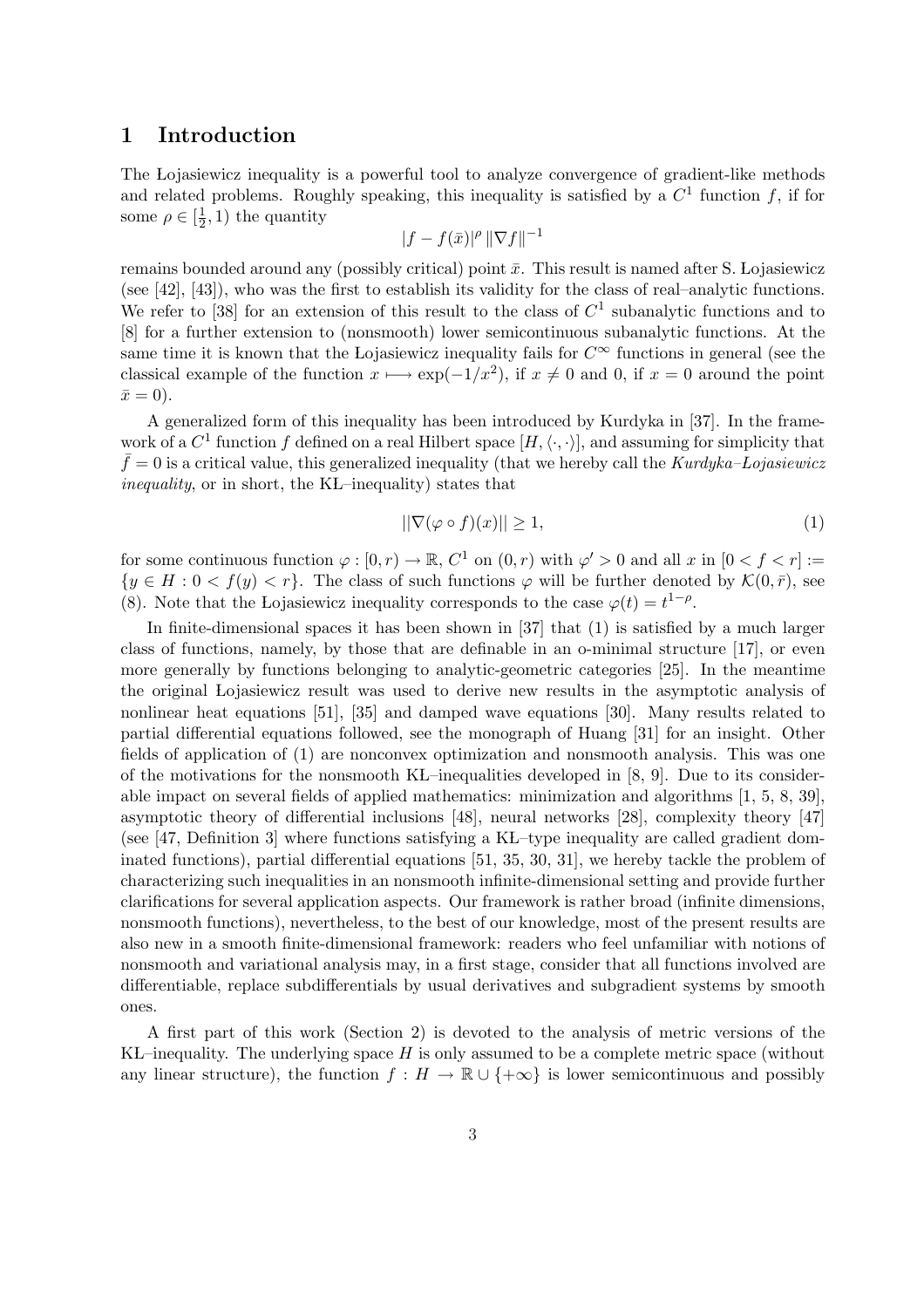real-extended valued and the notion of a gradient is replaced by the variational notion of a strongslope [22, 6]. Indeed, introducing the multivalued mapping  $F(x) = [f(x), +\infty)$  (whose graph is the epigraph of f), the KL–inequality (1) appears to be equivalent to the metric regularity of  $F: H \rightrightarrows \mathbb{R}$  on an adequate set, where  $\mathbb{R}$  is endowed with the metric  $d_{\varphi}(r, s) = |\varphi(r) - \varphi(s)|$ . This fact is strongly connected to famous classical results in this area (see [23, 45, 32, 49] for example) and in particular to the notion of  $\rho$ -metric regularity introduced in [32] by Ioffe. Using results on global error-bounds of Ioffe  $[32, 33, 34]$  (see also Az $\acute{e}$ -Corvellec  $[6]$ ) we show that some global forms of the KŁ-inequality, as well as metric regularity are both equivalent to the "Lipschitz continuity" of the sublevel mapping

$$
\begin{cases} \mathbb{R} & \Rightarrow H \\ r & \mapsto [f \le r] := \{x \in H : f(x) \le r\}, \end{cases}
$$

where  $(0, r) \subset (0, +\infty)$  is endowed with  $d_{\varphi}$  and the collection of subsets of H with the "Hausdorff" distance". As it is shown in a section devoted to applications (Section 3.4), this reformulation is particularly adapted for the analysis of proximal methods involving nonconvex criteria: these results are in the line of [15, 5].

In the second part of this work (Section 3),  $H$  is a real Hilbert space and f is assumed to be a semiconvex function, *i.e.* f is the difference of a proper lower semicontinuous convex function and a function proportional to the canonical quadratic form. Although this assumption is not particularly restrictive, it does not aim at full generality. Semiconvexity is used here to provide a convenient framework in which the formulation and the study of subdifferential evolution equations are simple and elegant  $([2, 13, 21])$ . Using the Fréchet subdifferential (see Definition 8), the corresponding subgradient dynamical system indeed reads

$$
\begin{cases}\n\dot{x}(t) + \partial f(x(t)) \ni 0, \text{ a.e. on } (0, +\infty), \\
x(0) \in \text{dom } f\n\end{cases}
$$
\n(2)

where  $x(\cdot)$  is an *absolutely continuous curve* called *subgradient curve.* Relying on several works [21, 44, 11], if f is semiconvex, such curves exist and are unique. The asymptotic properties of the semiflow associated to this evolution equation are strongly connected to the KL-inequality. This can be made precise by introducing the following notion: for  $T \in (0, +\infty]$ , a piecewise absolutely continuous curve  $\gamma : [0, T) \to H$  (with countable pieces) is called a *piecewise subgradient curve* if  $\gamma$  is a solution to (2) where in addition  $t \mapsto (f \circ \gamma)(t)$  nonincreasing (see Definition 15 for details). Consider all piecewise subgradient curves lying in a "KŁ–neighborhood",  $e.q.$  a slice of level sets. Under a compactness assumption and a condition of Sard type (automatically satisfied in finite dimensions if  $f$  belongs to an o-minimal class), their lengths are uniformly bounded if and only if f satisfies the KL–inequality in its nonsmooth form (see [9]), that is, for all  $x \in [0 < f < r],$ 

$$
||\partial(\varphi \circ f)(x)||_{-} := \inf\{||p|| : p \in \partial(\varphi \circ f)\} \ge 1,
$$

where  $\varphi : (0,r) \to \mathbb{R}$  is a  $C^1$  function bounded from below such that  $\varphi' > 0$  (see (8)). A byproduct of this result (though not an equivalent statement, as we show in Section 4.3 – see Remark 37 (c)) is the fact that bounded subgradient curves have finite lengths and hence converge to a generalized critical point.

Further characterizations are given involving several aspects among which, an integrability condition in terms of the inverse function of the minimal subgradient norm associated to each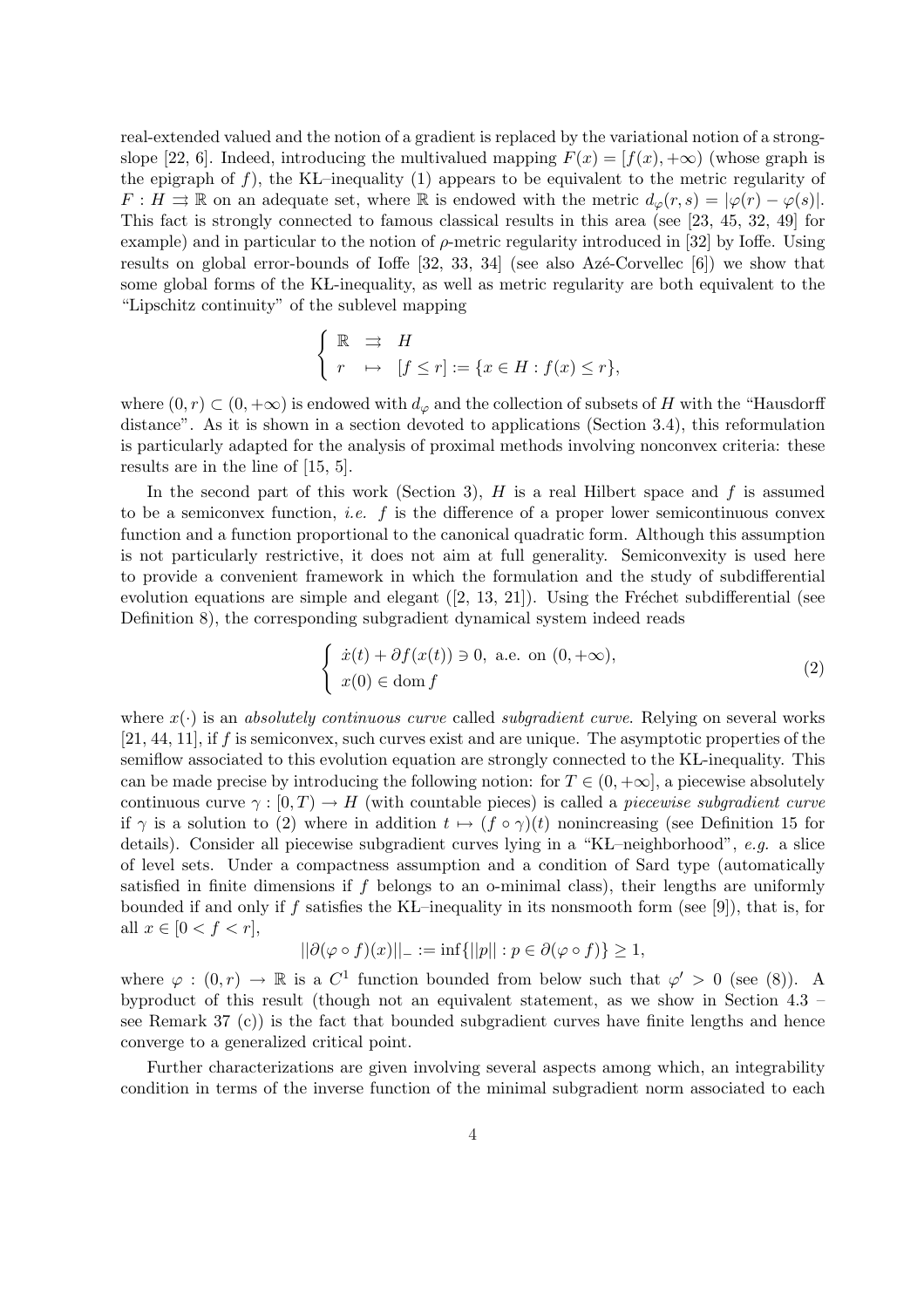level set  $[f = r]$  of f, as well as connections to the following talweg selection problem: Given  $R > 1$ , find a piecewise absolutely continuous curve  $\theta : (0, r) \to H$  with finite length such that

$$
\theta(r) \in \left\{ x \in [f=r] : ||\partial(\varphi \circ f)(x)||_{-} \leq R \inf_{y \in [f=r]} ||\partial(\varphi \circ f)(y)||_{-} \right\}.
$$

The curve  $\theta$  is called a *talweg*. Early connections between the KL-inequality and this old concept can be found in [19], [37], and even more clearly in the PhD Thesis of D'Acunto [18]. Indeed, under mild assumptions the existence of such a selection curve  $\theta$  characterizes the KL-inequality. The proof relies strongly on the property of the semiflow associated to  $-\partial f$ . Recent developments of the metric theory of "gradient" curve ([3]) open the way to a more general approach of these characterizations, and hopefully to new applications in the line of [3, 22].

The analysis of the convex case (that is,  $f$  is a convex function) in Section 4, reveals interesting phenomena. In this case, the KL-inequality, whenever true on a slice of level sets, will be true on the whole space H (globalization) and, in addition, the involved function  $\varphi$  can be taken to be concave (Theorem 29). This is always the case if a specific growth assumption near the set of minimizers of  $f$  is assumed. On the other hand, arbitrary convex functions do not satisfy the KÃL–inequality: this is a straightforward consequence of a classical counterexample, due to Baillon  $[7]$ , of the existence of a convex function f in a Hilbert space, having a subgradient curve which is not strongly converging to  $0 \in \arg \min f$ . However, surprisingly, even smooth finite-dimensional coercive convex functions may fail to satisfy the KL-inequality, and this even in the case that the lengths of their gradient curves are uniformly bounded. Indeed, using the above mentioned characterizations and results from [36] and [52], we construct a counterexample of a  $\mathbb{C}^2$  convex function whose set of minimizers is compact and has a nonempty interior (Section 4.3).

As another application we consider abstract explicit gradient schemes for convex functions with a Lipschitz continuous gradient. A common belief is that the analysis of gradient curves and their explicit discretization used in numerical optimization are somehow disconnected problems. We hereby show that this is not always the case, by establishing that the piecewise gradient iterations are uniformly bounded if and only if the piecewise subgradient curves are so  $(cf.$ Theorem 39). This aspect sheds further light to the (theoretical) stability of convex gradientlike methods (see also [50, Chapter 8]) and the interest of exploring the connections of the KL–inequality with the asymptotic study of subgradient-type methods.

**Notation.** (Multivalued mappings) Let X, Y be two metric spaces and  $F: X \rightrightarrows Y$  be a multivalued mapping from X to Y, that is, function from X to  $2<sup>Y</sup>$ , associating to each point of  $X$  a subset of Y. We denote by

$$
\text{Graph } F := \{ (x, y) \in X \times Y : y \in F(x) \}
$$
\n
$$
(3)
$$

the *graph* of the multivalued mapping F (subset of  $X \times Y$ ) and by

$$
\text{dom}\,F := \{x \in X : \exists y \in Y, \,(x, y) \in \text{Graph}\,F\}\tag{4}
$$

its *domain* (subset of  $X$ ).

(Single–valued functions) Given a function  $f: X \longrightarrow \mathbb{R} \cup \{+\infty\}$  we define its *epigraph* by

$$
epi f := \{(x, \beta) \in X \times \mathbb{R} : f(x) \le \beta\}.
$$
\n<sup>(5)</sup>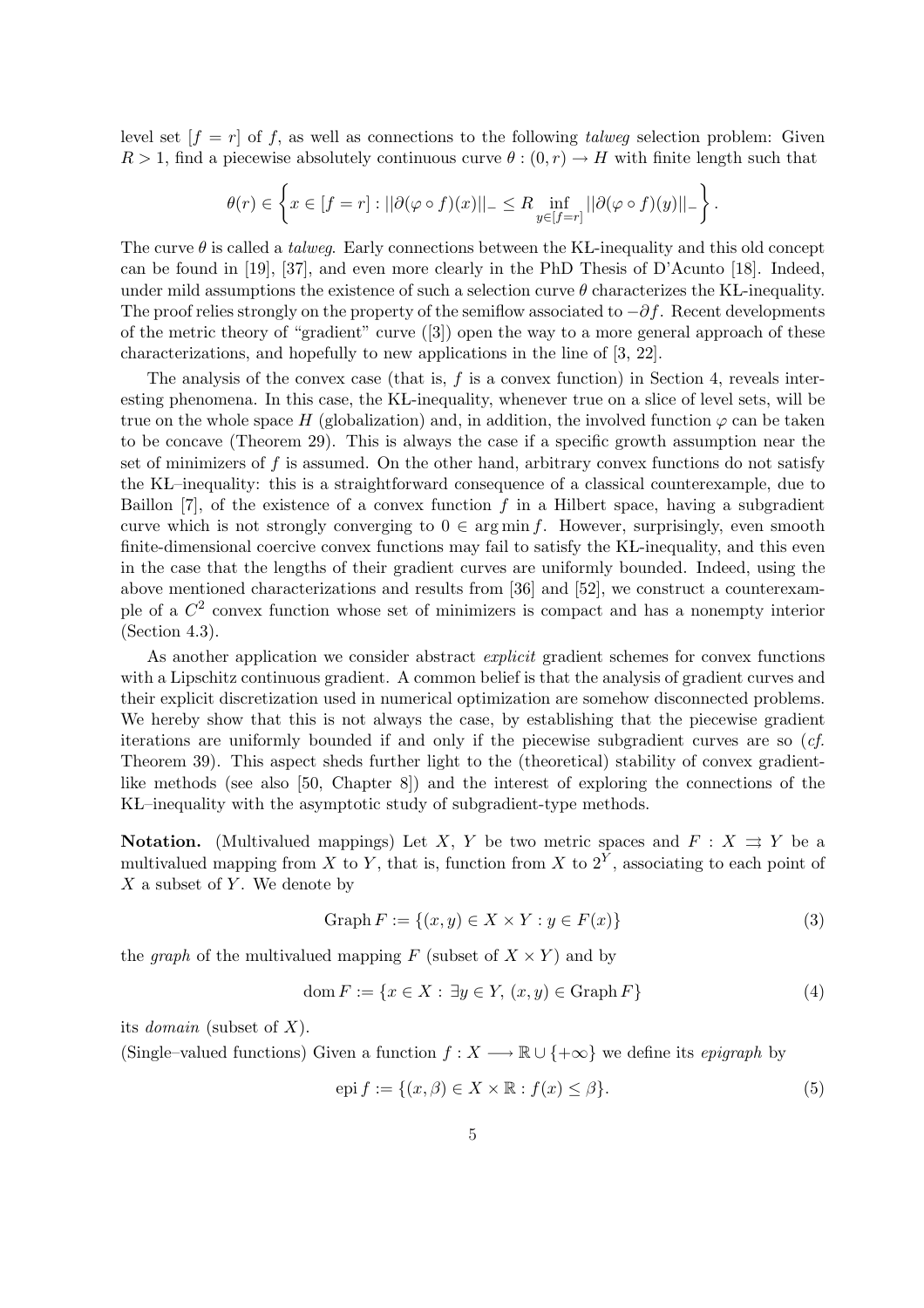We say that the function f is proper (respectively, lower semicontinuous) if the above set is nonempty (respectively, closed). Let us recall that the domain of the function  $f$  is defined by

$$
\operatorname{dom} f := \{ x \in X : f(x) < +\infty \}.
$$

(Level sets) Given  $r_1 \leq r_2$  in  $[-\infty, +\infty]$  we set

$$
[r_1 \le f \le r_2] := \{ x \in X : r_1 \le f(x) \le r_2 \}.
$$

When  $r_1 = r_2$  (respectively  $r_1 = -\infty$ ), the above set will be simply denoted by  $[f = r_1]$ (respectively  $[f \leq r_2]$ ).

(Strong slope) Let us recall from [22] (see also [32], [6]) the notion of strong slope defined for every  $x \in \text{dom } f$  as follows:

$$
|\nabla f|(x) = \limsup_{y \to x} \frac{(f(x) - f(y))^+}{d(x, y)},
$$
\n(6)

where for every  $a \in \mathbb{R}$  we set  $a^+ = \max\{a, 0\}$  and we use the convention  $0/0 = 0$ .

If  $[X, || \cdot ||]$  is a Banach space with (topological) dual space  $[X^*, || \cdot ||_*]$  and f is a  $C^1$  finitevalued function then

$$
|\nabla f|(x) = ||Df(x)||_*,
$$

for all x in X, where  $Df(\cdot)$  is the differential map of f.

(Hausdorff distance) We define the *distance* of a point  $x \in X$  to a subset S of X by

$$
dist(x, S) := \inf_{y \in S} d(x, y),
$$

where d denotes the distance on X. The Hausdorff distance  $Dist(S_1, S_2)$  of two subsets  $S_1$  and  $S_2$  of X is given by  $\mathbf{A}$ 

$$
Dist(S_1, S_2) := \max \left\{ \sup_{x \in S_1} \text{dist}(x, S_2), \sup_{x \in S_2} \text{dist}(x, S_1) \right\}.
$$
 (7)

Let us denote by  $\mathcal{P}(X)$  the collection of all subsets of X. In general  $Dist(\cdot, \cdot)$  can take infinite values and does not define a distance on  $\mathcal{P}(X)$ . However if  $K(X)$  denotes the collection of nonempty compact subsets of X, then  $Dist(\cdot, \cdot)$  defines a proper notion of distance on  $K(X)$ . In the sequel we deal with multivalued mappings  $F : X \rightrightarrows Y$  enjoying the following property

$$
Dist(F(x), F(y)) \le k d(x, y)
$$

where  $k$  is a positive constant. For simplicity such functions are called Lipschitz continuous, although  $[\mathcal{P}(Y), \text{Dist}]$  is not a metric space in general.

(Desingularization functions) Given  $\bar{r} \in (0, +\infty]$ , we set

$$
\mathcal{K}(0,\bar{r}) := \left\{ \varphi \in C([0,\bar{r})) \cap C^{1}(0,\bar{r}) : \ \varphi(0) = 0, \ \text{ and } \varphi'(r) > 0, \forall r \in (0,\bar{r}) \right\},\tag{8}
$$

where  $C([0, \bar{r}])$  (respectively,  $C^1(0, \bar{r})$ ) denotes the set of continuous functions on  $[0, \bar{r}]$  (respectively,  $C^1$  functions on  $(0, \bar{r})$ ). The introduction of this class, as well as the employed terminology (desingularization) are justified by  $(1)$ . Indeed, composing a function f, which typically has 0 as a critical value, with an appropriate element  $\varphi$  of  $\mathcal{K}(0, \bar{r})$  consists in relabeling its level sets in order to "straighten up all derivatives" of f in  $[0 < f < \overline{r}]$ .

Finally throughout this work,  $B(x, r)$  denotes the open ball of center x and radius  $r > 0$  and  $\bar{B}(x, r)$  denotes its closure. If H is a Hilbert space, its inner product will be denoted by  $\langle \cdot, \cdot \rangle$ and the corresponding norm by  $|| \cdot ||$ .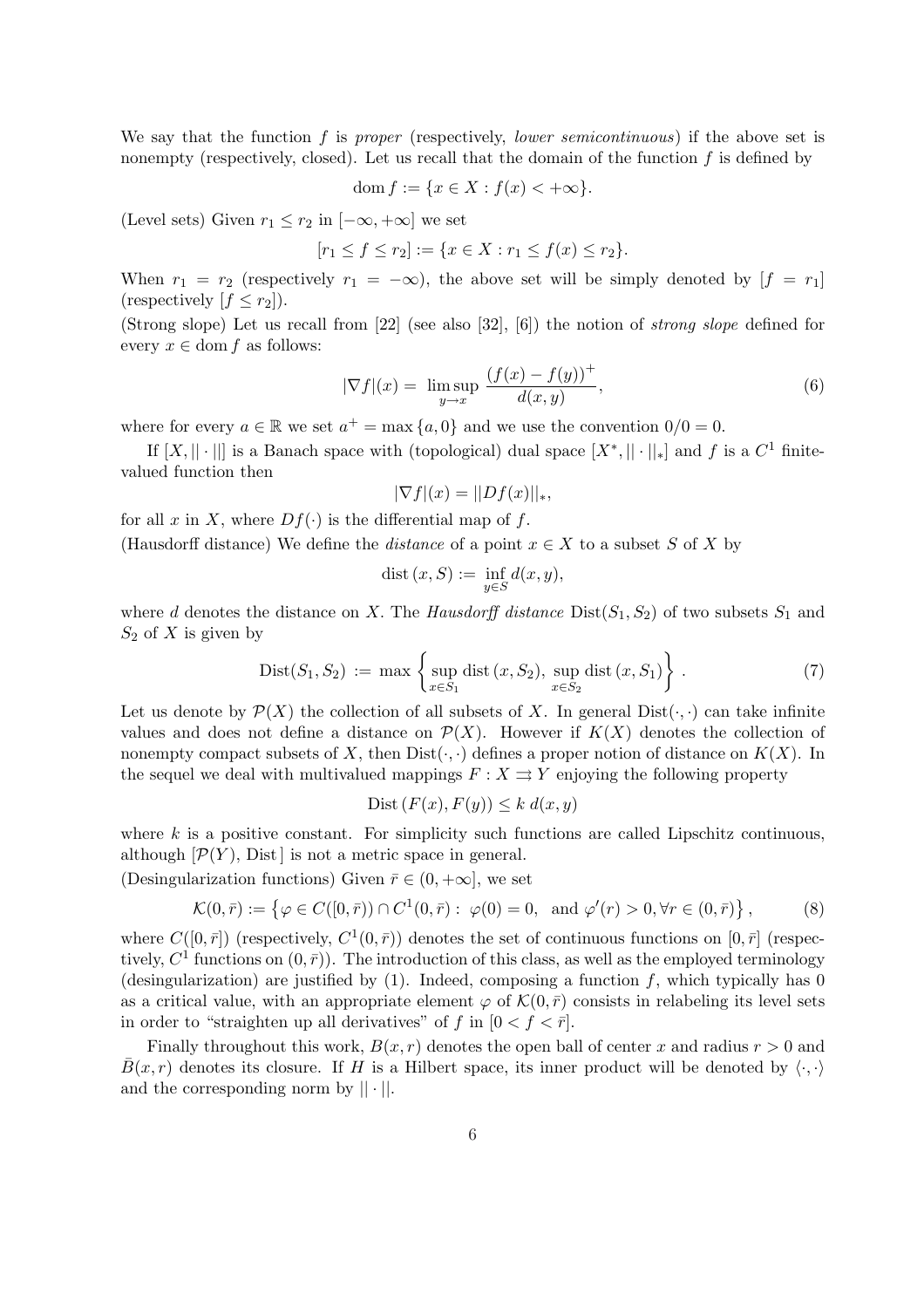### 2 KL-inequality is a metric regularity condition

Let X, Y be two *complete* metric spaces,  $F : X \rightrightarrows Y$  a multivalued mapping and  $(\bar{x}, \bar{y}) \in$ Graph F. Let us recall from [32, Definition 1 (loc)] the following definition.

**Definition 1** (metric regularity of multifunctions). Let  $k \in [0, +\infty)$ . (i) The multivalued mapping F is called k-metrically regular at  $(\bar{x}, \bar{y}) \in \text{Graph } F$ , if there exist  $\varepsilon, \delta > 0$  such that for all  $(x, y) \in B(\bar{x}, \varepsilon) \times B(\bar{y}, \delta)$  we have

$$
dist(x, F^{-1}(y)) \le k dist(y, F(x)).
$$
\n(9)

(ii) Let V be a nonempty subset of  $X \times Y$ . The multivalued mapping F is called k-metrically regular on V, if F is metrically regular at  $(\bar{x}, \bar{y})$  for every  $(\bar{x}, \bar{y}) \in \text{Graph } F \cap V$ .

We refer to Ioffe [32, 33], Mordukhovich [45], Penot [49], Dontchev-Lewis-Rockafellar [23], Dontchev-Quincampoix-Zlateva [24] and references therein for historical comments, examples, other characterizations and applications of the notion of metric regularity.

### 2.1 Metric regularity and global error bounds

The following result reveals that Kurdyka-Łojasiewicz inequality and metric regularity are equivalent concepts (see Corollary 4 and Remark 5). The equivalence  $[(ii) \Leftrightarrow (iii)]$  can be found in [6, Theorem 2.1] and can also be deduced by previous works of Ioffe (see [32, Theorem 2b], [33] and [34]). Recently J.-N. Corvellec informed us that Theorem 2 below can be obtained using an alternative much simpler argument, avoiding in particular the implication (i) $\Rightarrow$ (ii) and the use of Zorn lemma. However, a direct proof of this implication as well as a similar argument used in the construction of the talweg (cf. Definition 17) in Theorem 18 (ii) $\Rightarrow$ (iv) seem to require the Zorn lemma.

**Theorem 2.** Let X be a complete metric space,  $f : X \longrightarrow \mathbb{R} \cup \{+\infty\}$  a lower semicontinuous function and  $r_0 > 0$ . Assume that  $[0 < f < r_0] \neq \emptyset$ . The following assertions are equivalent and imply the nonemptiness of the sublevel set  $[f \leq 0]$ .

(i) The multivalued mapping

$$
F: \left\{ \begin{array}{ccc} X & \rightrightarrows & \mathbb{R} \\ x & \longmapsto & [f(x), +\infty) \end{array} \right.
$$

is k-metrically regular on  $[0 < f < r_0] \times (0, r_0)$ ; (*ii*) For all  $r \in (0, r_0)$  and  $x \in [0 < f < r_0]$ 

$$
\operatorname{dist}\left(x,\left[f\leq r\right]\right)\leq k\left(f(x)-r\right)^{+};\tag{10}
$$

(iii) For all  $x \in [0 < f < r_0]$ 

$$
|\nabla f|(x) \ge \frac{1}{k} \, .
$$

**Proof.** According to [16, Theorem 2.2] the sublevel set  $[f \leq 0]$  is nonempty whenever (iii) holds. For the equivalence of (ii) and (iii) see [6, Theorem 2.1]. We give below a direct proof of the equivalence  $[(i) \Leftrightarrow (ii)]$ . Definition 1 (metric regularity of multifunctions) yields the following restatement for (i):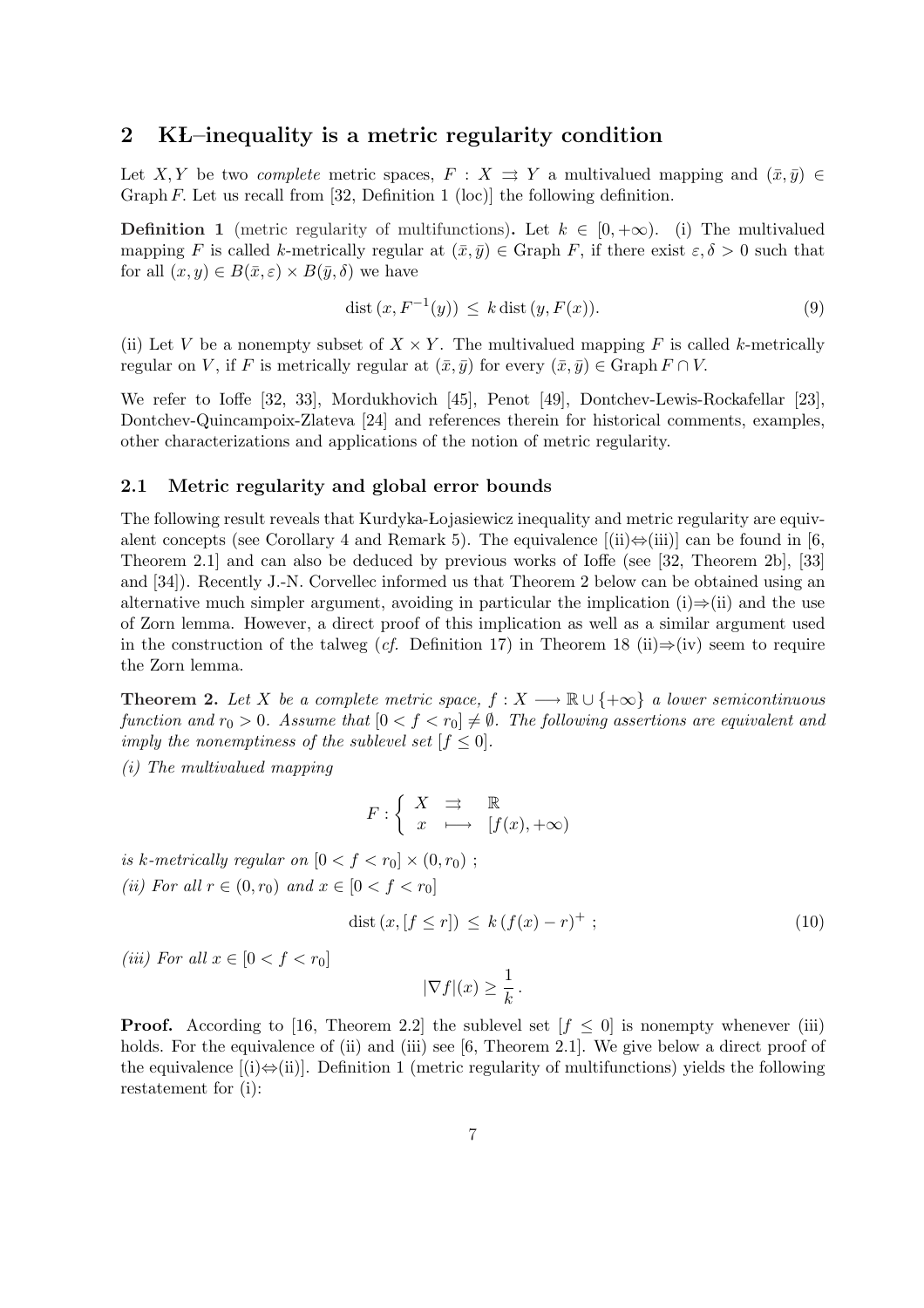$(i)_1$  For every  $(\bar{x}, \bar{r}) \in \text{Graph } F$  with  $\bar{x} \in [0 < f < r_0]$  and  $\bar{r} \in (0, r_0)$ , there exist  $\varepsilon, \delta > 0$  such that

$$
x \in B(\bar{x}, \varepsilon) \cap [0 < f < r_0]
$$
  
\n
$$
r \in [(\bar{r} - \delta, \bar{r} + \delta) \cap (0, r_0)] \longrightarrow \text{dist}(x, [f \le r]) \le k (f(x) - r)^+.
$$
 (11)

Clearly  $(i) \Rightarrow (i)_1$ . Now, in order to prove  $(i)_1 \Rightarrow (i)$ , consider  $(\bar{x}, \bar{r}) \in \text{Graph } F \cap [0 \lt \bar{F}]$  $f < r_0 \propto (0, r_0)$ . Take  $\varepsilon$  and  $\delta$  positive given by  $(i)_1$  such that  $0 < \bar{r} - \delta < \bar{r} + 2\delta < r_0$ ,  $\varepsilon \leq k(r_0 - \bar{r} - 2\delta)$  and f is positive on  $B(\bar{x}, \varepsilon)$  (f is lower semicontinuous, so  $|f > 0|$  is open). For any  $(x, r) \in B(\bar{x}, \varepsilon) \times (\bar{r} - \delta, \bar{r} + \delta)$ , we have  $r \in (0, r_0)$  and  $f(x) > 0$ . Thus if  $f(x) < r_0$  by  $(i)_1$  we have

dist 
$$
(x, [f \le r]) \le k(f(x) - r)^+ = k
$$
 dist  $(r, F(x))$ .

If  $f(x) > r_0$ , then

$$
\text{dist}\left(x,\left[f \leq r\right]\right) \leq \text{dist}\left(x,\bar{x}\right) + \text{dist}\left(\bar{x},\left[f \leq r\right]\right) \leq \varepsilon + k\left(f(\bar{x}) - r\right)^{+} \leq \varepsilon + k\delta
$$
\n
$$
\leq k(r_0 - \bar{r} - \delta) \leq k(r_0 - r) \leq k(f(x) - r)^{+} = k\,\text{dist}\left(r, F(x)\right).
$$

Thus  $(i)_1 \Rightarrow (i)$ .

It is now straightforward to see that  $(ii) \implies (i)$ , thus it remains to prove that  $(i)$ <sub>1</sub>  $\implies (ii)$ . To this end, fix any  $k' > k$ ,  $r_1 \in (0, r_0)$  and  $x_1 \in [f = r_1]$ . We shall prove that

dist 
$$
(x_1, [f \le s]) \le k'(r_1 - s)
$$
, for all  $s \in (0, r_1]$ .

**Claim 1** Let  $r \in (0, r_0)$  and  $x \in [f = r]$ . Then there exist  $r^- < r$  and  $x^- \in [f = r^-]$  such that

$$
d(x, x^-) \le k'(r - r^-) \tag{12}
$$

with dist  $(x, [f \le s]) \le k'(r - s)$ , for all  $s \in [r^-, r]$ .

[*Proof of Claim 1.* Apply  $(i)$ <sub>1</sub> at  $(x, r) \in \text{Graph } F$  to obtain the existence of  $\rho \in (0, r)$  such that  $dist(x, [f \le s]) \le k(r - s)$  for all  $s \in [\rho, r]$ . Since  $k' > k$  there exists  $x^- \in [f \le \rho]$  satisfying

$$
d(x, x^{-}) < \frac{k'}{k} \text{dist}\left(x, [f \le \rho]\right),
$$

which in view of (11) yields

$$
d(x, x^{-}) < k'(r - \rho).
$$

To conclude, set  $r^- = f(x^-) \leq \rho$  and observe that for any  $s \in [r^-,\rho]$  we have

dist 
$$
(x, [f \le s]) \le d(x, x^{-}) \le k'(r - \rho) \le k'(r - s) = k'(f(x) - s)
$$
.

This completes the proof of the claim.  $\Diamond$ 

Let A be the set of all families  $\{(x_i, r_i)\}_{i \in I} \subset [f \leq r_1] \times \mathbb{R}$  containing  $(x_1, r_1)$  such that

$$
-(P_1) \t f(x_i) = r_i \t for all  $i \in I$  and  $r_i \neq r_j$ , for  $i \neq j$ ;
$$

$$
-(P_2) \quad \text{If } i, j \in I \text{ and } r_i < r_j \text{ then } d(x_j, x_i) \leq k'(r_j - r_i) \, ;
$$

 $-(P_3)$  For  $r^* = \inf\{r_i : i \in I\}$  and for  $s \in (r^*, r_1]$  we have:

$$
dist(x_1, [f \le s]) \le k'(r_1 - s).
$$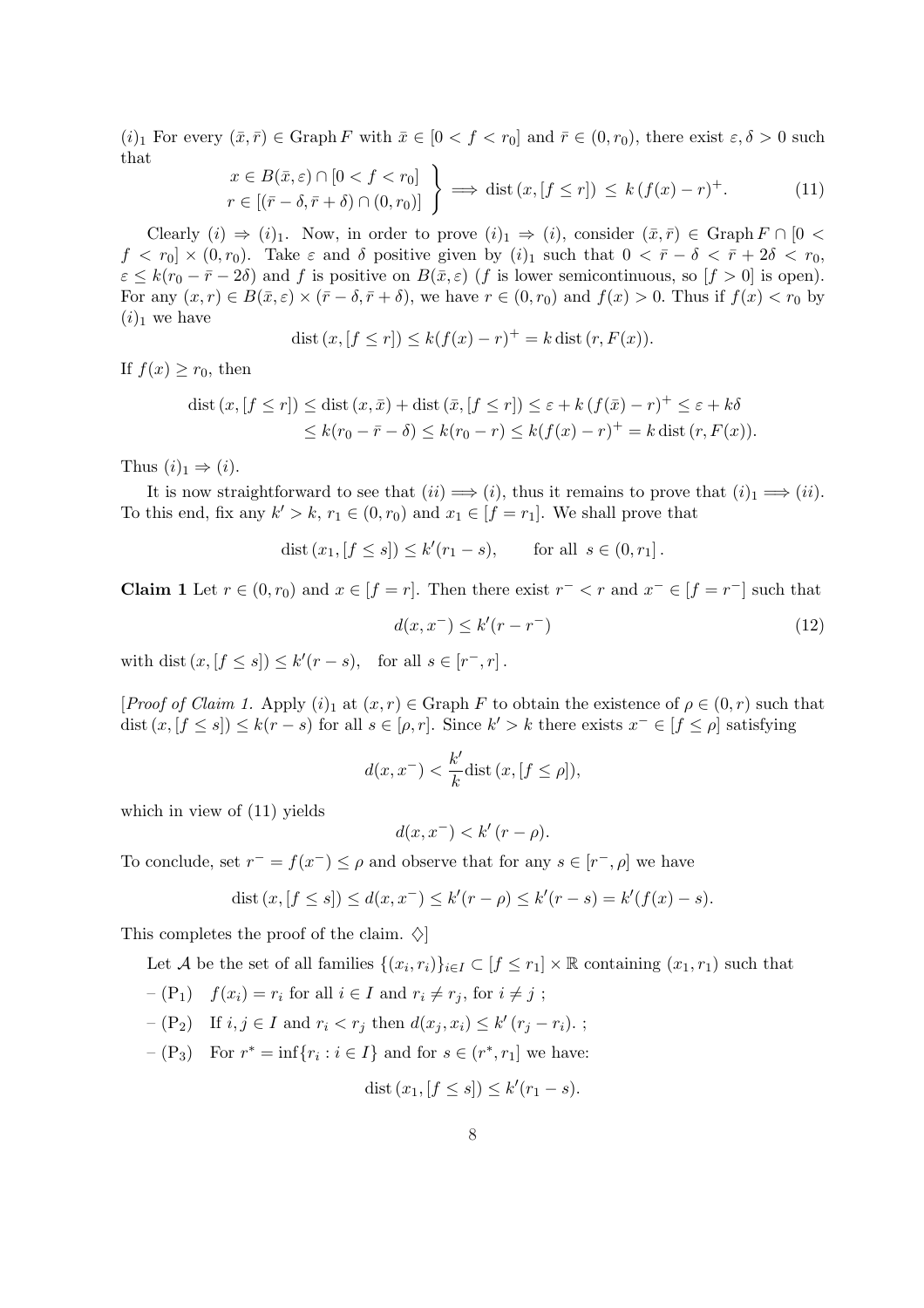The set A is nonempty (it contains the one–element family  $\{(x_1, r_1)\}\$ ) and can be ordered by the inclusion relation (that is,  $\mathcal{J}_1 \preceq \mathcal{J}_2$  if, and only if,  $\mathcal{J}_1 \subset \mathcal{J}_2$ ). Under this relation A becomes a totally ordered set: every totally ordered chain in  $A$  has an upper bound in  $A$  (its union). Thus, by the Zorn lemma, there exists a maximal element  $\mathcal{M} = \{(x_i, r_i)\}_{i \in I}$  in A.

**Claim 2.** Any maximal element  $\mathcal{M} = \{(x_i, r_i)\}_{i \in I}$  of A satisfies

$$
r^* = \inf_{i \in I} r_i \le 0. \tag{13}
$$

[*Proof of the Claim 2.* Let us assume, towards a contradiction, that (13) is not true, *i.e.*  $r^* > 0$ . Let us first assume that there exists  $j \in I$  such that  $r^* = r_j$ . Define  $r^- := r_j^- < r_j$  and  $x_j^- = x^- \in [f = r^-]$  as specified in Claim 1 and consider the family  $\mathcal{M}_1 = \mathcal{M} \cup \{(x^-, r^-)\}.$ Then  $\mathcal{M}_1$  clearly complies with  $(P_1)$ . To see that  $\mathcal{M}_1$  satisfies  $(P_2)$ , simply observe that for each  $i \in I$ ,

$$
d(x^-, x_i) \le d(x^-, x_j) + d(x_j, x_i) \le k'(r_i - r^-).
$$

Let  $s \in [r^-, r_j]$ . By using the properties of the couple  $(x^-, r^-)$ , one obtains

dist 
$$
(x_1, [f \le s]) \le
$$
 dist  $(x_1, x_j)$  + dist  $(x_j, [f \le s]) \le k'(r_1 - r_j) + k'(r_j - s) \le k'(r_1 - s)$ .

This means that  $\mathcal{M}_1 \in \mathcal{A}$  which contradicts the maximality of  $\mathcal{M}$ .

Thus it remains to treat the case when the infimum  $r^*$  is not attained. Let us take any decreasing sequence  $\{r_{i_n}\}_{n\geq 1}$ ,  $i_n \in I$  satisfying  $r_{i_1} = r_1$  and  $r_{i_n} \searrow r^*$ . For simplicity the sequences  $\{r_{i_n}\}_{n\geq 1}$ and  ${x_{i_n}}_{n>1}$  will be denoted, respectively, by  ${r_n}_{n>1}$  and  ${x_n}_{n>1}$ . Applying  $(P_2)$  we obtain

$$
d(x_n, x_{n+m}) \le k' (r_n - r_{n+m}).
$$
\n(14)

It follows that  $\{x_n\}_{n\geq 1}$  is a Cauchy sequence, thus it converges to some  $x^*$ . Taking the limit as  $m \to +\infty$  in (14) we deduce that  $d(x_n, x^*) \leq k'(r_n - r^*)$ , for all  $n \in \mathbb{N}^*$ . For any  $i \in I$ , there exists *n* such that  $r_n < r_i$  and therefore

$$
dist(x^*, x_i) \le d(x^*, x_n) + d(x_n, x_i) \le k'(r_i - r^*) \le k'(r_i - f(x^*)),
$$
\n(15)

where the last inequality follows from the lower semicontinuity of f. Set  $f(x^*) = \rho^* \leq r^*$  and  $\mathcal{M}_1 = \mathcal{M} \cup \{(x^*, \rho^*)\}.$  Since the infimum is not attained in  $\inf\{r_i : i \in I\}$  the family  $\mathcal{M}_1$  satisfies  $(P_1)$ . Further by using (15), we see that  $\mathcal{M}_1$  complies also with  $(P_2)$ . Take  $s \in [\rho^*, r^*]$ . Since  $x^* \in [f \leq s]$ , we have

$$
dist (x_1, [f \le s]) \le dist (x_1, x^*) \le k'(r_1 - r^*) \le k'(r_1 - s).
$$

Hence  $\mathcal{M}_1$  belongs to A which contradicts the maximality of  $\mathcal{M}_1$ . The desired implication follows by letting  $k' \to k$ . This completes the proof.  $\square$ 

Remark 3 (Sublevel mapping and Lipschitz continuity). It is straightforward to see that statement (ii) above is equivalent to the "Lipschitz continuity" (see  $(7)$ ) of the *sublevel set mapping* 

$$
\begin{cases} (0,r_0) & \Rightarrow & X \\ r & \longmapsto & [f \le r] \end{cases}
$$

for the Hausdorff "metric" given in (7). Note that  $F^{-1}$  is exactly the sublevel mapping given above, and thus in this context the Lipschitz continuity of  $F^{-1}$  is equivalent to the Aubin property of  $F^{-1}$ , see [24, 32].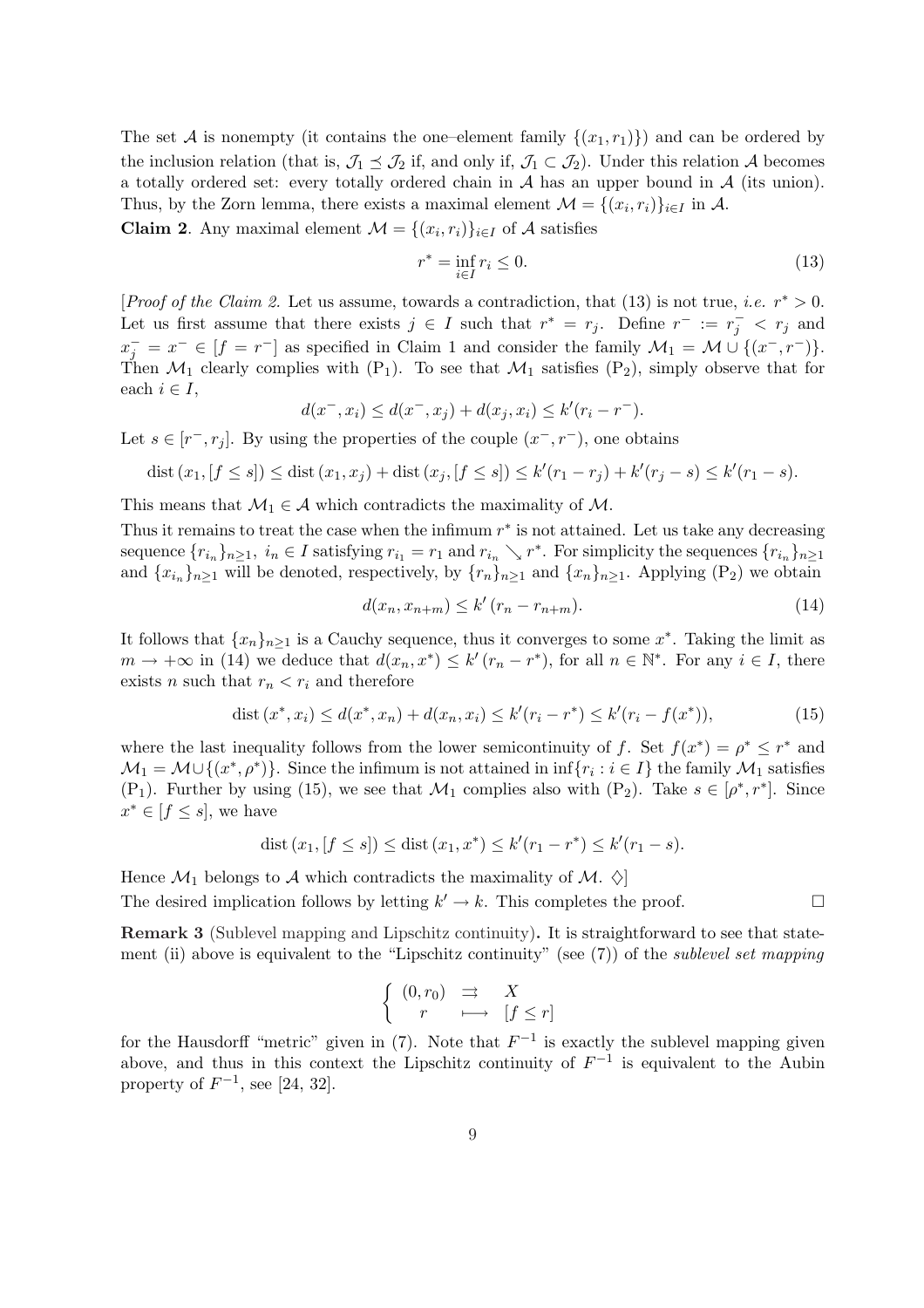### 2.2 Metric regularity and KL inequality

As a consequence of Theorem 2 and Remark 3, we have the following result.

Corollary 4 (KŁ-inequality and sublevel set mapping). Let  $f : X \longrightarrow \mathbb{R} \cup \{+\infty\}$  be a lower semicontinuous function defined on a complete metric space X and  $\varphi \in \mathcal{K}(0,r_0)$  (see (8)). Assume that  $[0 < f < r_0] \neq \emptyset$ . Then the following assertions are equivalent: (i) the multivalued mapping

$$
\left\{ \begin{array}{ccc} X & \rightrightarrows & \mathbb{R} \\ x & \mapsto & [(\varphi \circ f)(x), +\infty) \end{array} \right.
$$

is k-metrically regular on  $[0 < f < r_0] \times (0, \varphi(r_0))$ ; (*ii*) for all  $r_1, r_2 \in (0, r_0)$ 

Dist 
$$
([f \le r_1], [f \le r_2]) \le k |\varphi(r_1) - \varphi(r_2)|
$$
;

(iii) for all  $x \in [0 < f < r_0]$ 

$$
|\nabla(\varphi\circ f)|(x)\geq \frac{1}{k}.
$$

If any of the above assertions holds, the sublevel set  $f \leq 0$  is nonempty.

It might be useful to observe the following:

**Remark 5** (Change of metric). Shrinking  $r_0$  if necessary, we can assume that any  $\varphi \in \mathcal{K}(0, r_0)$ can be extended continuously to an increasing function still denoted  $\varphi : \mathbb{R}_+ \to \mathbb{R}_+$ . Set  $d_{\varphi}(r,s) = |\varphi(r) - \varphi(s)|$  for any  $r, s \in \mathbb{R}_{+}$  and assume that  $\mathbb{R}_{+}$  is endowed with the metric  $d_{\varphi}$ . (The interesting reader might want to compare this change of metric with the one given in [16, Theorem 3.1]). Endowing  $\mathbb{R}_+$  with this new metric, assertions (i), (ii) and (iii) can be reformulated very simply:

(i') The multivalued mapping

$$
\left\{ \begin{array}{ccc} X & \rightrightarrows & \mathbb{R}_+ \\ x & \mapsto & [f(x), +\infty) \end{array} \right.
$$

is k-metrically regular on  $[0 < f < r_0] \times (0, r_0)$ .

(ii') The sublevel mapping

$$
\mathbb{R}_+ \ni r \mapsto [f \le r],
$$

is k Lipschitz continuous on  $(0, r_0)$ .

(iii') For all  $x \in [0 < f < r_0]$ 

$$
|\nabla_{\varphi} f|(x) \ge \frac{1}{k},
$$

where  $|\nabla_{\varphi} f|$  denotes the strong slope of the restricted function  $\bar{f}: [0 \lt f] \to [\mathbb{R}_+, d_{\varphi}]$ . A function satisfying this last property may be called essentially metrically regular.

Given a lower semicontinuous function  $f : X \longrightarrow \mathbb{R} \cup \{+\infty\}$  we say that f is strongly slope-regular, if for each point  $x$  in its domain dom  $f$  one has

$$
|\nabla f|(x) = |\nabla(-f)|(x). \tag{16}
$$

Note that according to the above definition all  $C<sup>1</sup>$  functions in a Banach space are strongly slope-regular.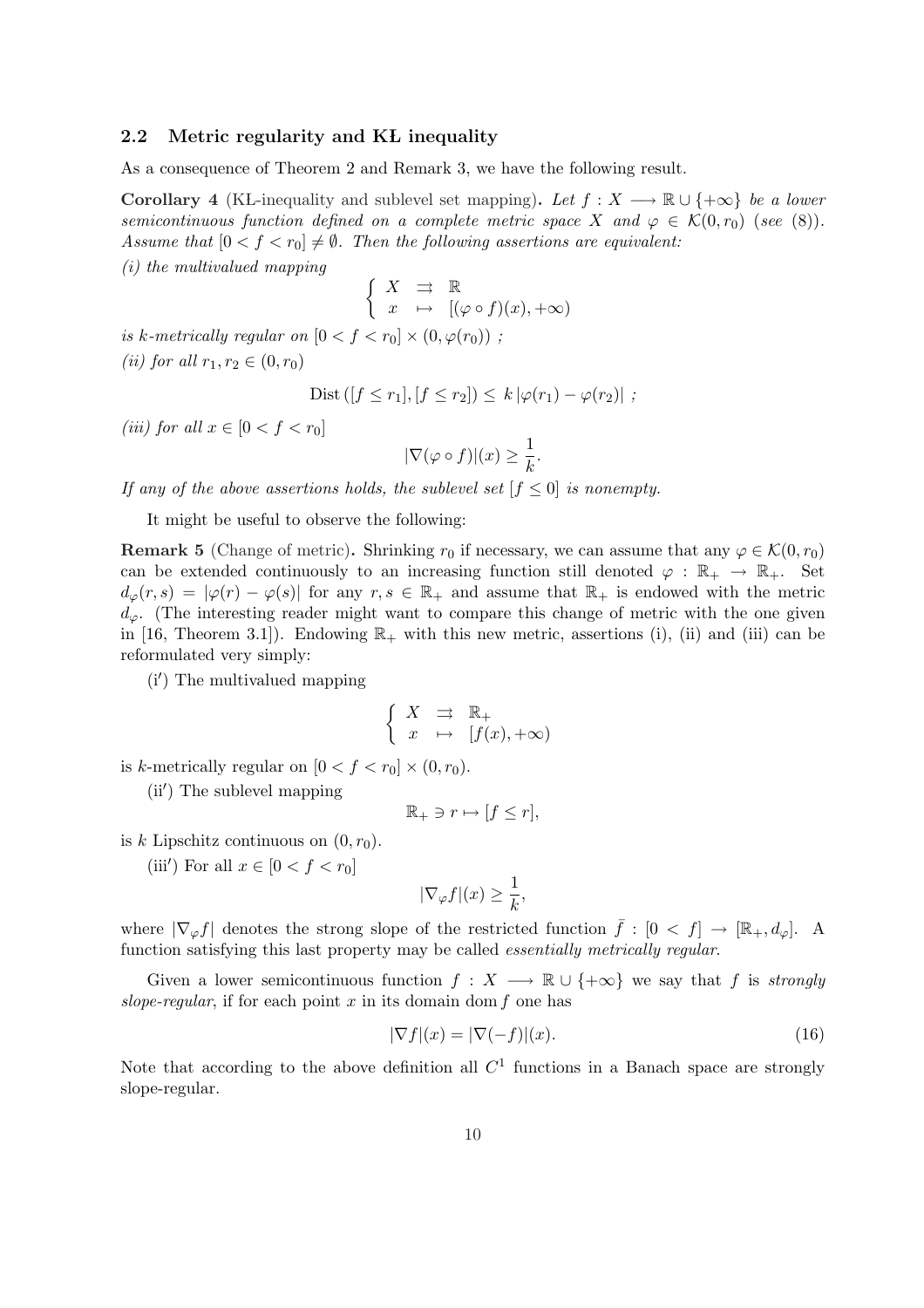**Proposition 6** (Level mapping and Lipschitz continuity). Let X be a complete metric space with connected balls. Assume that  $f: X \to \mathbb{R}$  is continuous, strongly slope-regular and  $(0,r_0) \subset f(X)$ . Then any of the assertions (i)–(iii) of Theorem 2 is equivalent to the fact that the level set application ½

$$
\left\{ \begin{array}{ccc} \mathbb{R} & \rightrightarrows & X \\ r & \mapsto & [f=r] \end{array} \right.
$$

is Lipschitz continuous on  $(0, r_0)$  with respect to the Hausdorff metric, and implies that the level sets  $[f = 0]$  and  $[f = r_0]$  are nonempty.

**Proof.** For any  $r \in (0, r_0)$  and  $x \in [f > r]$  we have dist  $(x, [f \le r]) =$  dist  $(x, [f = r])$ . To see this, note that for every connected set B, such that  $B \cap [f \le r] \neq \emptyset$  and  $x \in B$  we have  $B \cap [f = r] \neq \emptyset$ . The result now follows by applying Theorem 2 twice. (Details are left to the reader.)  $\Box$ 

Let us finally state the following important corollary.

Corollary 7 (KŁ-inequality and level set mapping). Let  $f: X \to \mathbb{R}$  be as in Proposition 6, and  $\varphi \in \mathcal{K}(0, r_0)$  (recall (8)). The following assumptions are equivalent and imply the nonemptiness of the level set  $[f = 0]$ .

(i)  $\varphi \circ f$  is k-metrically regular on  $[0 < f < r_0] \times (0, \varphi(r_0))$ ; (*ii*) for all  $r_1, r_2 \in (0, r_0)$ 

Dist 
$$
([f = r_1], [f = r_2]) \le k |\varphi(r_1) - \varphi(r_2)|
$$
;

(iii) for all  $x \in [0 < f < r_0]$ 

$$
|\nabla(\varphi\circ f)|(x)\geq\frac{1}{k}.
$$

**Proof.** The corollary follows easily by combining Theorem 2 with Proposition 6.  $\Box$ 

# 3 KL–inequality in Hilbert spaces

From now on, we shall work on a real Hilbert space  $[H, \langle \cdot, \cdot \rangle]$ . Given a vector x in H, the norm of x is defined by  $||x|| = \sqrt{\langle x, x \rangle}$  while for any subset C of H, we set

$$
||C||_{-} = \text{dist}(0, C) = \inf\{||x|| : x \in C\} \in \mathbb{R} \cup \{+\infty\}.
$$
 (17)

Note that  $C = \emptyset$  implies  $||C||_- = +\infty$ .

### 3.1 Elements of nonsmooth analysis

Let us first recall the notion of Fréchet subdifferential (see  $[14, 46]$ ).

**Definition 8** (Fréchet subdifferential). Let  $f : H \to \mathbb{R} \cup \{+\infty\}$  be a real-extended-valued function. We say that  $p \in H$  is a (Fréchet) subgradient of f at  $x \in \text{dom } f$  if

$$
\liminf_{y \to x, y \neq x} \frac{f(y) - f(x) - \langle p, y - x \rangle}{||y - x||} \ge 0.
$$

We denote by  $\partial f(x)$  the set of Fréchet subgradients of f at x and set  $\partial f(x) = \emptyset$  for  $x \notin \text{dom } f$ . Let us now define the notion of a critical point in variational analysis.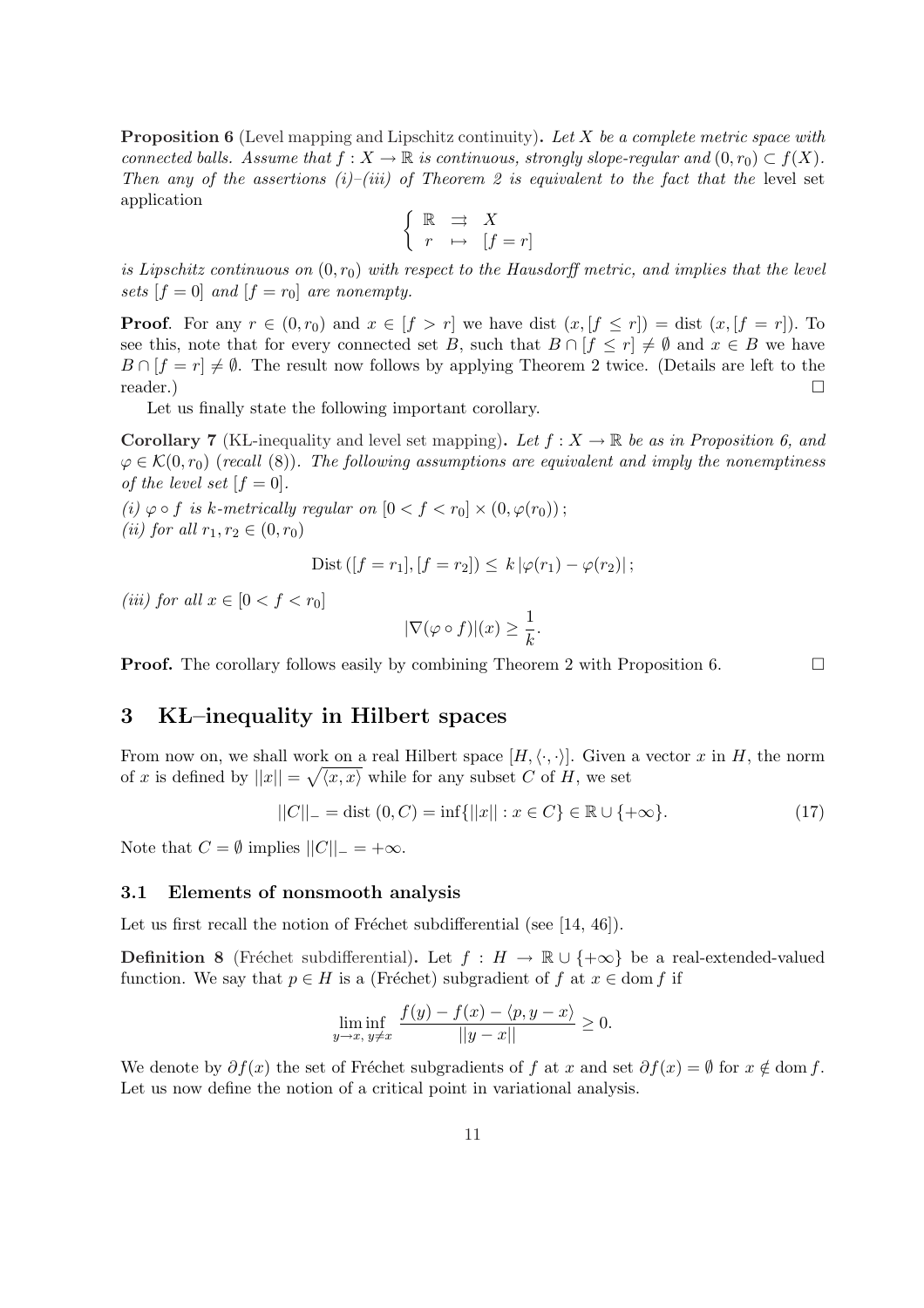Definition 9 (critical point/values).

(i) A point  $x_0 \in H$  is called *critical* for the function f, if  $0 \in \partial f(x_0)$ .

(ii) The value  $r \in f(\text{dom} f)$  is called a critical value, if  $|f = r|$  contains at least one critical point.

In this section we mainly deal with *semiconvex* functions. (The reader should be aware that the terminology is not yet completely fixed in this area, so that the notion of semiconvex function may vary slightly from one author to another.)

**Definition 10** (semiconvexity). A proper lower semicontinuous function  $f$  is called *semiconvex* (or convex up to a square) if for some  $\alpha > 0$  the function

$$
x \longmapsto f(x) + \frac{\alpha}{2}||x||^2
$$

is convex.

Remark 11.

(i) For each  $x \in H$ ,  $\partial f(x)$  is a (possibly empty) closed convex subset of H and  $\partial f(x)$  is nonempty for  $x \in \text{int dom } f$ .

(ii) It is straightforward from the above definition that the multivalued operator  $x \mapsto \partial f(x)+\alpha x$ is (maximal) monotone (see [53, Definition 12.5] for the definition).

(iii) For general properties of semiconvex functions, see [2, 13]. Let us mention that Definition 10 is equivalent to the fact that

$$
f(y) - f(x) \ge \langle p, y - x \rangle - \alpha ||x - y||^2,
$$
\n(18)

for all  $x, y \in H$  and all  $p \in \partial f(x)$  (where  $\alpha > 0$ ).

(iv) According to Definition 10, semiconvex functions are contained in several important classes of (nonsmooth) functions, as for instance  $\phi$ -convex functions ([21]), weakly convex functions  $([4])$  and primal–lower–nice functions  $([44])$ . Although an important part of the forthcoming results is extendable to more general classes, we have decided to avoid full generality for the sake of simplicity of the presentation.

(v) It is easily seen that every  $C^2$  function f with bounded second derivative is semiconvex. In this case  $\partial f$  is simply reduced to the derivative of f.

Given a real-extended-valued function f on  $H$ , we define the *remoteness* (*i.e.*, distance to zero) of its subdifferential  $\partial f$  at  $x \in H$  as follows:

$$
||\partial f(x)||_{-} = \inf_{p \in \partial f(x)} ||p|| = \text{dist}(0, \partial f(x)).
$$
 (remoteness)

Remark 12. (minimal norm)

(i) If  $\partial f(x) \neq \emptyset$ , the infimum in the above definition is achieved since  $\partial f(x)$  is a nonempty closed convex set. If we define  $\partial^0 f(x)$  as the projection of 0 on the closed convex set  $\partial f(x)$  we of course have

$$
||\partial f(x)||_{-} = ||\partial^{0} f(x)||. \tag{19}
$$

Some properties of  $H \ni x \mapsto ||\partial f(x)||_{-}$  are given in Section 5 (Annex).

(ii) If f is a semiconvex function, then  $||\partial f(x)||$  coincides with the notion of strong slope  $|\nabla f|(x)$  introduced in (6), see Lemma 43 (Annex).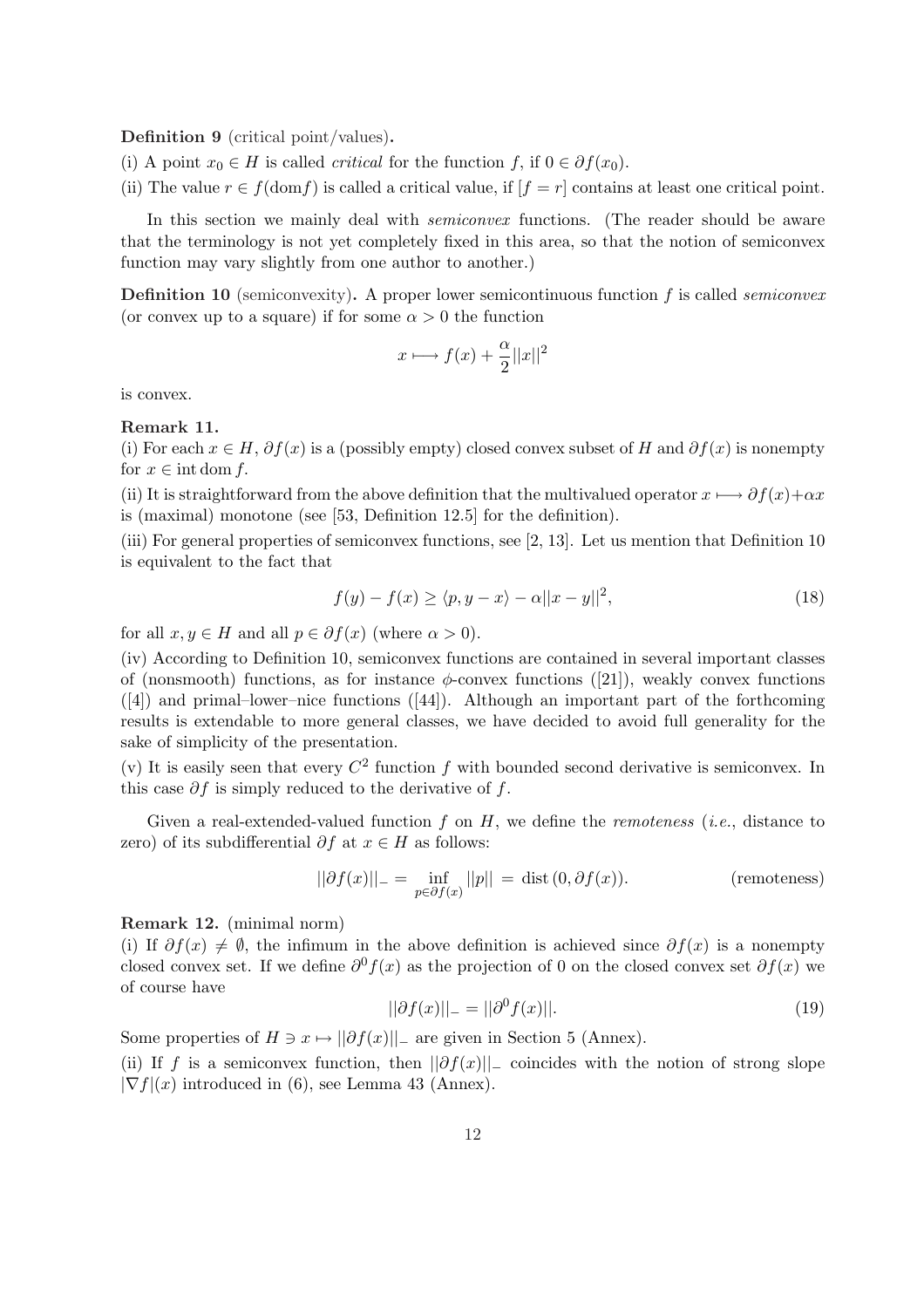### 3.2 Subgradient curves: basic properties

We recall that  $f : H \to \mathbb{R} \cup \{+\infty\}$  is a proper lower semicontinuous semiconvex function. The purpose of this subsection is to recall the main properties of the trajectories (subgradient curves) of the corresponding differential inclusion:

$$
\begin{cases} \n\dot{\chi}_x(t) \in -\partial f(\chi_x(t)) & \text{a.e. on } (0, +\infty), \\
\chi_x(0) = x \in \text{dom } f.\n\end{cases}
$$

The following statement aggregates useful results concerning existence and uniqueness of solutions. These results are essentially known even for a more general class of functions (see [44, Theorem 2.1, Proposition 2.14, Theorem 3.3] for instance for the class of primal–lower–nice functions). It should also be noticed that the integration of measurable curves (and thus, of the forthcoming absolutely continuous curves) of the form  $\mathbb{R} \ni t \to \gamma(t) \in H$  relies on the Bochner integration/measurability theory (basic properties can be found in [11]).

**Theorem 13** (subgradient curves). For every  $x \in dom f$  there exists a unique absolutely continuous curve (called subgradient curve)  $\chi_x : [0, +\infty) \to H$  that satisfies

$$
\begin{cases} \n\dot{\chi}_x(t) \in -\partial f(\chi_x(t)) & a.e. \text{ on } (0, +\infty), \\ \n\chi_x(0) = x \in \text{dom } f. \n\end{cases} \tag{20}
$$

Moreover the curve satisfies:

- (i)  $\chi_x(t) \in dom \partial f$  for all  $t \in (0, +\infty)$ .
- (ii) For all  $t > 0$ , the right derivative  $\dot{\chi}_x(t^+)$  of  $\chi_x$  is well defined and satisfies

$$
\dot{\chi}_x(t^+) = -\partial^0 f(\chi_x(t)).
$$

In particular  $\dot{\chi}_x(t) = -\partial^0 f(\chi_x(t))$ , for almost all t.

- (iii) The mapping  $t \mapsto ||\partial f(\chi_x(t))||_-\;$  is right-continuous at each  $t \in (0, +\infty)$ .
- (iv) The function  $t \mapsto f(\chi_x(t))$  is nonincreasing and continuous on  $[0, +\infty)$ . Moreover, for all  $t, \tau \in [0, +\infty)$  with  $t \leq \tau$ , we have

$$
f(\chi_x(t)) - f(\chi_x(\tau)) \ge \int_t^\tau ||\dot{\chi}_x(u)||^2 du,
$$

and equality holds if  $t > 0$ .

(v) The function  $t \mapsto f(\chi_x(t))$  is Lipschitz continuous on  $[\eta, +\infty)$  for any  $\eta > 0$ . Moreover

$$
\frac{d}{dt}f(\chi_x(t)) = -||\dot{\chi}_x(t)||^2 \ a.e \ on \ (\eta, +\infty).
$$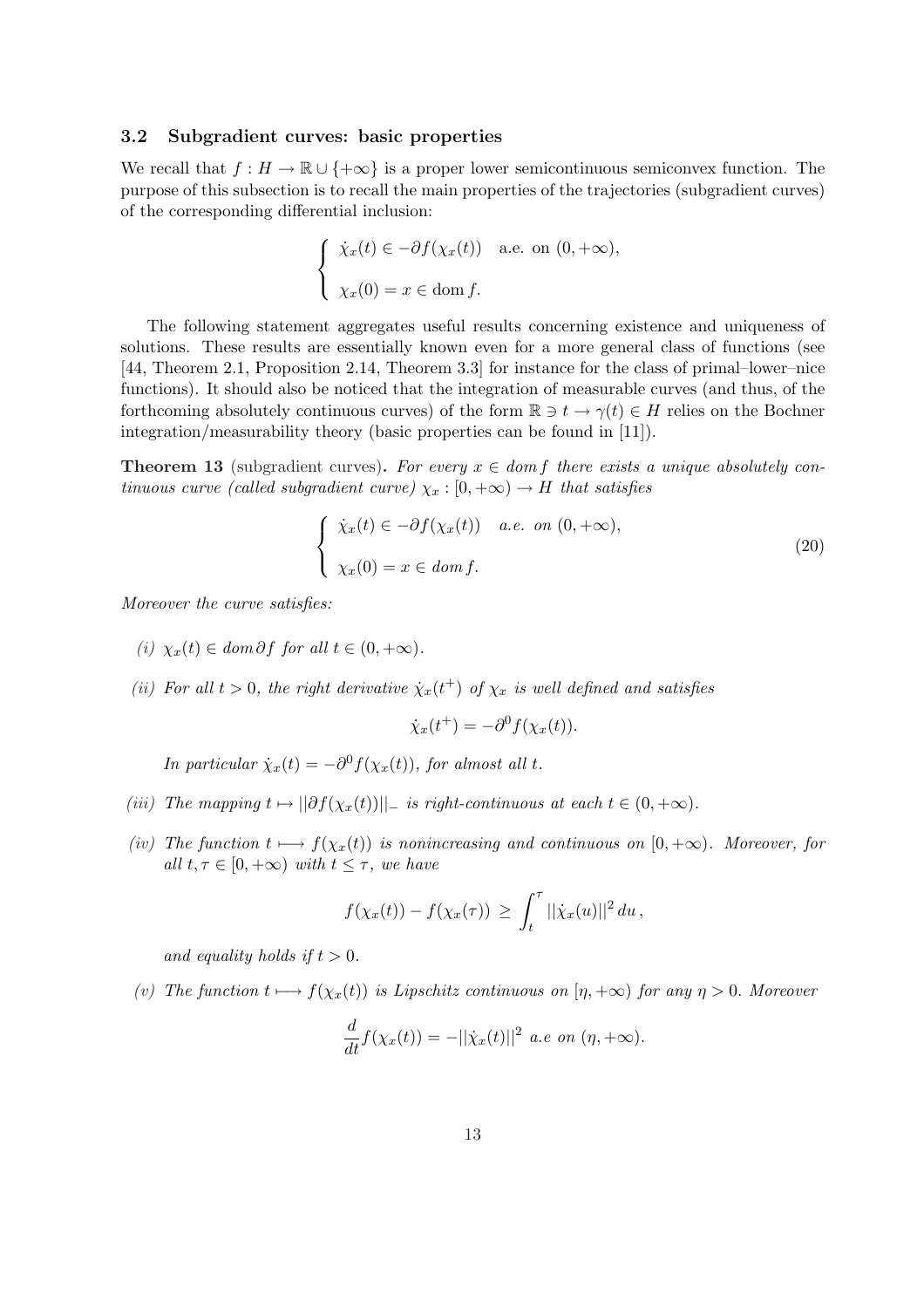**Proof.** We recall that the subgradient curves of a semiconvex function f are defined for all  $t \geq 0$ . The only assertion that does not appear explicitly in [44] is the continuity of the function  $f \circ \chi_x$  at  $t = 0$  when  $x \in \text{dom } \partial f$ , but this is an easy consequence of the fact that f is lower semicontinuous,  $\chi_x$  is (absolutely) continuous and  $f \circ \chi_x$  is decreasing. For the rest of the assertions we refer to [44].  $\Box$ 

The following result asserts that the semiflow mapping associated with the differential inclusion (20) is continuous. This type of result can be established by standard techniques and therefore is essentially known (see [11, 44] for example). We give here an outline of proof (in case that  $f$  is semiconvex) for the reader's convenience.

Theorem 14 (continuity of the semiflow). For any semiconvex function f the semiflow mapping

$$
\begin{cases} \mathbb{R}_+ \times \text{dom } f \rightarrow H \\ (t,x) \rightarrow \chi_x(t) \end{cases}
$$

is (norm) continuous on each subset of the form  $[0, T] \times (B(0, R) \cap [f \le r])$  where  $T, R > 0$  and  $r \in \mathbb{R}$ .

**Proof.** Let us fix  $x, y \in \text{dom } f$  and  $T > 0$ . Then for almost all  $t \in [0, T]$ , there exist  $p(\chi_x(t)) \in$  $\partial f(\chi_x(t))$  and  $q(\chi_y(t)) \in \partial f(\chi_y(t))$  such that

$$
\frac{d}{dt}||\chi_x(t) - \chi_y(t)||^2 = 2\langle \chi_x(t) - \chi_y(t), \dot{\chi}_x(t) - \dot{\chi}_y(t) \rangle = -2\langle \chi_x(t) - \chi_y(t), p(\chi_x(t)) - q(\chi_y(t)) \rangle.
$$

It follows by (18) that

$$
\frac{d}{dt}||\chi_x(t) - \chi_y(t)||^2 \le 2\alpha ||\chi_x(t) - \chi_y(t)||^2,
$$

which implies (using the Grönwall lemma) that for all  $0 \le t \le T$  we have

$$
||\chi_x(t) - \chi_y(t)||^2 \le \exp(2\alpha T) ||x - y||^2.
$$
 (21)

For any  $0 \le t \le s \le T$ , using Cauchy–Schwarz inequality and Theorem 13 we deduce that

$$
||\chi_x(s) - \chi_x(t)|| \le \int_t^s ||\dot{\chi}_x(\tau)||d\tau \le \sqrt{s-t} \sqrt{\int_s^t ||\dot{\chi}_x(\tau)||^2 d\tau} \le \sqrt{s-t} \sqrt{f(x)}.
$$
 (22)

The result follows by combining (21) and (22).  $\Box$ 

Let us introduce the notions of a *piecewise absolutely continuous curve* and of a *piecewise* subgradient curve. This latter notion, due to its robustness, will play a central role in our study.

Definition 15. Let  $a, b \in [-\infty, +\infty]$  with  $a < b$ .

(Piecewise absolutely continuous curve) A curve  $\gamma : (a, b) \to H$  is said to be piecewise absolutely continuous if there exists a countable partition of  $(a, b)$  into intervals  $I_k$  such that the restriction of  $\gamma$  to each  $I_k$  is absolutely continuous.

(Note that a piecewise absolutely continuous curve is not necessarily continuous.)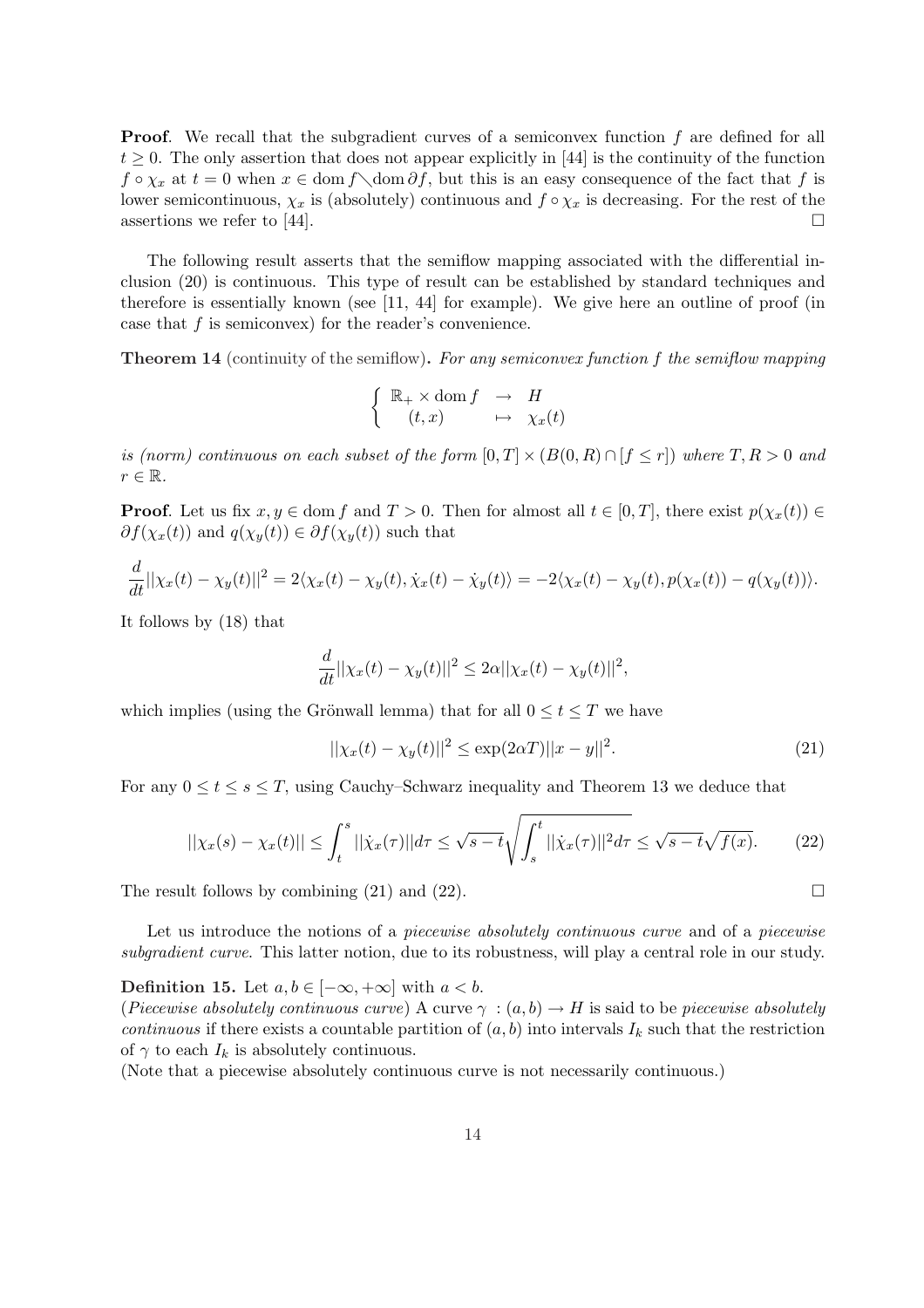(Length of a curve) Let  $\gamma : (a, b) \to H$  be a piecewise absolutely continuous curve. The length of  $\gamma$  is defined by

$$
\text{length }[\gamma]:=\int_a^b ||\dot\gamma(t)||\ dt.
$$

(Piecewise subgradient curve) Let  $T \in (0, +\infty]$ . A curve  $\gamma : [0, T) \to H$  is called a piecewise subgradient curve for  $(20)$  if there exists a countable partition of  $[0, T]$  into (nontrivial) intervals  $I_k$  such that:

– the restriction  $\gamma|_{I_k}$  of  $\gamma$  to each interval  $I_k$  is a subgradient curve;

– for each disjoint pair of intervals  $I_k, I_l$ , the intervals  $f(\gamma(I_k))$  and  $f(\gamma(I_l))$  have at most one point in common.

Note that piecewise subgradient curves are piecewise absolutely continuous. Observe also that subgradient curves satisfy the above definition in a trivial way.

### 3.3 Characterizations of the KL-inequality

In this section we state and prove one of the main results of this work. Let  $f : H \to \mathbb{R} \cup \{+\infty\}$ and  $\bar{x} \in [f = 0]$ . Throughout this section the following assumptions are used:

– There exist  $\bar{r}, \bar{\epsilon} > 0$  such that

$$
x \in \bar{B}(\bar{x}, \bar{\epsilon}) \cap [0 < f \le \bar{r}] \implies 0 \notin \partial f(x) \qquad \text{(non-criticality assumption)}.
$$
 (23)

– There exist  $\bar{r}, \bar{\epsilon} > 0$  such that

$$
\bar{B}(\bar{x}, \bar{\epsilon}) \cap [f \le \bar{r}] \text{ is (norm) compact} \qquad \qquad \text{(local sublevel compactness)}.
$$
 (24)

Remark 16.

(i) When 0 is a critical value (for instance when  $\bar{x}$  is critical) (23) can be seen as a Sard-type condition.

(ii) Assumption (24) is always satisfied in finite-dimensional spaces, but is also satisfied in several interesting cases involving infinite-dimensional spaces. Here are two elementary examples. (ii)<sub>1</sub> The (convex) function  $f : \ell^2(\mathbb{N}) \to \mathbb{R}$  defined by

$$
f(x) = \sum_{n \ge 1} n^2 x_i^2
$$

has compact lower level sets.

(ii)<sub>2</sub> Let  $q : \mathbb{R} \to \mathbb{R} \cup \{+\infty\}$  be a proper lower semicontinuous semiconvex function and let  $\Phi: L^2(\Omega) \to \mathbb{R} \cup \{+\infty\}$  be as follows ([10])

$$
\Phi(x) = \begin{cases} \frac{1}{2} \int_{\Omega} ||\nabla x||^2 + \int_{\Omega} g(x) & \text{if } x \in H^1(\Omega) \\ +\infty, & \text{otherwise.} \end{cases}
$$

The above function is a lower semicontinuous semiconvex function and the sets of the form  $[\Phi \leq r] \cap B(\bar{x}, R)$  are relatively compact in  $L^2(\Omega)$  (use the compact embedding theorem of  $H^1(\Omega) \hookrightarrow L^2(\Omega)$ .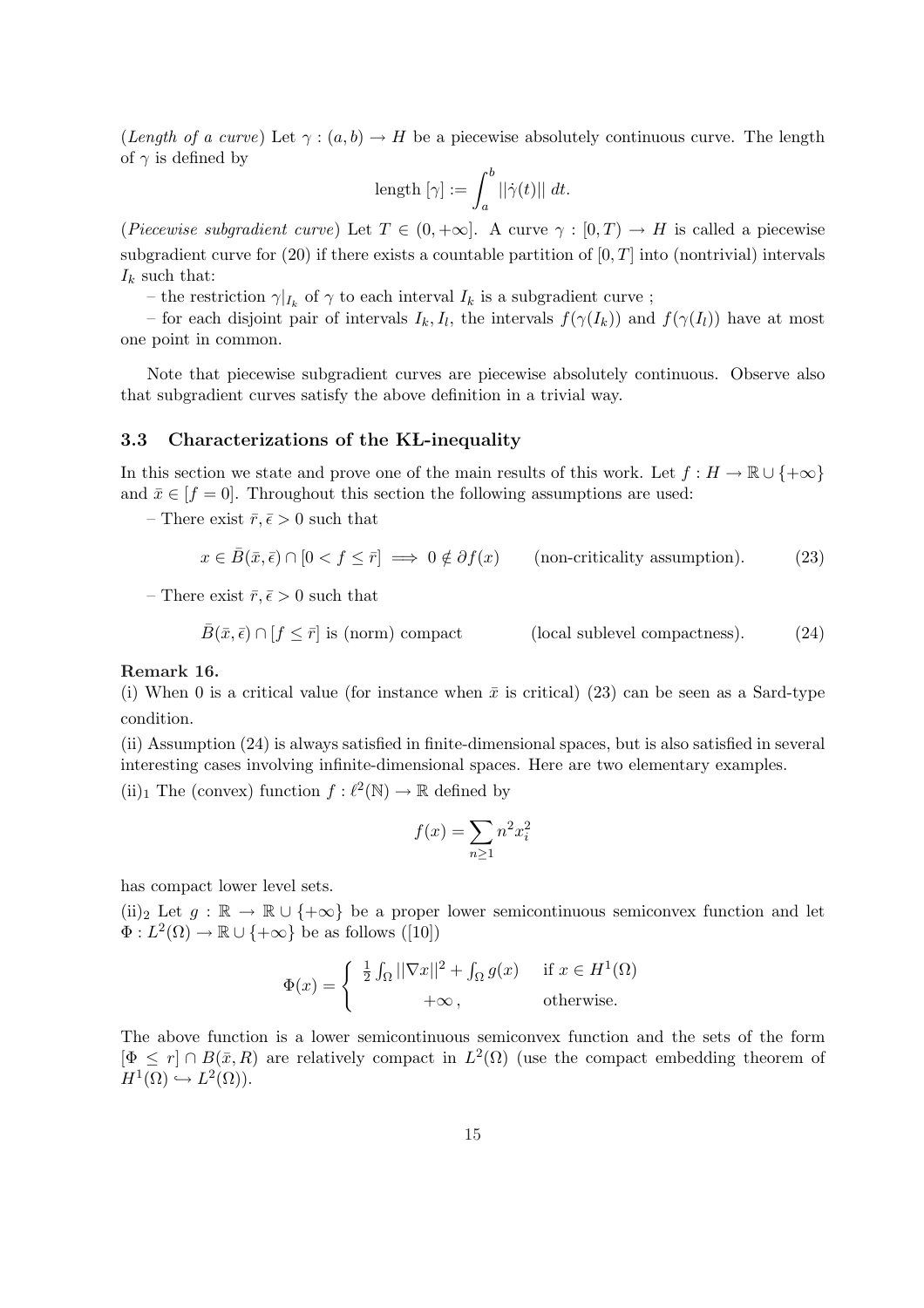As the forthcoming Theorem 18 shows, the Kurdyka-Łojasiewicz inequality can be characterized by the finiteness of the length of a "talweg" curve, that is, a piecewise absolutely continuous curve that passes through the points of less steepest descent (compare with [18, 19, 37]).

**Definition 17** (Talweg/Valley). Let  $\bar{x} \in [f = 0]$  (which may or may not be a critical point of f) and assume that (23) holds for some  $\bar{r}, \bar{\epsilon} > 0$ . Let D be any closed bounded set that contains  $B(\bar{x}, \bar{\epsilon}) \cap [0 \lt f \leq \bar{r}]$ . For any  $R > 1$  the R-valley  $\mathcal{V}_R^D(\cdot)$  of f around  $\bar{x}$  is defined as follows:

$$
\mathcal{V}_R^D(r) = \left\{ x \in [f = r] \cap D : ||\partial f(x)||_{-} \le R \inf_{y \in [f = r] \cap D} ||\partial f(y)||_{-} \right\}, \text{ for all } r \in (0, \bar{r}]. \tag{25}
$$

A selection  $\theta: (0, \bar{r}] \to H$  of  $\mathcal{V}_R^D$ , *i.e.* a curve such that  $\theta(r) \in \mathcal{V}_R^D(r)$ ,  $\forall r \in (0, \bar{r}]$ , is called an R-talweg or simply a talweg.

We are ready to state the main result of this work.

**Theorem 18** (Subgradient inequality – local characterization). Let  $f : H \to \mathbb{R} \cup \{+\infty\}$  be a lower semicontinuous semiconvex function, let  $\bar{x} \in [f = 0]$  and assume (23), (24) hold for some  $\bar{\epsilon} > 0$  and  $\bar{r} > 0$ . The following statements are equivalent:

(i) [**Kurdyka-Łojasiewicz inequality**] There exist  $r_0 \in (0, \bar{r})$ ,  $\epsilon \in (0, \bar{\epsilon})$  and  $\varphi \in \mathcal{K}(0, r_0)$  such that

$$
||\partial(\varphi \circ f)(x)||_{-} \ge 1, \qquad \text{for all } x \in \bar{B}(\bar{x}, \epsilon) \cap [0 < f \le r_0]. \tag{26}
$$

(ii) [Length boundedness of subgradient curves ] There exist  $r_0 \in (0, \bar{r})$ ,  $\epsilon \in (0, \bar{\epsilon})$  and a strictly increasing continuous function  $\sigma : [0, r_0] \to [0, +\infty)$  with  $\sigma(0) = 0$  such that for all subgradient curves  $\chi_x$  of (20) satisfying  $\chi_x([0,T)) \subset \overline{B}(\overline{x},\epsilon) \cap [0 < f \leq r_0]$  (T  $\in (0,+\infty]$ ) we have

$$
\int_0^T ||\dot{\chi}_x(t)|| dt \leq \sigma(f(x)) - \sigma(f(\chi_x(T))).
$$

(iii) [**Piecewise subgradient curves have finite length** ] There exist  $r_0 \in (0, \bar{r})$ ,  $\epsilon \in (0, \bar{\epsilon})$ and  $M > 0$  such that for all piecewise subgradient curves  $\gamma : [0, T) \to H$   $(T \in (0, +\infty])$  of (20) we have

$$
\gamma([0,T)) \subset \bar{B}(\bar{x},\epsilon) \cap [0 < f \leq r_0] \quad \Longrightarrow \quad \text{length}\left[\gamma\left|_{(0,T)}\right.\right] = \int_0^T ||\dot{\gamma}(\tau)||d\tau \, < \, M \, .
$$

(iv) [Talwege of finite length | For every  $R > 1$ , there exist  $r_0 \in (0, \bar{r})$ ,  $\epsilon \in (0, \bar{\epsilon})$ , a closed bounded subset D containing  $B(\bar{x}, \epsilon) \cap [0 \lt f \leq r_0]$  and a piecewise absolutely continuous curve  $\theta$ :  $(0, r_0] \rightarrow H$  of finite length which is a selection of the valley  $\mathcal{V}_R^D(r)$ , that is,

$$
\theta(r) \in \mathcal{V}_R^D(r), \text{ for all } r \in (0, r_0].
$$

(v) [Integrability condition ] There exist  $r_0 \in (0, \bar{r})$  and  $\epsilon \in (0, \bar{\epsilon})$  such that the function

$$
u(r) = \frac{1}{\inf_{x \in \bar{B}(\bar{x}, \epsilon) \cap [f=r]} ||\partial f(x)||_{-}}, \ \ r \in (0, r_0]
$$

is finite-valued and belongs to  $L^1(0,r_0)$ . (We recall that inf  $\emptyset = +\infty$  and  $1/\infty = 0$ .)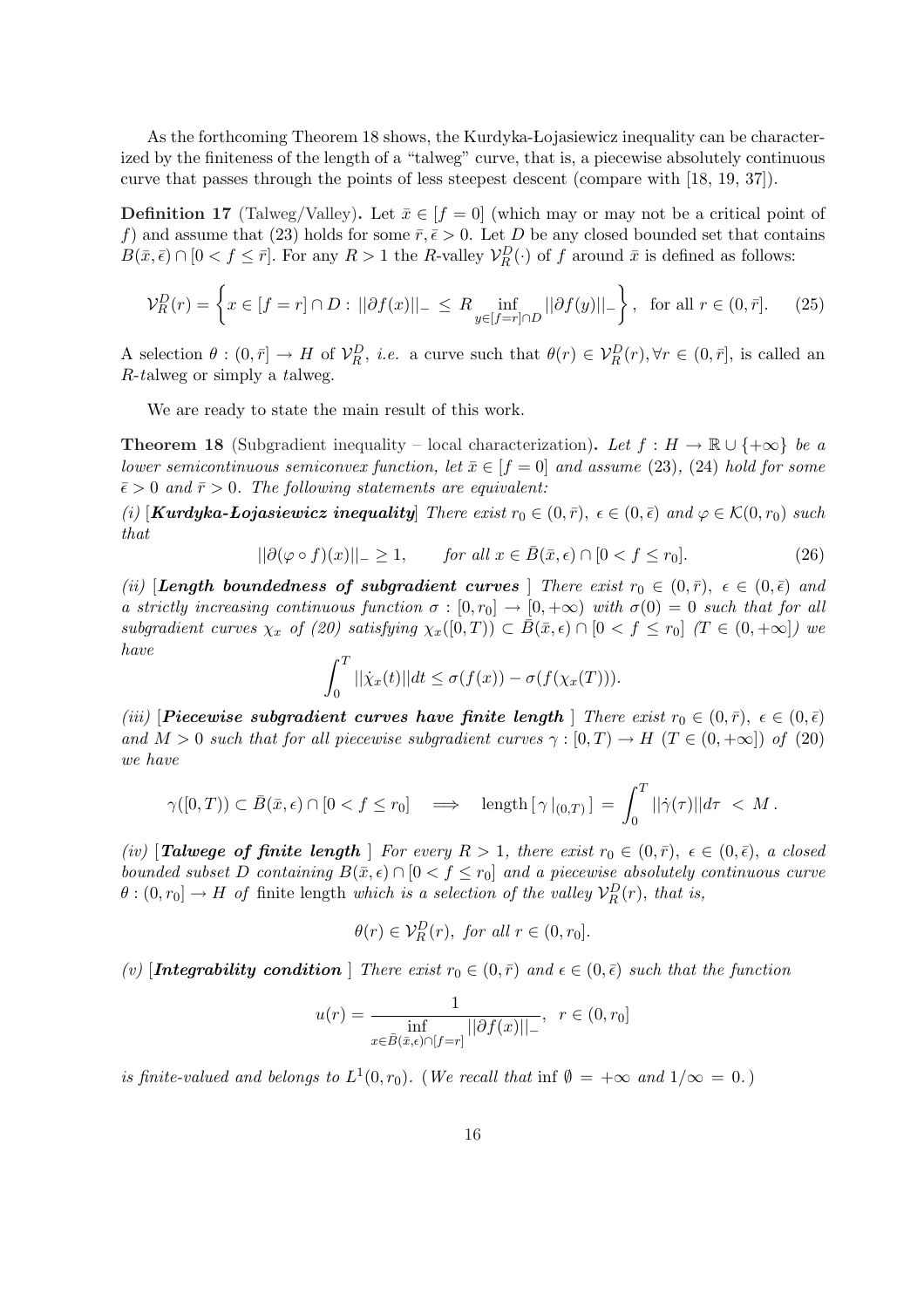#### Remark 19.

(i) As it appears clearly from the proof, statement  $(iv)$  can be replaced by the following equivalent assertion:

 $(iv')$  There exist  $R > 1$ ,  $r_0 \in (0, \bar{r})$ ,  $\epsilon \in (0, \bar{\epsilon})$ , a closed bounded subset D containing  $B(\bar{x}, \epsilon) \cap [0 \leq \epsilon]$  $f \leq r_0$  and a piecewise absolutely continuous curve  $\theta : (0, r_0] \to H$  of finite length which is a selection of the valley  $\mathcal{V}_R^D(r)$ .

(ii) The compactness assumption (24) is only used in the proofs of  $(iii) \Rightarrow (ii)$  and  $(ii) \Rightarrow (iv)$ . Hence if this assumption is removed, we still have:

$$
(iv) \Longrightarrow (iv') \Longrightarrow (v) \Longleftrightarrow (i) \Longrightarrow (ii) \Longrightarrow (iii).
$$

(iii) Note that (i) implies condition (23). This follows immediately from the chain rule (see Annex, Lemma 44).

(iv) The interesting case in Theorem 18 (and thus in Definition 17) is when  $\bar{x}$  is a critical point. In this case (26) can be interpreted as a desingularization of f around  $\bar{x}$ .

**Proof of Theorem 18.**  $[(i) \Rightarrow (ii)]$  Let  $\epsilon, r_0, \varphi$  be as in (i) such that (26) holds. Let further  $\chi_x$ be a subgradient curve of (20) for  $x \in [0 < f \le r_0]$  and assume that  $\chi_x([0, T)) \subset \overline{B}(\overline{x}, \epsilon) \cap [0 <$  $f \leq r_0$  for some  $T > 0$ .

Let us first assume that  $x \in \text{dom } \partial f$ . Since  $\varphi$  is  $C^1$  on  $(0, r_0)$ , by Theorem 13(v) and Lemma 44 (Annex) we deduce that the curve  $t \mapsto \varphi(f(\chi_x(t)))$  is absolutely continuous with derivative

$$
\frac{d}{dt}(\varphi \circ f \circ \chi_x)(t) = -\varphi'(f(\chi_x(t)))||\dot{\chi}_x(t)||^2
$$
 a.e. on  $(0, T)$ .

Integrating both terms on the interval  $(0, T)$  and recalling  $(26)$ ,  $\chi_x(0) = x$  we get

$$
\varphi(f(x)) - \varphi(f(\chi_x(T))) = -\int_0^T \frac{d}{dt} (\varphi \circ f \circ \chi_x)(t) dt
$$
  
= 
$$
\int_0^T \varphi'(f(\chi_x(t))||\dot{\chi}_x(t)||^2 dt \ge \int_0^T ||\dot{\chi}_x(t)||dt.
$$

Thus (ii) holds true for  $\sigma := \varphi$  and for all subgradient curves starting from points in dom  $\partial f$ . Let now  $x \in \text{dom } f \cdot \text{dom } \partial f$  and fix any  $\delta \in (0, T)$ . Since  $\chi_x([\delta, T]) \subset \text{dom } \partial f$  we deduce from the above that  $\mathbf{r}^T$ 

$$
\int_{\delta}^{T} ||\dot{\chi}_x(t)||dt \leq \sigma(f(\chi_x(\delta)) - \sigma(f(\chi_x(T))).
$$

Thus the result follows by taking  $\delta \searrow 0^+$  and using the continuity of the mapping  $t \mapsto f(\chi_x(t))$ at 0 (Theorem  $13(ii)$ ).

 $[(ii) \Rightarrow (iii)]$  Let  $\gamma$  be a piecewise subgradient curve as in (iii) and let  $I_k$  be an associated partition of  $[0, T]$  (cf. Definition 15). Let  $\{a_k\}$  and  $\{b_k\}$  be two sequences of real numbers such that int  $I_k = (a_k, b_k)$ . Since the restriction  $\gamma|_{I_k}$  of  $\gamma$  onto  $I_k$  is a subgradient curve, applying (ii) on  $(a_k, b_k)$  we get

length 
$$
[\gamma|_{I_k}] \leq \sigma(f(\gamma(a_k))) - \sigma(f(\gamma(b_k))).
$$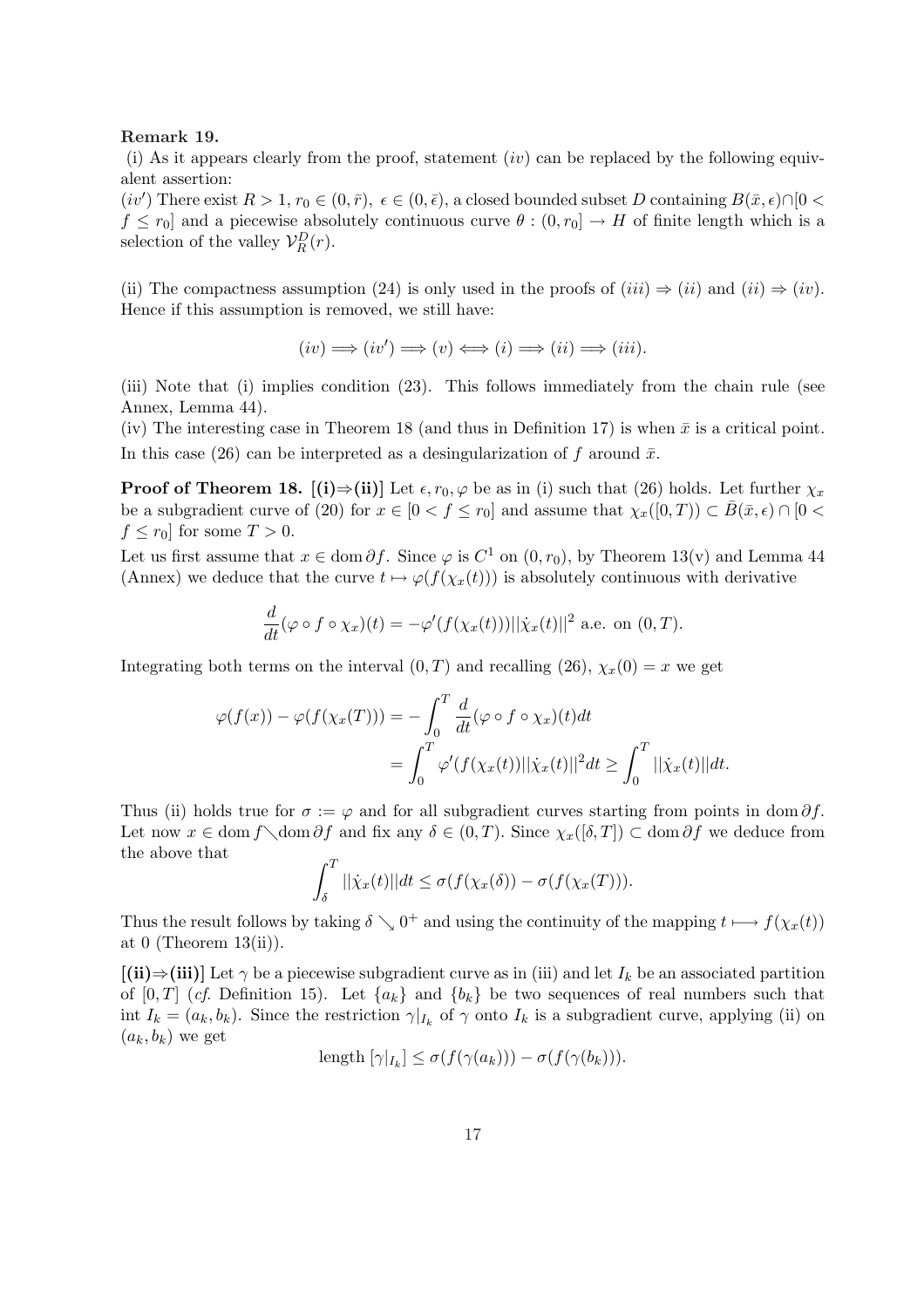Let m be an integer and  $I_{k_1}, \ldots, I_{k_m}$  a finite subfamily of the partition. We may assume that these intervals are ordered as follows  $0 \le a_{k_1} \le b_{k_1} \le \cdots \le a_{k_m} \le b_{k_m}$ . Hence

$$
\sum_{1}^{m} \left[ \sigma(f(\gamma(a_{k_i}))) - \sigma(f(\gamma(b_{k_i}))) \right] \leq \sigma(f(\gamma(a_{k_1}))) \leq \sigma(r_0).
$$

Thus the family  $\{\sigma(f(\gamma(a_k))) - \sigma(f(\gamma(b_k)))\}$  is summable, hence using the definition of Bochner integral (see [11])

length 
$$
[\gamma] = \sum_{k \in \mathbb{N}} \text{length } [\gamma|_{I_k}] \leq \sigma(r_0).
$$

[(iii)⇒(ii)] Let  $\epsilon, r_0$  be as in (iii), pick any  $r, r'$  such that  $0 \le r' < r \le r_0$  and denote by  $\Gamma_{r',r}$ the (nonempty) set of piecewise subgradient curves  $\gamma : [0, T) \to H$  (where  $T \in (0, +\infty)$ ) such that

$$
\gamma([0,T)) \subset \bar{B}(\bar{x},\epsilon) \cap [r' < f \le r].
$$

Note that, by Theorem 13(iv) and Proposition 42(iii),  $T = +\infty$  is possible only when 0 is a critical value and  $r' = 0$ . Set further

$$
\psi(r',r):=\sup_{\gamma\in\,\Gamma_{r',r}}\,\, \mathrm{length}[\gamma]\qquad\text{and}\qquad \sigma(r):=\psi(0,r).
$$

Note that (iii) guarantees that  $\psi$  and  $\sigma$  have finite values. We can easily deduce from Definition 15 that

$$
\psi(0, r') + \psi(r', r) = \psi(0, r). \tag{27}
$$

Thus for each  $x \in \overline{B}(\overline{x}, \epsilon) \cap [0 < f \leq r_0]$  and  $T > 0$  such that  $\chi_x([0, T]) \subset B(\overline{x}, \epsilon) \cap [0 < f \leq r_0]$ , we have  $\mathcal{L}$ 

$$
\int_0^T ||\dot{\chi}_x(\tau)||d\tau + \sigma(f(\chi_x(T))) \le \sigma(f(x)).\tag{28}
$$

Since the function  $\sigma$  is nonnegative and increasing it can be extended continuously at 0 by setting  $\sigma(0) = \lim_{t \to 0} \sigma(t) \geq 0$ . Since the property (28) remains valid if we replace  $\sigma(\cdot)$  by  $\sigma(\cdot) - \sigma(0)$ , there is no loss of generality to assume  $\sigma(0) = 0$ .

To conclude it suffices to establish the continuity of  $\sigma$  on  $(0, r_0]$ . Fix  $\tilde{r}$  in  $(0, r_0)$  and take a subgradient curve  $\chi : [0, T) \to H$  satisfying  $\chi([0, T)) \subset \overline{B}(\overline{x}, \epsilon) \cap [f \leq r_0]$ , where  $T \in (0, +\infty]$ . Set  $f(\chi(0)) = r$  and  $\lim_{t \to T} f(\chi(t)) = r'$  and assume that  $\tilde{r} \le r' \le r \le r_0$ .

From Theorem 13(iv) and Proposition 42(iii) (Annex), we deduce that  $T < +\infty$  so that  $\chi([0,T]) \subset \overline{B}(\overline{x}, \epsilon) \cap [r' \leq f \leq r]$ . Using assumption (23) together with Theorem 13 (i),(v), we deduce that the absolutely continuous function  $f \circ \chi : [0, T] \to [r', r]$  is invertible and

$$
\frac{d}{d\rho}[f \circ \chi]^{-1}(\rho) = \frac{-1}{||\dot{\chi}([f \circ \chi]^{-1}(\rho)||^2} \ge \frac{-1}{\inf_{x \in \bar{B}(\bar{x}, \epsilon) \cap [\tilde{r} \le f \le r_0]} ||\partial f(x)||^2_{-}} := -K,\tag{29}
$$

for almost all  $\rho \in (r, r')$ . By Proposition 42(iii) (Annex) we get that  $K < +\infty$  and therefore the function  $\rho \mapsto [f \circ \chi]^{-1}(\rho)$  is Lipschitz continuous with constant K on  $[r',r]$ . Using the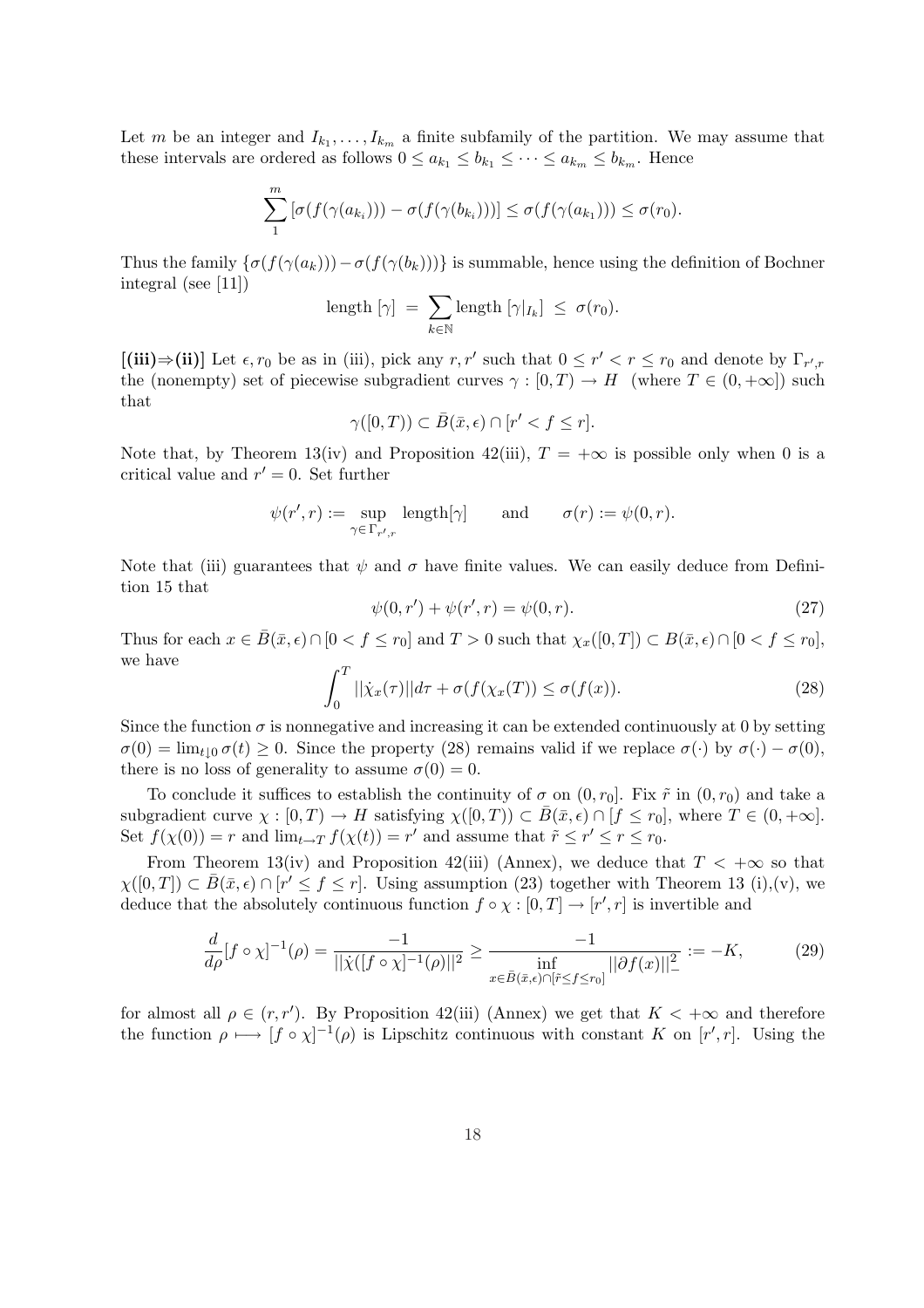Cauchy-Schwarz inequality and Theorem 13(iv) we obtain

length 
$$
[\chi] = \int_0^T ||\dot{\chi}|| \le \sqrt{T} \sqrt{\int_0^T ||\dot{\chi}||^2} = \sqrt{[f \circ \chi]^{-1}(r) - [f \circ \chi]^{-1}(r')} \sqrt{\int_0^T ||\dot{\chi}||^2}
$$
  

$$
\le \sqrt{K(r - r')} \sqrt{r - r'} = \sqrt{K}(r - r').
$$

This last inequality implies that each piecewise subgradient curve  $\gamma : [0, T) \to H$  such that  $\gamma([0,T)) \subset \overline{B}(\overline{x}, \epsilon) \cap [r' \leq f \leq r]$  satisfies

$$
length [\gamma] \leq \sqrt{K}(r - r'),
$$

thus using (27) we obtain  $\sigma(r) - \sigma(r') \leq$ √  $\overline{K}(r-r')$ , which yields the continuity of  $\sigma$ .

 $[(ii) \Rightarrow (iv)]$  Let us assume that (ii) holds true for  $\epsilon$  and  $r_0$ . In a first step we establish the existence of a closed bounded subset D of  $[0 < f \le r_0]$  satisfying

$$
x \in D, t \ge 0, f(\chi_x(t)) > 0 \Rightarrow \chi_x(t) \in D.
$$
\n
$$
(30)
$$

Let  $r_0 \ge r_1 > 0$  be such that  $\sigma(r_1) < \epsilon/3$  and let us set

$$
D := \{ y \in \overline{B}(\overline{x}, \epsilon) \cap [0 < f \le r_1] : \exists x \in \overline{B}(\overline{x}, \epsilon/3) \cap [0 < f \le r_1], \exists t \ge 0 \text{ such that } \chi_x(t) = y \}.
$$

Let us first show that  $D$  complies with property  $(30)$ . It suffices to establish that

$$
x\in \bar B(\bar x,\epsilon/3)\cap [00\Rightarrow \chi_x(t)\in D.
$$

To this end, fix  $x \in \overline{B}(\overline{x}, \epsilon/3) \cap [0 < f \leq r_1]$ . By continuity of the flow, we observe that for small  $t > 0$  we have  $\chi_x(t) \in \overline{B}(\overline{x}, \epsilon)$  while for all  $t \geq 0$  such that  $\chi_x([0, t]) \subset \overline{B}(\overline{x}, \epsilon)$  with  $f(\chi_x(t)) > 0$ , assumption (ii) yields

$$
||\chi_x(t) - \bar{x}|| \le ||\chi_x(t) - x|| + ||x - \bar{x}|| \le \int_0^t ||\dot{\chi}_x(\tau)||d\tau + \epsilon/3 \le \sigma(r_1) + \epsilon/3 \le 2\epsilon/3. \tag{31}
$$

Thus D satisfies (30) and  $\bar{B}(\bar{x}, \epsilon/3) \cap [f \leq r_1] \subset D$ .

Let us now prove that D is (relatively) closed in  $[0 < f \leq r_1]$ . Let  $\{y_k\}_{k>1}$  be a sequence in D converging to some y with  $f(y) \in (0, r_1]$ . Then there exist sequences  $\{x_n\}_n \subset \overline{B}(\overline{x}, \epsilon/3) \cap [0 \lt \overline{B}(\overline{x}, \epsilon/3)]$  $f \leq r_1$  and  $\{t_n\}_n \subset \mathbb{R}_+$  such that  $\chi_{x_n}(t_n) = y_n$ . Since f is lower semicontinuous, there exists  $n_0 \in \mathbb{N}$  and  $\eta > 0$  such that  $f(y_n) > \eta$  for all  $n \ge n_0$ . By Theorem 13(ii),(iv), (23) and Proposition 42(iii) (Annex), we obtain for all  $n \ge n_0$ 

$$
0 < t_n \inf_{z \in [\eta \le f \le r_1] \cap \bar{B}(\bar{x}, \epsilon)} ||\partial f(z)||^2 \le \int_0^{t_n} ||\dot{\chi}_{x_n}(t)||^2 dt \le f(x_n) \le r_1.
$$

The above inequality shows that the sequence  $\{t_n\}_n$  is bounded. Using a standard compactness argument we therefore deduce that, up to an extraction,  $x_n \to \tilde{x}$  and  $t_n \to \tilde{t}$  for some  $\tilde{x} \in$  $\bar{B}(\bar{x}, \epsilon/3) \cap [f \leq r_1]$  and  $\tilde{t} \in \mathbb{R}_+$ . Theorem 14 (continuity of the semiflow) implies that  $y = \chi_{\tilde{x}}(\tilde{t})$ and consequently that  $f(\tilde{x}) \ge f(y) > 0$ , yielding that  $y \in D$ . This shows that D is (relatively) closed in  $[0 < f \leq r_0]$ .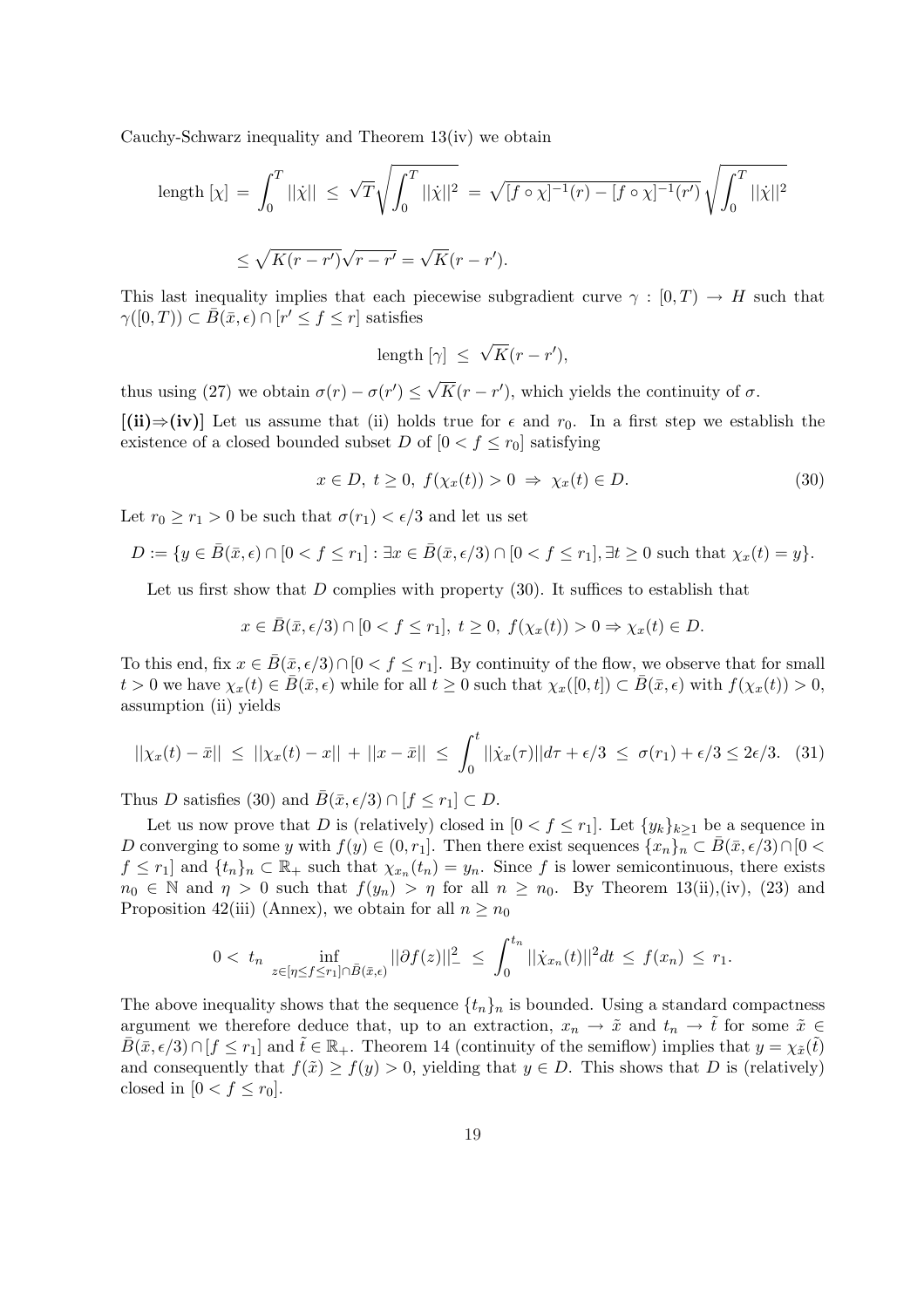Now we build a piecewise absolute continuous curve in the valley. Following the notation of Proposition 42 (Annex) we set

$$
s_D(r) := \inf \{ ||\partial f(x)||_- : x \in D \cap [f = r] \},\
$$

so that for any  $R > 1$  the R-valley around  $\bar{x}$  (cf. Definition 17) is given by

$$
\mathcal{V}_R^D(r) := \{ x \in [f=r] \cap D : ||\partial f(x)||_- \leq R s_D(r) \}.
$$

If  $\bar{B}(\bar{x}, \epsilon/3) \cap [f = r] = \emptyset$  for all  $0 < r \leq r_1$ , there is nothing to prove. Otherwise, there exists  $0 <$  $r_2 \leq r_1$  and  $x_2 \in \overline{B}(\overline{x}, \epsilon/3) \cap [f = r_2] \subset D$ . From Theorem 13 and Proposition 42(iii) (Annex), we deduce that  $\chi_{x_2}(t) \in [f = f(\chi_{x_2}(t))] \cap D \cap \text{dom} \partial f$  for all  $t \geq 0$  such that  $[f \circ \chi_{x_2}](t) > 0$ and that the *inverse* function  $[f \circ \chi_{x_2}]^{-1}(\cdot)$  is defined on an interval containing  $(0, r_2)$ . In other words the set  $[f = r] \cap D \cap \text{dom }\partial f$  is nonempty for each  $r \in (0, r_2)$ , which in turn implies that the valley  $\mathcal{V}_R^D$  is nonempty for small positive values of r, *i.e.*  $\mathcal{V}_R^D(r) \neq \emptyset$  for all  $r \in (0, r_2)$ . With no loss of generality we assume that  $\mathcal{V}_R^D(r_2) \neq \emptyset$ .

Let further  $R' \in (1, R)$  and  $x \in [f = r_2] \cap D$  be such that  $||\partial f(x)||_- \leq R' s_D(r_2)$  (therefore, in particular,  $x \in V_R^D(r_2)$ ). Take  $\rho \in (R', R)$ . Since the mapping  $t \mapsto ||\partial f(\chi_x(t)||)$  is right– continuous (cf. Theorem 13(iii)), there exists  $t_0 > 0$  such that  $||\partial f(\chi_x(t)||_-\leq \rho s_D(r_2)$  for all  $t \in (0, t_0)$ . On the other hand  $t \mapsto s_D(f(\chi_x(t))$  is lower semicontinuous (cf. Proposition 42– Annex), hence there exists  $t_1 \in (0, t_0)$  such that  $R s_D(f(\chi_x(t)) > \rho s_D(r_2))$ , for all  $t \in (0, t_2)$ . Using the continuity of the mapping  $\chi_x(\cdot)$  and the stability property (30), we obtain the existence of  $t_2 > 0$  such that

$$
\chi_x(t) \in \mathcal{V}_R^D(f(x(t)) \text{ for all } t \in [0, t_2). \tag{32}
$$

By using arguments similar to those of  $[(iii) \Rightarrow (ii)]$  we define the following absolutely continuous curve:

$$
(f \circ \chi_x(t_2), r_2] \ni r \longmapsto \theta(r) = \chi_x([f \circ \chi_x]^{-1}(r)) \in D \cap [f = r].
$$

By Proposition 47 based on the Zorn Lemma (see Annex), we obtain a piecewise subgradient curve that we still denote by  $\theta$ , defined on  $(0, r_2]$ , satisfying  $\theta(r) \in V_R^D(r)$  for all  $r \in (0, r_2]$ . Assumption (iii) now yields

$$
length [\theta] < M < +\infty,
$$

which completes the proof of the assertion.

 $[(iv) \Rightarrow (v)]$  Fix  $R > 1$  and let  $\epsilon, r_0$  and  $\theta : (0, r_0] \to H$  be as in (iv). Applying Lemma 44 (Annex), we get

$$
\frac{d}{dr}(f\circ\theta)(r) = 1 = \langle \dot{\theta}(r), p(r) \rangle \text{ a.e on } (0, r_0], \quad \text{for all } p(r) \in \partial f(\theta(r)).
$$

Using the Cauchy-Schwarz inequality together with the fact that  $D \cap [f = r] \supset \overline{B}(\overline{x}, \epsilon) \cap [f = r],$ we obtain

$$
R ||\dot{\theta}(r)|| \geq u(r) = \frac{1}{\inf_{x \in \bar{B}(\bar{x}, \epsilon) \cap [f=r]} ||\partial f(x)||_{-}},
$$

for almost all  $r \in (0, r_0]$ . Since  $\theta$  has finite length and u is measurable we deduce that  $u \in$  $L^1((0,r_0).$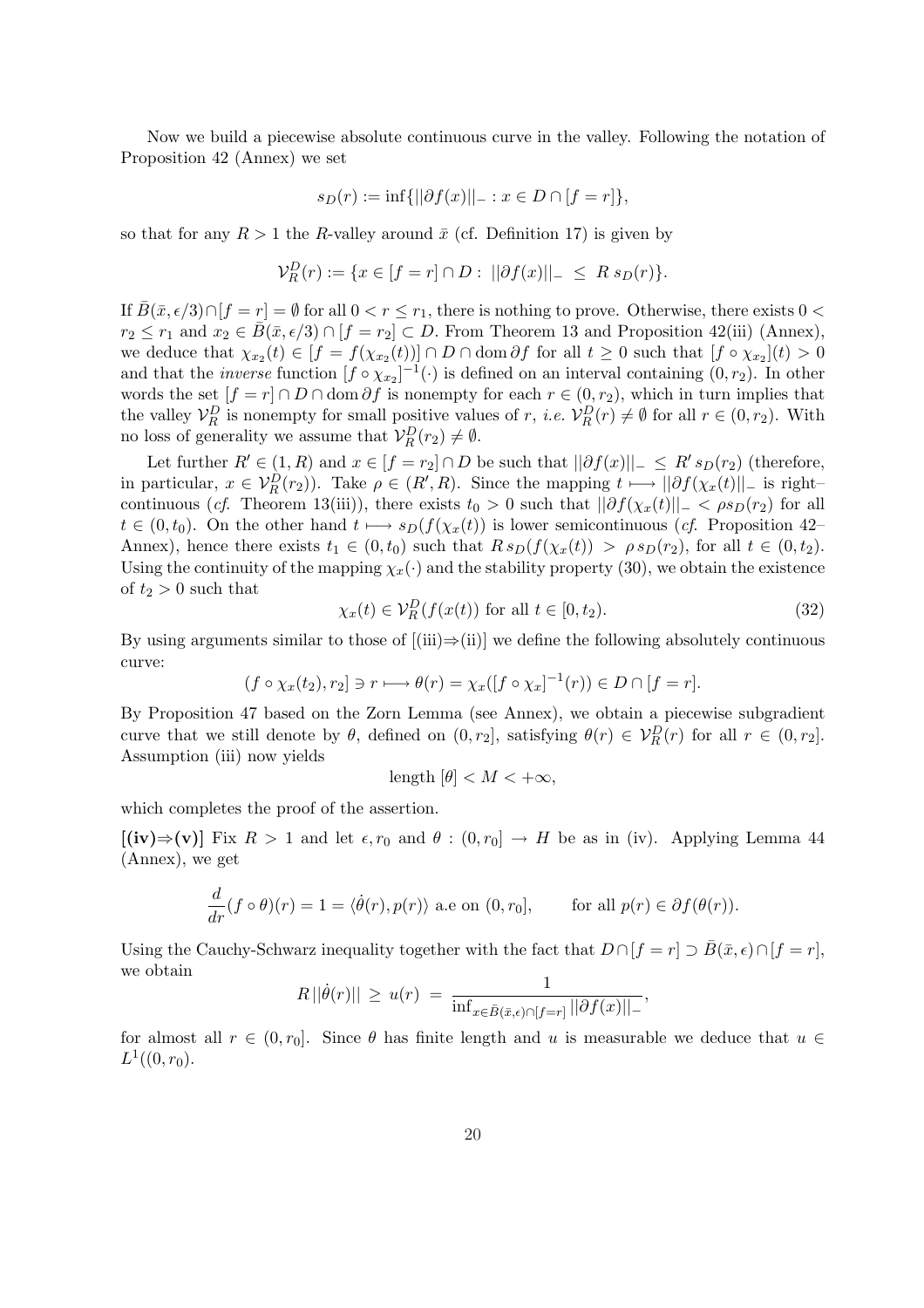$[(v) \Rightarrow (i)]$  Let  $\epsilon$ ,  $r_0$  and u be as in (v). From Proposition 42 (Annex) we deduce that u is finite-valued and upper semicontinuous. Applying Lemma 45 (Annex) we obtain a continuous function  $\bar{u}: (0, r_0] \to (0, +\infty)$  such that  $\bar{u}(r) \geq u(r)$  for all  $r \in (0, r_0]$ . Set

$$
\varphi(r) = \int_0^r \bar{u}(s)ds.
$$

It follows directly that  $\varphi(0) = 0, \varphi \in C([0,r]) \cap C^1(0,r_0)$  and  $\varphi'(r) > 0$  for all  $r \in (0,r_0)$ . Let  $x \in \overline{B}(\overline{x}, \epsilon) \cap [f = r]$  and  $q \in \partial (\varphi \circ f)(x)$ . From Lemma 44 (Annex) we deduce  $p := \frac{q}{\varphi'}$  $\frac{q}{\varphi'(r)} \in \partial f(x),$ and therefore

$$
||q|| = \varphi'(r) || \frac{q}{\varphi'(r)} || \ge u(r) ||p|| \ge 1.
$$

The proof is complete.  $\Box$ 

Under a stronger compactness assumption Theorem 18 can be reformulated as follows.

**Theorem 20** (Subgradient inequality – global characterization). Let  $f : H \to \mathbb{R} \cup \{+\infty\}$  be a lower semicontinuous semiconvex function. Assume that there exists  $r_0 > 0$  such that

 $[f \leq r_0]$  is (nonempty) compact and  $0 \notin \partial f(x)$ ,  $\forall x \in [0 < f < r_0]$ .

The following propositions are equivalent

(i)  $\left[\textit{Kurdyka-Lojasiewicz inequality}\right]$  There exists  $\varphi \in \mathcal{K}(0,r_0)$  such that

 $||\partial(\varphi \circ f)(x)||_-\geq 1, \quad \text{for all } x \in [0 < f < r_0].$ 

(ii) [Length boundedness of subgradient curves ] There exists an increasing continuous function  $\sigma : [0, r_0) \to [0, +\infty)$  with  $\sigma(0) = 0$  such that for all subgradient curves  $\chi_x(\cdot)$  (where  $x \in [0 \lt f \lt r_0]$ ) we have

$$
\int_0^T ||\dot{\chi}_x(t)|| \, dt \leq \sigma(f(x)) - \sigma(f(\chi_x(T))),
$$

whenever  $f(\chi_x(T)) > 0$ .

(iii) [Piecewise subgradient curves have bounded length ] There exists  $M > 0$  such that for all piecewise subgradient curves  $\gamma : [0, T) \to H$  such that  $\gamma([0, T)) \subset [0 < f < r_0]$  we have

$$
length[\gamma] < M.
$$

(iv) [Talwege of finite length | For all  $R > 1$ , there exists a piecewise absolutely continuous curve (with countable pieces)  $\theta$ :  $(0, r_0) \to \mathbb{R}^n$  with finite length such that  $\left( \begin{array}{cccc} 1 & 0 & 0 \\ 0 & 0 & 0 \\ 0 & 0 & 0 \\ 0 & 0 & 0 \\ 0 & 0 & 0 \\ 0 & 0 & 0 \\ 0 & 0 & 0 \\ 0 & 0 & 0 \\ 0 & 0 & 0 \\ 0 & 0 & 0 \\ 0 & 0 & 0 \\ 0 & 0 & 0 \\ 0 & 0 & 0 \\ 0 & 0 & 0 \\ 0 & 0 & 0 & 0 \\ 0 & 0 & 0 & 0 \\ 0 & 0 & 0 & 0 \\ 0 & 0 & 0 & 0 \\ 0 & 0 & 0 & 0 & 0 \\ 0 & 0 & 0 & 0 & 0 \\ 0 & 0 &$ 

$$
\theta(r) \in \left\{ x \in [f=r] : ||\partial f(x)||_{-} \le R \inf_{y \in [f=r]} ||\partial f(y)||_{-} \right\}, \quad \text{for all } r \in (0, r_0).
$$

(v) [Integrability condition ] The function  $u:(0,r_0)\to[0,+\infty]$  defined by

$$
u(r) = \frac{1}{\inf_{x \in [f=r]} ||\partial f(x)||_{-}}, \qquad r \in (0, r_0)
$$

is finite-valued and belongs to  $L^1(0,r_0)$ .

(vi) [Lipschitz continuity of the sublevel mapping ] There exists  $\varphi \in \mathcal{K}(0,r_0)$  such that

$$
Dist([f \le r], [f \le s]) \le |\varphi(r) - \varphi(s)| \quad \text{for all } r, s \in (0, r_0).
$$

Proof The proof is similar to the proof of Theorem 18 and will be omitted. The equivalence between (i) and (vi) is a consequence of Corollary 4.  $\Box$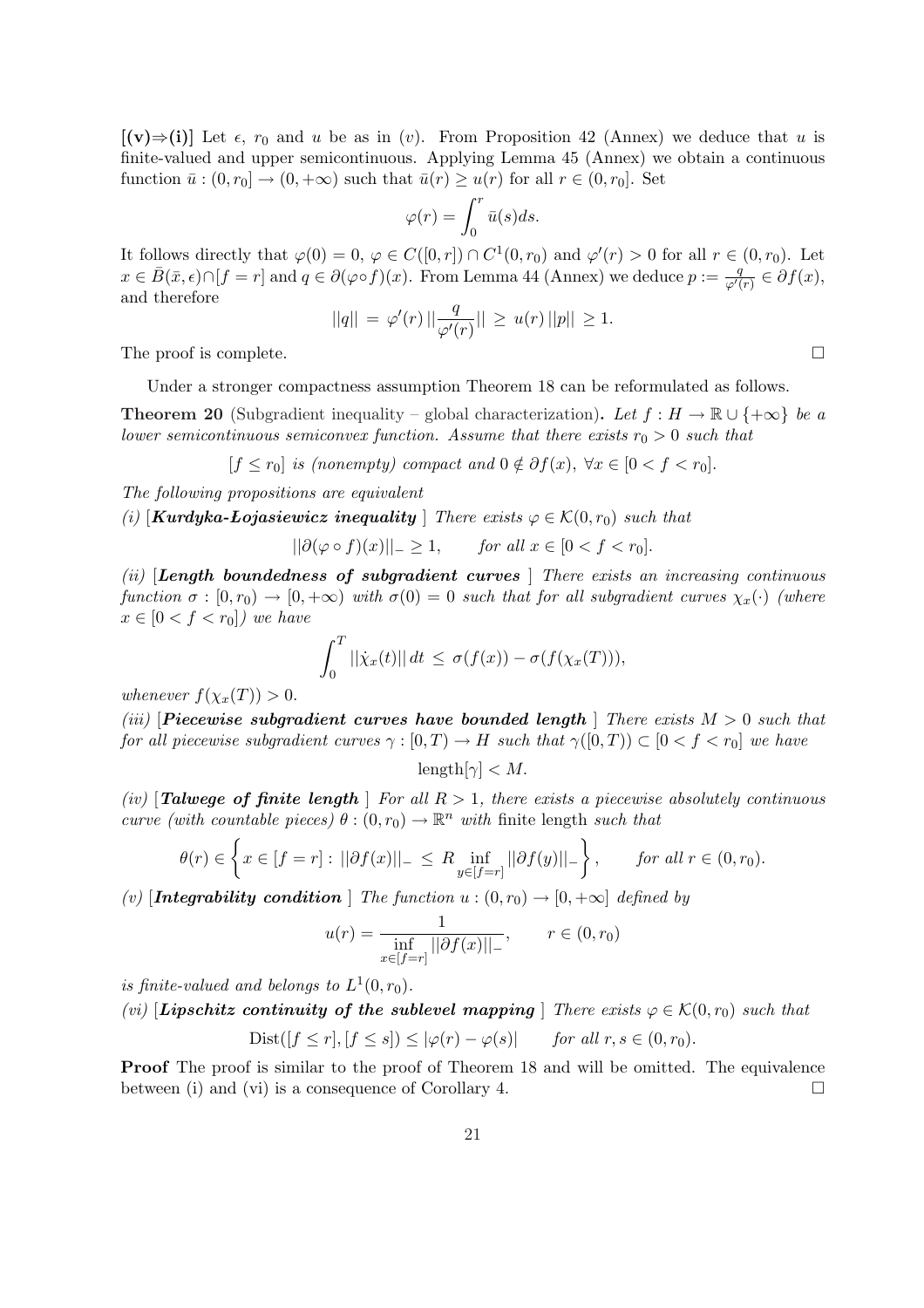### 3.4 Application: convergence of the proximal algorithm

Let us recall the definition of the proximal mapping (see [53, Definition 1.22], for example).

**Definition 21** (proximal mapping). Let  $\lambda \in (0, \alpha^{-1})$ . Then the proximal mapping  $prox_{\lambda}: H \to$  $H$  is defined by  $\mathbf{A}$ 

$$
\text{prox}_{\lambda}(x) := \text{argmin} \left\{ f(y) + \frac{1}{2\lambda} ||y - x||^2 \right\}, \ \forall x \in H.
$$

**Remark 22.** The assumption that f is semiconvex (cf. Definition 10) ensures that  $prox_{\lambda}$  is well-defined and single-valued: indeed, it implies that the auxiliary function appearing in the aforementioned definition is strictly convex and coercive (see [53], [15] for instance).

**Lemma 23** (Subgradient inequality and proximal mapping). Assume that  $f : H \to \mathbb{R} \cup \{+\infty\}$ is a semiconvex function that satisfies the condition (i) of Theorem 20. Let  $x \in [0 \lt f \lt r_0]$  be such that  $f(\text{prox}_{\lambda}x) > 0$ . Then

$$
||\text{prox}_{\lambda}x - x|| \le \varphi(f(x)) - \varphi(f(\text{prox}_{\lambda}x)).
$$
\n(33)

**Proof.** Set  $x^+ = \text{prox}_{\lambda}(x)$ ,  $r = f(x)$ , and  $r^+ = f(x^+)$ . It follows from the definition of  $x^+$  that  $0 < r^+ \le r < r_0$ . In particular, for every  $u \in [f \le r^+]$  we have

$$
||x^{+} - x||^{2} \le ||u - x||^{2} + 2\lambda[f(u) - r^{+}] \le ||u - x||^{2}.
$$

Therefore by Corollary 4 (Lipschitz continuity of the sublevel mapping) we obtain

$$
||x^{+} - x|| = \text{dist}(x, [f \le r^{+}]) \le \text{Dist}([f \le r], [f \le r^{+}]) \le \varphi(r) - \varphi(r^{+}).
$$

The proof is complete.  $\Box$ 

The above result has an important impact in the asymptotic analysis of the *proximal al*gorithm (see forthcoming Theorem 24). Let us first recall that, given a sequence of positive parameters  $\{\lambda_k\}_{k\geq 1} \subset (0, \alpha^{-1})$  and  $x \in H$  the proximal algorithm is defined as follows:

$$
Y_x^{k+1} = \text{prox}_{\lambda_k} Y_x^k, \qquad Y_x^0 = x,\tag{34}
$$

or in other words

$$
\{Y_x^{k+1}\} = \operatorname{argmin} \left\{ f(u) + \frac{1}{2\lambda_k} ||u - Y_x^k||^2 \right\}, \qquad Y_x^0 = x.
$$

If we assume in addition that inf  $f > -\infty$ , then for any initial point x the sequence  $\{f(Y_x^k)\}\$ is decreasing and converges to a real number l.

**Theorem 24** (strong convergence of the proximal algorithm). Let  $f : H \to \mathbb{R} \cup \{+\infty\}$  be a semiconvex function which is bounded from below. Let  $x \in dom f$ ,  $\{\lambda_k\}_{k\geq 1} \subset (0, \alpha^{-1})$ ,

$$
y_k := Y_x^k
$$
, for  $k \ge 0$  (recall (34)) and  $l := \lim_{k \to \infty} f(y_k)$ .

Assume that there exists  $k_0 \geq 0$  and  $\varphi \in \mathcal{K}(0, f(y_{k_0}) - l)$  such that

$$
||\partial(\varphi \circ [f(\cdot) - l])(x)||_{-} \ge 1, \qquad \text{for all } x \in [l < f \le f(y_{k_0})].\tag{35}
$$

Then the sequence  $\{y_k\}_{k\geq 0}$  converges strongly to  $y_\infty$  and

$$
||y_{\infty} - y_k|| \le \varphi(f(y_k) - l), \quad \text{for all } k \ge k_0.
$$
 (36)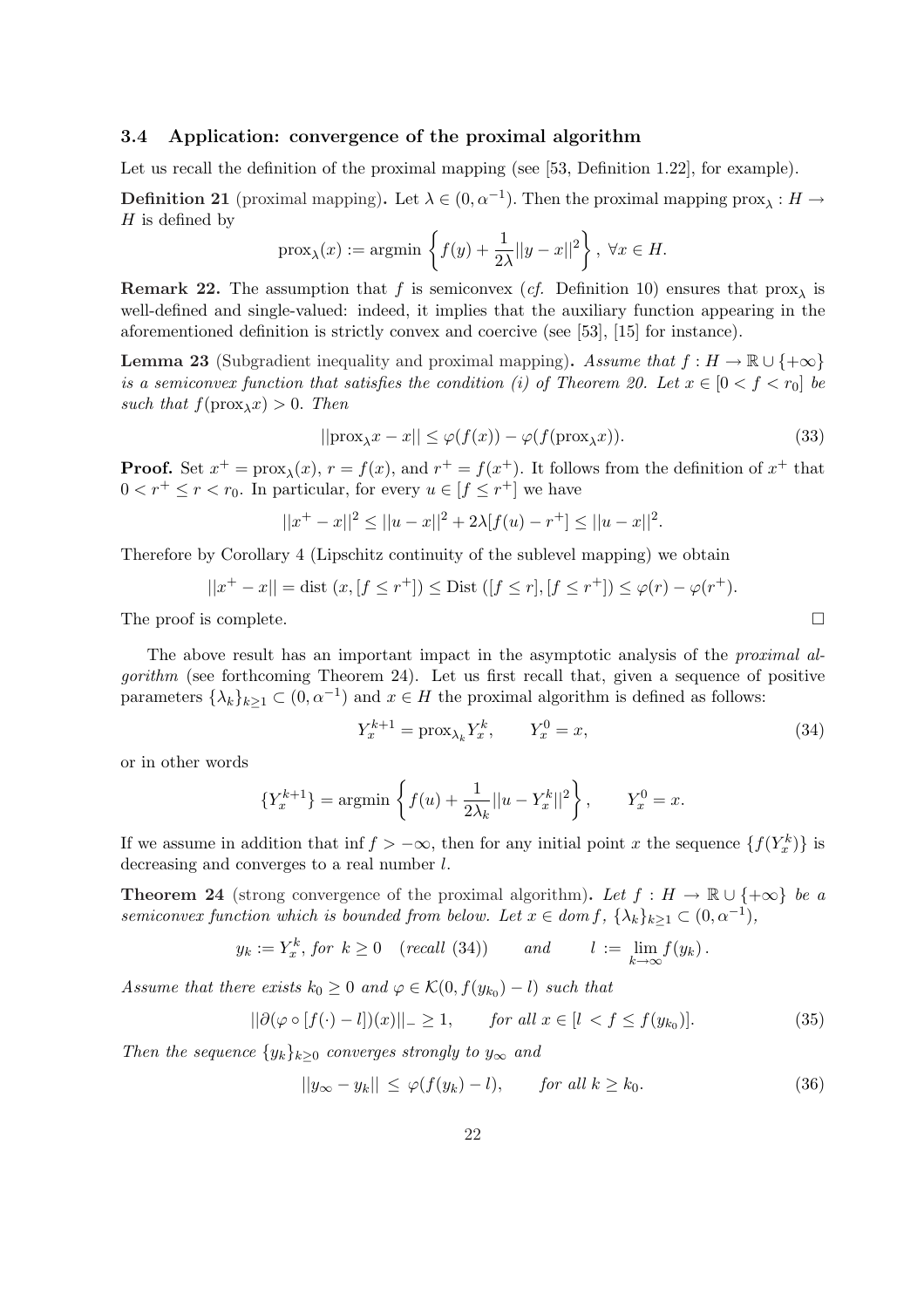**Proof** Since the sequence  $\{y_k\}_{k\geq k_0}$  evolves in  $l \leq f \leq f(y_{k_0})$ , Lemma 23 applies. This yields

$$
\sum_{k=p}^{q} ||y_{k+1} - y_k|| \leq \varphi(f(y_{q+1}) - l) - \varphi(f(y_p) - l),
$$

for all integers  $k_0 \leq p \leq q$ . This implies that  $y_k$  converges strongly to  $y_{\infty}$  and that inequality  $(36)$  holds.

**Remark 25** (Step-size). "Surprisingly" enough the step-size sequence  $\{\lambda_k\}$  does not appear explicitly in the estimate (36), but it is instead hidden in the sequence of values  $\{f(y_k)\}\$ . In practice the choice of the step-size parameters  $\lambda_k$  is however crucial to obtain the convergence practice the choice of the step-size parameters  $\lambda_k$  is nowever crucial to obtain the convergence of  $\{f(y^k)\}\)$  to a critical value; standard choices are for example sequences satisfying  $\sum \lambda_k = +\infty$ or  $\lambda_k \in [\eta, \alpha^{-1})$  for all  $k \ge 0$  where  $\eta \in (0, \alpha^{-1})$ , see [15] for more details.

## 4 Convexity and KL-inequality

In this section, we assume that  $f : H \to \mathbb{R} \cup \{+\infty\}$  is a lower semicontinuous proper convex function which is bounded from below (*i.e.* inf  $f > -\infty$ ). Changing f to  $f - \inf f$ , we may assume that inf  $f = 0$ . There is also no loss of generality to assume that the set of minimizers argmin  $f = [f = 0]$  contains 0 whenever it is nonempty.

In this convex setting Theorem 13 can be considerably reinforced; related results are gathered in Section 4.1. We also recall well-known facts ensuring that subgradient curves have finite length and provide a new result in that direction (see Theorem 28). In Section 4.2, we give some conditions which ensure that  $f$  satisfies the KL-inequality and we show that the conclusions of Theorem 20 can somehow be globalized. In Section 4.3 we build a counterexample of a  $C^2$ convex function in  $\mathbb{R}^2$  which does not satisfy the KL-inequality. This counterexample also reveals that the uniform boundedness of the lengths of subgradient curves is a strictly weaker condition than condition (iii) of Theorem 20, which gives a further justification for the study of piecewise subgradient curves.

### 4.1 Lengths of subgradient curves for convex functions

The following lemma gathers well known complements to Theorem 13 when  $f$  is convex.

**Lemma 26.** Let  $f : H \to \mathbb{R} \cup \{+\infty\}$  be a lower semicontinuous convex function such that  $\min f = f(0) = 0.$  Let  $x_0 \in \text{dom } f$ .

(i) If  $a \in \mathop{\mathrm{argmin}} f$ , then

$$
\frac{d}{dt}||\chi_{x_0}(t) - a||^2 \le -2f(\chi_{x_0}(t)) \le 0
$$
 a.e on  $(0, +\infty)$ .

and therefore  $t \mapsto ||\chi_{x_0}(t) - a||$  is nonincreasing.

- (ii) The function  $t \mapsto f(\chi_{x_0}(t))$  is nonincreasing and converges to 0 as  $t \to +\infty$ .
- (iii) The function  $t \in [0, +\infty) \longrightarrow ||\partial f(\chi_{x_0}(t)||_{-}$  is nonincreasing.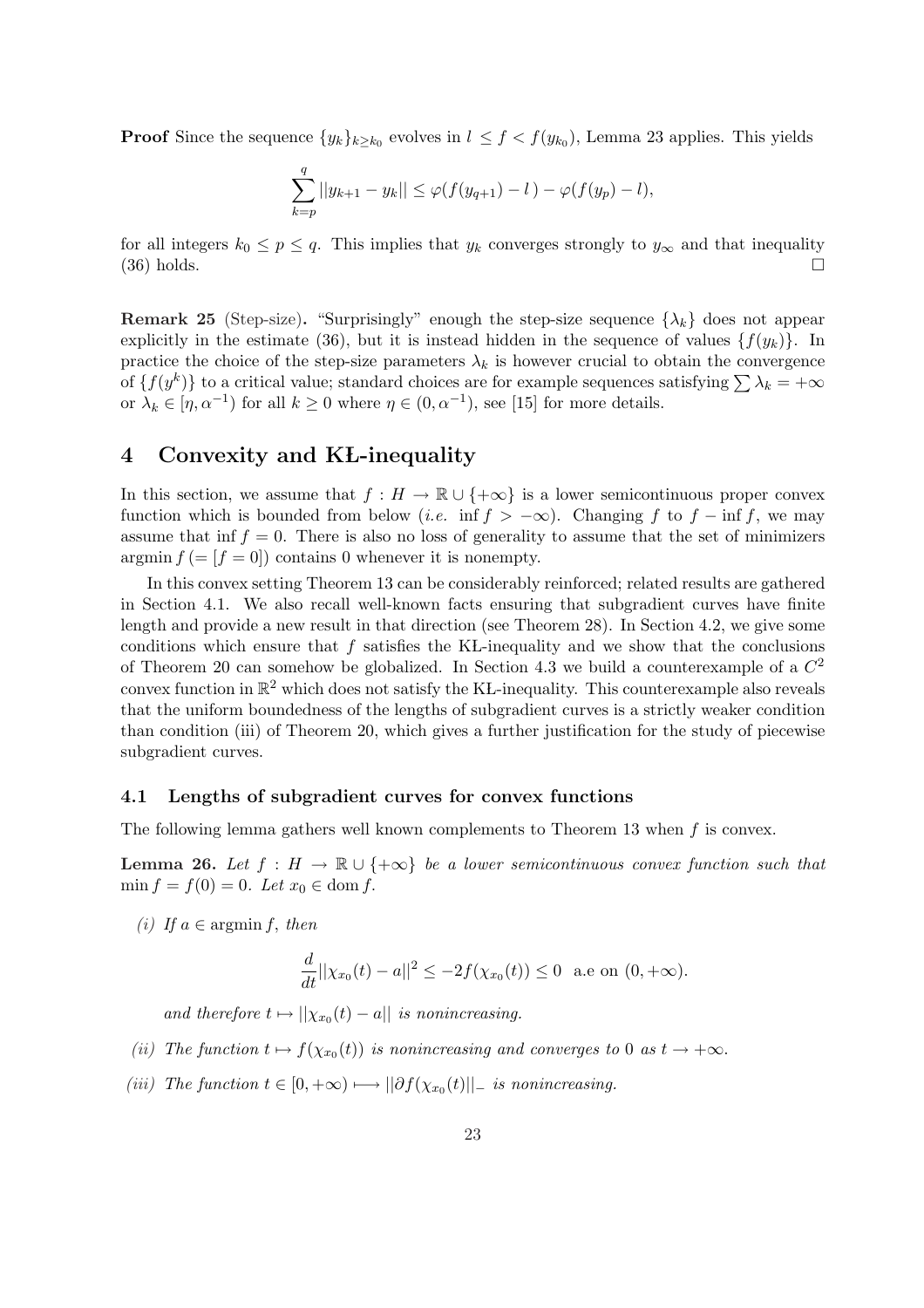(iv) The function  $t \mapsto f(\chi_{x_0}(t))$  is convex and belongs to  $L^1([0, +\infty))$ , namely,

$$
\int_0^T f(\chi_{x_0}(t))dt = \frac{1}{2}||x_0||^2 - \frac{1}{2}||\chi_{x_0}(T)||^2 \le \frac{1}{2}||x_0||^2, \text{ for all } T > 0.
$$
 (37)

(v) For all  $T > 0$ ,

$$
\int_0^T ||\dot{\chi}_{x_0}(t)||dt \le \left(\int_0^{+\infty} f(\chi_{x_0}(t))dt\right)^{1/2} (\log T)^{1/2}.
$$
 (38)

**Proof.** The proofs of these classical properties can be found in [11, 12].

Bruck established in [12] that subgradient trajectories of convex functions are always weakly converging to some point (minimizer) in argmin  $f$  whenever the latter is nonempty. However, as shown later on by Baillon [7], strong convergence does not hold in general.

To the best of our knowledge, the problem of the characterization of length boundedness of subgradient curves for convex coercive functions is still open (see [11, Open problems, p. 167]). It has been recently established in [20] that subgradient trajectories of convex coercive functions defined on  $\mathbb{R}^2$  have uniformly bounded lengths, but the same assertion in  $\mathbb{R}^n$  with  $n > 2$  is an open question. In this framework, the following result of Brézis  $[10, 11]$  is of particular interest.

**Theorem 27** (Uniform boundedness of trajectory lengths [10]). Let  $f : H \to \mathbb{R} \cup \{+\infty\}$  be a lower semicontinuous convex function such that  $\min f = f(0) = 0$ . For any  $x_0 \in \text{dom } f$ , the subgradient curve  $\chi_{x_0}(\cdot)$  has finite length, provided

$$
int (argmin f) \neq \emptyset.
$$

More precisely, for all  $\rho > 0$  and  $T \geq 0$  we have

$$
B(0,\rho) \subset \mathop{\rm argmin} f \quad \Longrightarrow \quad \int_0^T ||\dot{\chi}_{x_0}(t))||dt \leq \frac{1}{2\rho} \left( ||x_0||^2 - ||\chi_{x_0}(T)||^2 \right).
$$

**Proof.** We assume that  $B(0, \rho) \subset \text{argmin } f$  for some  $\rho > 0$  and consider  $x_0 \in \text{dom } f \rightarrow f$ (otherwise there is nothing to prove). Let  $t \geq 0$  such that  $\chi_{x_0}(t) \notin \mathop{\rm argmin} f$  and  $\dot{\chi}_{x_0}(t)$  exists. By convexity, we get

$$
\langle -(\chi_{x_0}(t) - \rho u), \dot{\chi}_{x_0}(t) \rangle \ge f(\chi_{x_0}(t)) - f(\rho u) > 0
$$

for all u in the unit sphere of H. As a consequence  $-\langle \chi_{x_0}(t), \dot{\chi}_{x_0}(t) \rangle > \rho ||\dot{\chi}_{x_0}(t)||$ . Therefore  $\int_0^T ||\dot{\chi}_{x_0}(t)||dt \leq (2\rho)^{-1} (||x_0||^2 - ||\chi_{x_0}(T)||^2).$ 

The following result is an extension of Theorem 27 under the assumption that the vector subspace span(C) generated by  $C := \operatorname{argmin} f$ , has codimension one in H. We denote by  $\operatorname{ri}(C)$ the relative interior of C in span(C).

**Theorem 28.** Let  $f : H \to \mathbb{R} \cup \{+\infty\}$  be a lower semicontinuous convex function satisfying  $\min f = f(0) = 0$ . Let  $C := \operatorname{argmin} f$ , assume the subspace  $\operatorname{span}(C)$  has codimension 1 and the relative interior ri(C) of C with respect to span(C) is not empty. If  $x_0 \in dom f$  is such that  $\chi_{x_0}(t)$  converges (strongly) to  $a \in \text{ri}(C)$  as  $t \to +\infty$ , then length  $[\chi_{x_0}] < +\infty$ .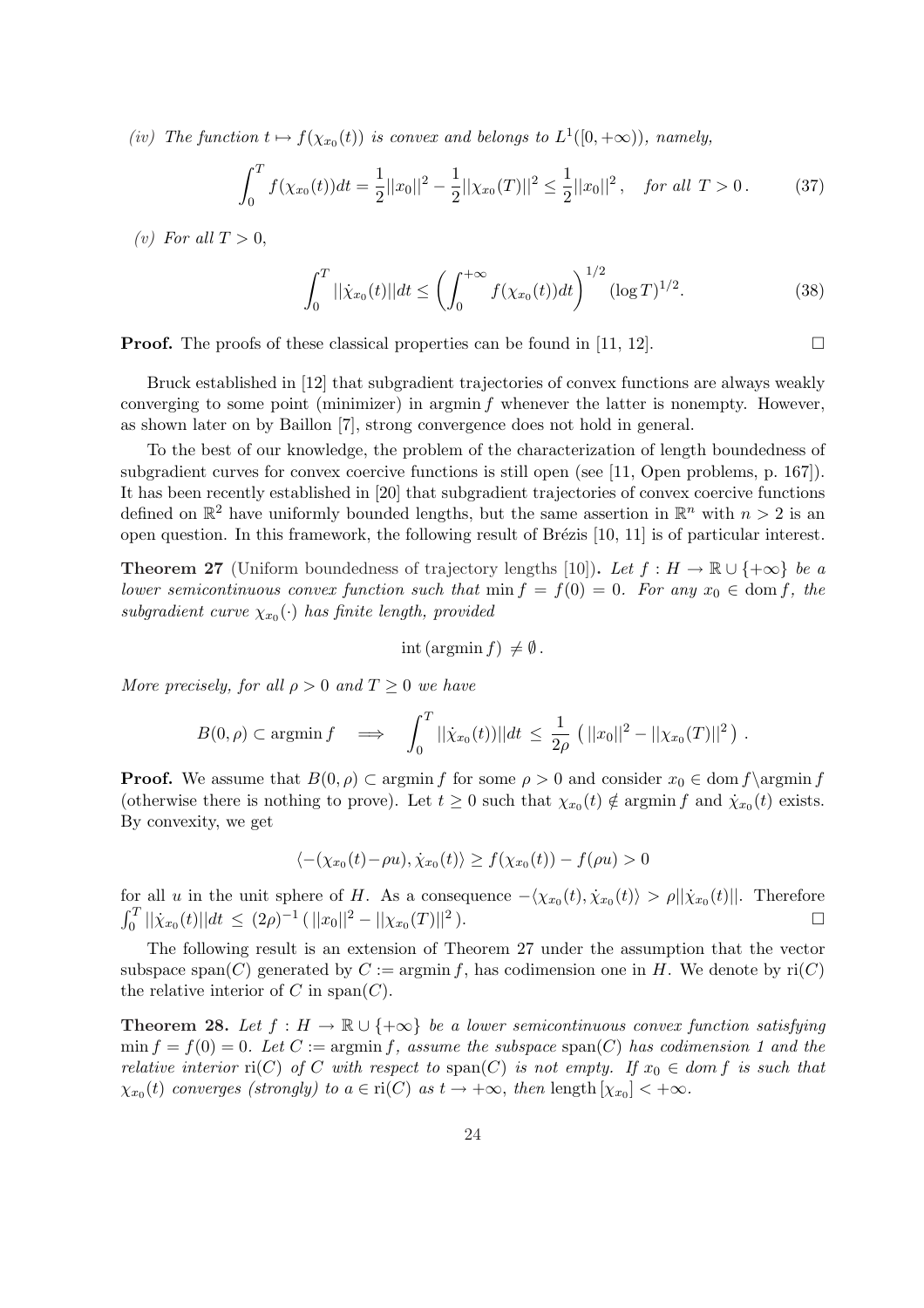**Proof.** Let us denote by a the limit point of  $\chi(t) := \chi_{x_0}(t)$  as t goes to infinity. By assumption a belongs to ri(C), so that there exists  $\delta > 0$  such that  $\bar{B}(a, \delta) \cap \text{span}(C) \subset C$ . Let  $T > 0$  be such that  $\chi(t) \in B(a, \delta)$  for all  $t \geq T$ . Write  $\text{span}(C) = \{x \in H : \langle x, x^* \rangle = 0\}$  with  $x^* \in H$ . We claim that the function  $[T, +\infty) \ni t \mapsto h(t) = \langle x^*, \chi(t) \rangle$  has a constant sign. Let us argue by contradiction and assume that there exist  $T < t_1 < t_2$  such that  $h(t_1) < 0 < h(t_2)$ . Hence there exists  $t_3 \in (t_1, t_2)$  such that  $h(t_3) = 0$ . Since  $\chi(t) \in B(a, \delta)$ , this implies  $\chi(t_3) \in C$  and thus by the uniqueness theorem for subgradient curves (Theorem 13), we have  $\chi(t) = \chi(t_3)$  for all  $t \ge t_3$ which is a contradiction. Note also that if  $h(t_0) = 0$  for some  $t_0 \geq T$ , then  $\chi$  has finite length. Indeed applying once more Theorem 13, we deduce that  $\chi(t) = \chi(t_0)$  for all  $t \geq t_0$ , hence

$$
\int_0^{+\infty} ||\dot{\chi}|| = \int_0^{t_0} ||\dot{\chi}|| \le \sqrt{t_0} \sqrt{\int_0^{t_0} ||\dot{\chi}||^2} < +\infty.
$$

Assume that h is positive (the case h negative can be treated similarly) and define the following function  $\overline{a}$ 

$$
\tilde{f}(x) = \begin{cases}\n0, & \text{if } \langle x, x^* \rangle < 0 \text{ and } x \in \bar{B}(a, \delta) \\
f(x), & \text{if } \langle x, x^* \rangle \ge 0 \text{ and } x \in \bar{B}(a, \delta) \\
+\infty, & \text{otherwise.} \n\end{cases}
$$

One can easily check that the function  $\tilde{f}$  is proper, lower semicontinuous and convex and that argmin  $\tilde{f}$  has non empty interior. Note also that  $\partial \tilde{f}(x) = \partial f(x)$  for all  $x \in B(a, \delta)$  satisfying  $\langle x, x^* \rangle > 0$ . The conclusion follows from Theorem 27 since  $\dot{\chi}(t) + \partial \tilde{f}(\chi(t)) \ni 0$  a.e. on  $(T, +\infty)$ .  $\Box$ 

### 4.2 KL-inequality for convex functions

We now prove that for convex functions f, the desingularizing function  $\varphi$  of Theorem 18(i) can be taken concave with domain  $[0, \infty)$ .

**Theorem 29** (Subgradient inequality – convex case). Let  $f : H \to \mathbb{R} \cup \{+\infty\}$  be a lower semicontinuous proper convex function with  $\inf f = 0$ . The following statements are equivalent and imply the existence of a minimizer.

(i) There exist  $r_0 > 0$  and  $\varphi \in \mathcal{K}(0,r_0)$  such that

$$
||\partial(\varphi \circ f)(x)||_{-} \ge 1, \qquad \text{for all } x \in [0 < f \le r_0].
$$

(ii) There exists a **concave** function  $\psi \in \mathcal{K}(0,\infty)$  such that

$$
||\partial(\psi \circ f)(x)||_{-} \ge 1, \qquad \text{for all } x \notin [f = 0]. \tag{39}
$$

**Proof.** The nonemptiness of  $f = 0$  under any of the assumptions (i) or (ii) follows from Corollary 4, while the implication (ii)  $\Longrightarrow$  (i) is obvious. To prove (i)  $\Longrightarrow$  (ii), let us first establish that the function

$$
r \in (0, +\infty) \longmapsto u(r) = \frac{1}{\inf_{x \in [f=r]} ||\partial f(x)||_{-}}
$$

is finite-valued and nonincreasing. Let  $0 < r_2 < r_1$  and let us show that  $u(r_2) > u(r_1)$ . To this end we may assume with no loss of generality that  $u(r_1) > 0$  (and therefore that  $[f = r_1] \cap \text{dom } \partial f$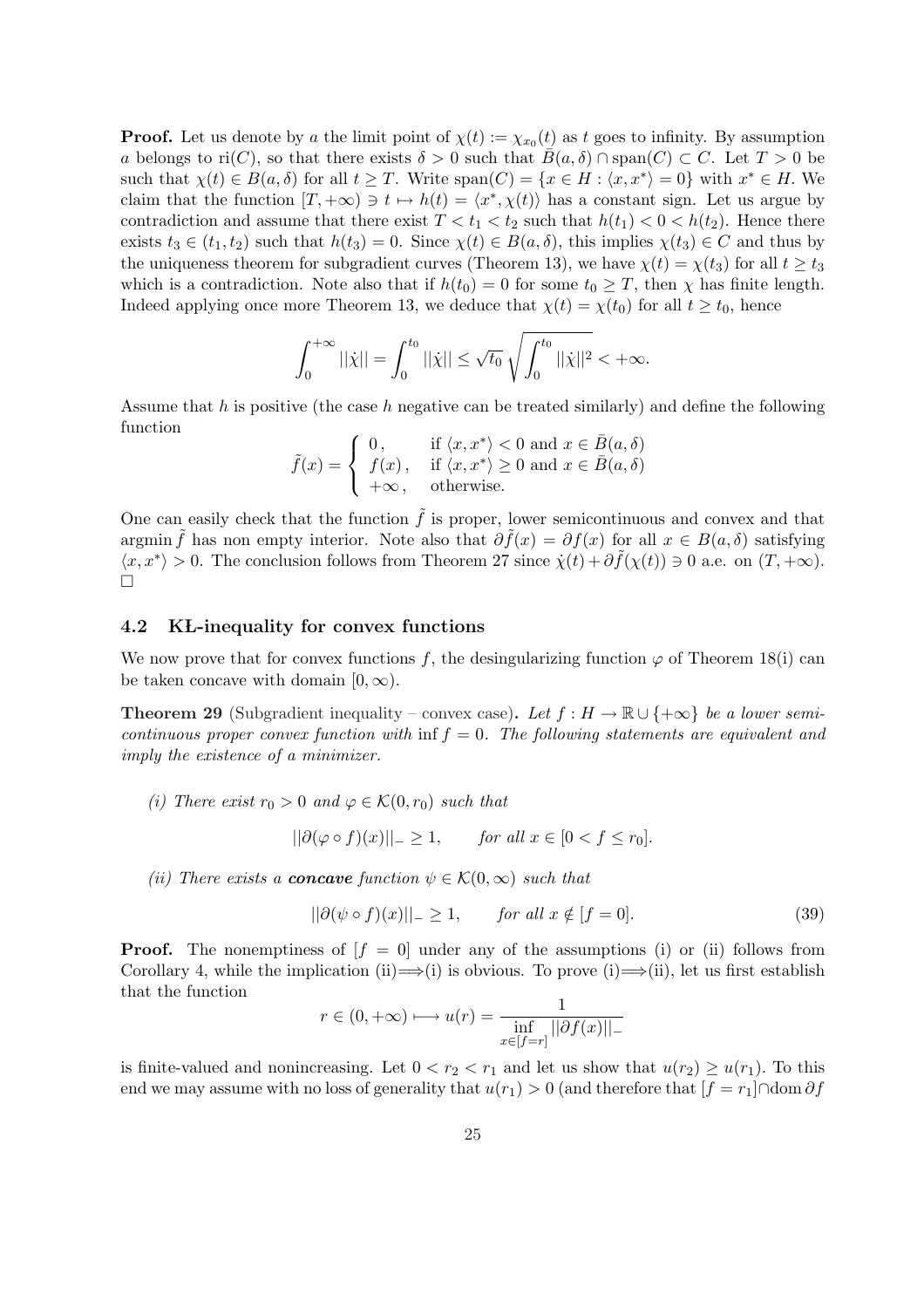is nonempty). Take  $\epsilon > 0$  and let  $x_1 \in [f = r_1]$  and  $p_1 \in \partial f(x_1)$  such that  $u(r) \leq \frac{1}{||p_1||} + \epsilon$ . Since the continuous function  $t \mapsto f(\chi_{x_1}(t))$  tends to inf $f = 0$  as t goes to infinity (see [41] for instance), there exists  $t_2 > 0$  such that  $f(\chi_{x_1}(t_2)) = r_2$ . From Lemma 26 (iii), we obtain

$$
\frac{1}{||\partial f(\chi_{x_1}(t_2))||_-} \ge \frac{1}{||p_1||} \ge u(r_1) - \epsilon,
$$

which yields  $u(r_2) \geq u(r_1)$ . By (i) the function u is finite-valued on  $(0, r_0)$ , thus, since u is nonincreasing, it is also finite-valued on  $(0, +\infty)$ .

It is easy to see that  $[(i) \Rightarrow (v)]$  of Theorem 18 holds without the compactness assumption (24) (see Remark 19). It follows that  $u \in L^1(0,r_0)$  and by Lemma 45 (Annex) that there exists a decreasing continuous function  $\tilde{u} \in L^1(0,r_0)$  such that  $\tilde{u} \geq u$ . Reproducing the proof of  $(v) \Rightarrow (i)$ of Theorem 18 we obtain a strictly increasing, concave,  $C<sup>1</sup>$  function

$$
\psi(r):=\int_0^r\tilde{u}(s)ds
$$

for which (39) holds for all  $x \in [0 \lt f \lt r_0]$ . Fix  $\bar{r} \in (0, r_0)$  and take  $\psi$  as above. Applying (39) and using the fact that  $u(r)$  is decreasing we obtain

$$
1 \le \psi'(\bar{r})u(\bar{r})^{-1} \le \psi'(\bar{r})u(r)^{-1} \le \psi'(\bar{r})||p||,
$$

for all  $p \in \partial f(x)$ ,  $x \in [\bar{r} \leq f]$  and  $r \in (\bar{r}, +\infty)$  such that  $u(r) > 0$ . This shows that the function  $\Psi : \mathbb{R}_+ \to \mathbb{R}_+$  defined by

$$
\Psi(r) := \begin{cases} \psi(r) & \text{if } r \leq \bar{r}, \\ \psi(\bar{r}) + \psi'(\bar{r})(r - \bar{r}) & \text{otherwise.} \end{cases}
$$

satisfies the required properties.  $\Box$ 

A natural question arises: when does a convex function  $f$  satisfy the KL–inequality? In finite-dimensions a positive answer can be given whenever  $f$  belongs to an o-minimal structure (convexity then becomes superfluous). The following result gives an alternative criterion when f is not extremely "flat" around its set of minimizers. More precisely, we assume the following growth condition with respect to a subset  $S$  of  $H$ .

There exists 
$$
m : [0, +\infty) \to [0, +\infty)
$$
 and  $S \subset H$  such that  
\n*m* is continuous, increasing,  $m(0) = 0$ ,  $f \ge m(\text{dist}(\cdot, \text{argmin } f))$  on  $S \cap \text{dom } f$   
\nand  $\int_0^{\rho} \frac{m^{-1}(r)}{r} dr < +\infty$  (for some  $\rho > 0$ ). (40)

**Theorem 30** (growth assumptions and Kurdyka-Łojasiewicz inequality). Let  $f : H \to \mathbb{R} \cup$  ${+\infty}$  be a lower semicontinuous proper convex function satisfying (40) and let us assume  $f(0) = \min f$ . Then the KL-inequality holds, i.e.

$$
||\partial(\varphi \circ f)(x)||_{-} \ge 1, \text{ for all } x \in S \setminus \text{argmin } f,
$$

with

$$
\varphi(r) = \int_0^r \frac{m^{-1}(s)}{s} ds.
$$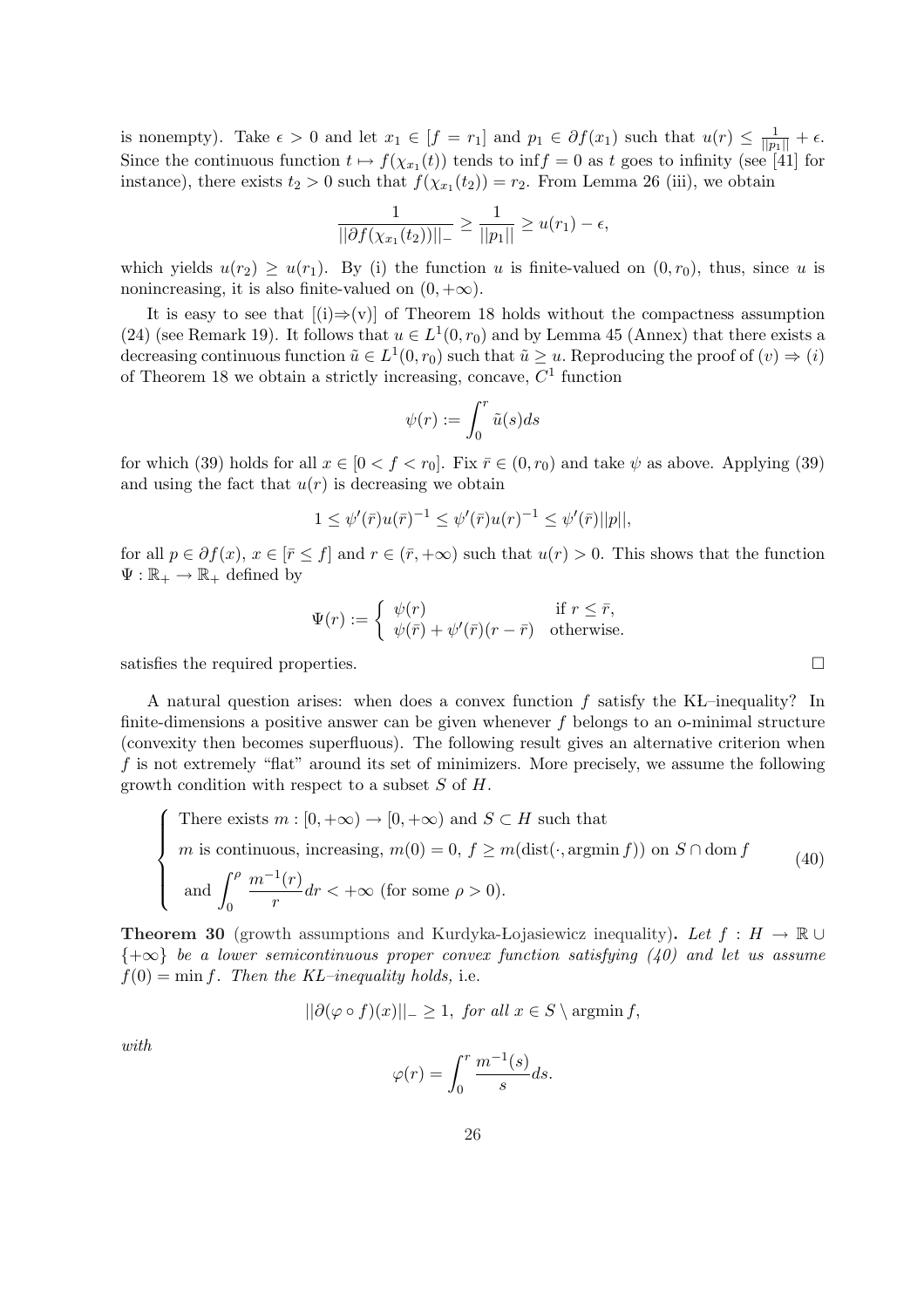**Proof.** Set  $C := \operatorname{argmin} f$ . Let  $x \in S \cap \text{dom} \partial f$  and a be the projection of x onto the convex subset  $C$ . Using the convex inequality we have

$$
f(x) - f(a) \le \langle \partial^0 f(x), x - a \rangle \le \text{dist}(0, \partial f(x)) \text{ dist}(x, C) \le \text{dist}(0, \partial f(x)) m^{-1}(f(x)).
$$

Using the chain rule (see Lemma 44) and the fact that  $f(a) = 0$ , we obtain dist  $(0, \partial(\varphi \circ f)(x)) \ge$ 1 where  $\varphi$  is as above (note that  $\varphi \in \mathcal{K}(0, \rho)$ ).

**Remark 31.** Assume that H is finite-dimensional, and let S be a compact convex subset of H which satisfies  $S \cap \text{argmin } f \neq \emptyset$ . Then there exists a convex continuous increasing function  $m : \mathbb{R}_+ \to \mathbb{R}_+$  with  $m(0) = 0$  such that  $f(x) \geq m(\text{dist}(x, \text{argmin} f))$  for all  $x \in S$ .

[Sketch of the proof. Set  $C := \text{argmin } f$ . With no loss of generality we assume that  $0 \in S \cap C$ . Using the Moreau-Yosida regularization (see [11] for instance), we obtain the existence of a finite-valued convex continuous function  $g : H \to \mathbb{R}$  such that  $f \ge g$  and argmin f = argmin g. Set  $\alpha = \max\{\text{dist}(x, C) : x \in S\}$  and  $m_0(s) = \min\{g(x) : x \in S, \text{dist}(x, C) \geq s\} \in \mathbb{R}_+$ for all  $s \in [0, \alpha]$ . Let  $0 \le s_1 < s_2 \le \alpha$ , and let  $x_2 \in S$  be such that dist  $(x_2, C) \ge s_2$  and  $0 < g(x_2) = m(s_2)$ . Using the convexity of g and the fact that  $0 \in \mathop{\rm argmin} g \cap S$ , we see that there exists  $\lambda \in (0,1)$  such that  $g(\lambda x_2) < g(x_2)$ ,  $\lambda x_2 \in S$  (recall that S is convex and contains 0), and dist  $(\lambda x_2, C) \geq s_1$ . This shows that the function  $m_0$  is finite-valued increasing on  $[0, \alpha]$ and satisfies  $m_0(\text{dist}(x, C)) \leq g(x) \leq f(x)$  for any  $x \in S$ . Applying Lemma 46 (Annex) to  $m_0$ , we obtain a smooth increasing finite-valued function m such that  $0 < m(s) \le m_0(s)$  for  $s \in [0, \alpha]$  with  $m(0) = 0$ . The conclusion follows by extending m to an increasing continuous function on  $\mathbb{R}_+$ .

Example 32. Take  $0 < \alpha < 1$ . If  $m(r) = \exp(-1/r^{\alpha})$  and  $m(0) = 0$ , then for  $0 \le s \le \rho < 1$  we have  $m^{-1}(s) = 1/(-\log s)^{1/\alpha}$  and

$$
\int_0^\rho \frac{m^{-1}(s)}{s} ds < +\infty.
$$

Therefore any convex function which is minorized by the function  $x \mapsto \exp(-1/\text{dist}(x, C)^{\alpha})$  in some neighborhood of  $C = \operatorname{argmin} f$  satisfies the KL–inequality.

### 4.3 A smooth convex counterexample to the KŁ–inequality

In this section we construct a  $C^2$  convex function on  $\mathbb{R}^2$  with compact level sets that fails to satisfy the KŁ–inequality. This counterexample is constructed as follows:

- we first note that any sequence of sublevel sets of a convex function that satisfies the KŁ–inequality must comply with a specific property ;

- we build a sequence  $T_k$  of nested convex sets for which this property fails;
- we show that there exists a smooth convex function which admits  $T_k$  as sublevel sets.

The last part relies on the use of support functions and a result of Kannai [36] (see also the PhD Thesis of Torralba [52]). For any closed convex subset T of  $\mathbb{R}^n$ , we define its support function by  $\sigma_T(x^*) = \sup_{x \in T} \langle x, x^* \rangle$  for all  $x^* \in \mathbb{R}^n$ . Let  $f : \mathbb{R}^n \to \mathbb{R}$  be a convex function and  $x^* \in \mathbb{R}^n$ . Fenchel observed that the function  $\lambda \mapsto \sigma_{[f \leq \lambda]}(x^*)$  is concave and nondecreasing ([27]). The following result asserts that this fact provides somehow a sufficient condition to rebuild a convex function starting from a countable family of nested convex sets. (We denote by  $int S$  the interior of S in  $\mathbb{R}^n$ .)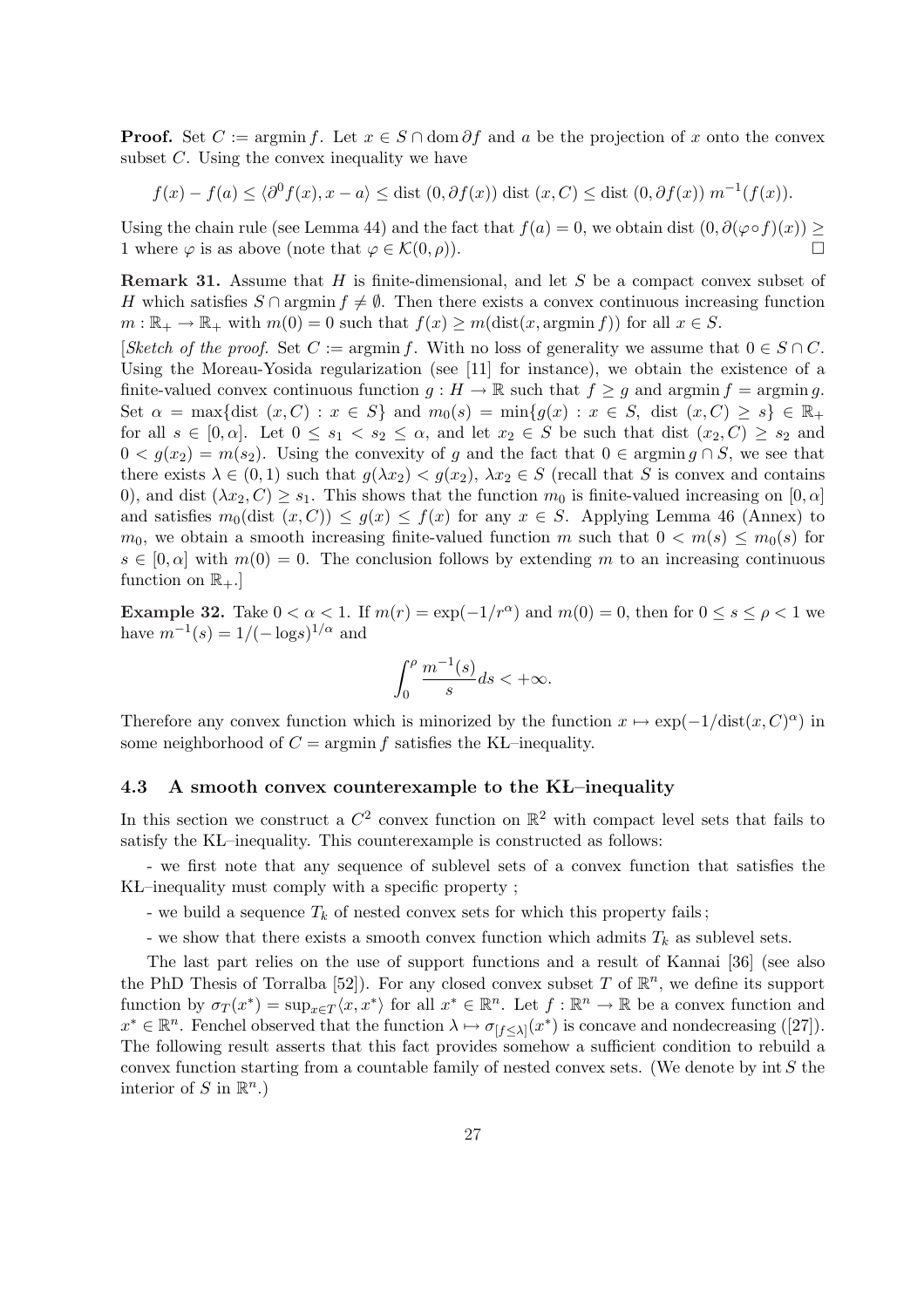**Theorem 33** (Convex functions with prescribed level sets [36, 52]). Let  $\{T_k\}_{k\in\mathbb{N}}$  be a sequence of convex compact subsets of  $\mathbb{R}^n$  such that

$$
T_{k+1} \subset \text{int } T_k \quad \text{ for all } k \ge 0 \, .
$$

For every  $k \in \mathbb{N}$  set

$$
K_{k} = \max_{||x^{*}||=1} \frac{\sigma_{T_{k-1}}(x^{*}) - \sigma_{T_{k}}(x^{*})}{\sigma_{T_{k}}(x^{*}) - \sigma_{T_{k+1}}(x^{*})} \in (0, +\infty).
$$

Then for every decreasing sequence  $\{\lambda_k\}_{k\in\mathbb{N}}$  satisfying  $\lambda_0 > 0$  and

 $0 < K_k(\lambda_k - \lambda_{k+1}) < \lambda_{k-1} - \lambda_k$ , for each  $k > 0$ ,

there exists a continuous convex function f such that

$$
T_k = [f \le \lambda_k], \quad \text{for every } k \in \mathbb{N}.
$$

### Remark 34.

(i) If  $\{\lambda_k\}$  is as in the above theorem and  $x^* \in \mathbb{R}^n \setminus \{0\}$ , we have

$$
\lambda_k - \lambda_{k+1} \leq \frac{\lambda_0 - \lambda_1}{\sigma_{T_0}(x^*) - \sigma_{T_1}(x^*)} (\sigma_{T_k}(x^*) - \sigma_{T_{k+1}}(x^*)).
$$

Since the sum  $\sum (\sigma_{T_k}(x^*) - \sigma_{T_{k+1}}(x^*))$  converges, so does the sum  $\sum (\lambda_k - \lambda_{k+1})$ , yielding the existence of the limit lim  $\lambda_k$ . Since f is the greatest function admitting  $\{T_k\}$  as prescribed sublevel sets, we obtain min  $f = \lim \lambda_k$ .

(ii) Let  $k \geq 0$  and  $\lambda \in [\lambda_{k+1}, \lambda_k]$ . The function f satisfies further

$$
[f \le \lambda] = \left(\frac{\lambda - \lambda_{k+1}}{\lambda_k - \lambda_{k+1}}\right) T_k + \left(\frac{\lambda_k - \lambda}{\lambda_k - \lambda_{k+1}}\right) T_{k+1},\tag{41}
$$

see [52, Remark 5.9].

The following lemma provides a decreasing sequence of convex compact subsets in  $\mathbb{R}^2$  which cannot be a sequence of prescribed sublevel sets of a function satisfying the KL–inequality (see the last part (Conclusion) of the proof of Theorem 36).

**Lemma 35.** There exists a decreasing sequence of convex compact subsets  $\{T_k\}_k$  of  $\mathbb{R}^2$  such that:

- (i)  $T_0$  is the unit disk  $D := B(0,1)$ ;
- (ii)  $T_{k+1} \subset \text{int } T_k$  for every  $k \in \mathbb{N}$ ;
- $(iii)$  $\sim$  $k \in \mathbb{N}$  $T_k$  is the disk  $D_r := B(0,r)$  for some  $r > 0$ ;
- $(iv)$  $+\infty$  $_{k=0}$ Dist $(T_k, T_{k+1}) = +\infty$ .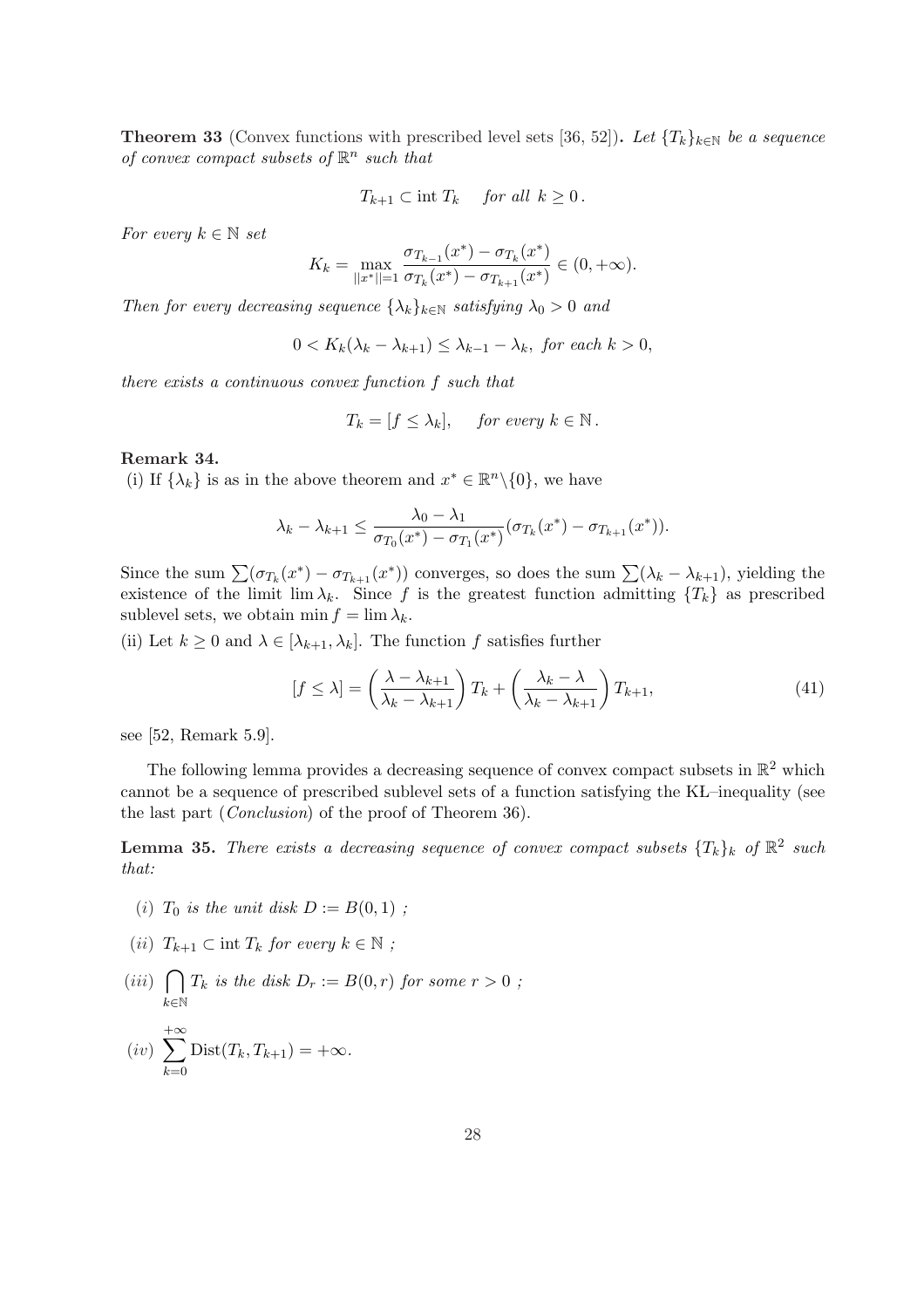**Proof.** We proceed by constructing the boundaries  $\partial T_k$  of  $T_k$  for each positive integer k. Let  $C_{2,3}$  denote the circle of radius 1 and let us define recursively a sequence of closed convex curves  $C_{n,m}$  for  $n \geq 3$  and  $1 \leq m \leq n+1$ . For each  $n \geq 3$  let  $C_{n-1,n}$  be the circle of radius  $R_n > 0$ . Let  $\{\mu_n\}_n$  be a sequence in  $(0, 1)$  (that will be defined later in order to comply with property *(iii)*). Then, for  $1 \leq m \leq n$ , let us define  $C_{n,m}$  to be the union of the segments:

- h  $\mu_n^m R_n \exp(2\operatorname{i}\pi(\frac{j}{n}))$  $(\frac{j}{n})$ ),  $\mu_n^m R_n \exp(2 \operatorname{i} \pi (\frac{j+1}{n}))$  $\left(\frac{n+1}{n}\right)$ ) for  $0 \leq j \leq m-1$  (here *i* stands for the imaginary unit) and the circle-arc:
- $\mu_n^m R_n \exp(i\theta)$  for  $2\pi \frac{m}{n} \le \theta \le 2\pi$ .

In other words,  $C_{n,m}$  consists of the first m edges of a regular convex n-polygon inscribed in a circle of radius  $\mu_n^m R_n$  and a circle-arc of the same radius to close the curve. We then set

$$
R_{n+1} = \mu_n^{n+1} R_n \cos(\frac{\pi}{n})
$$

and define  $C_{n,n+1}$  to be the circle of radius  $R_{n+1}$ . Figure 1 illustrates the curves  $C_{4,5}$  and  $C_{5,m}$ for  $m = 1, ..., 6$ .



Figure 1: The curves  $C_{4,5}, C_{5,1}$  to  $C_{5,6}$ 

Ordering  $\{(n,m): n \geq 3, 1 \leq m \leq n+1\}$  lexicographically we define successively the convex subsets  $T_k$  as the convex envelopes of the sets  $C_{n,m}$ . By construction (i) and (ii) are satisfied. Item *(iii)* holds if  $\lim R_n > 0$  which is equivalent to the fact that the infinite product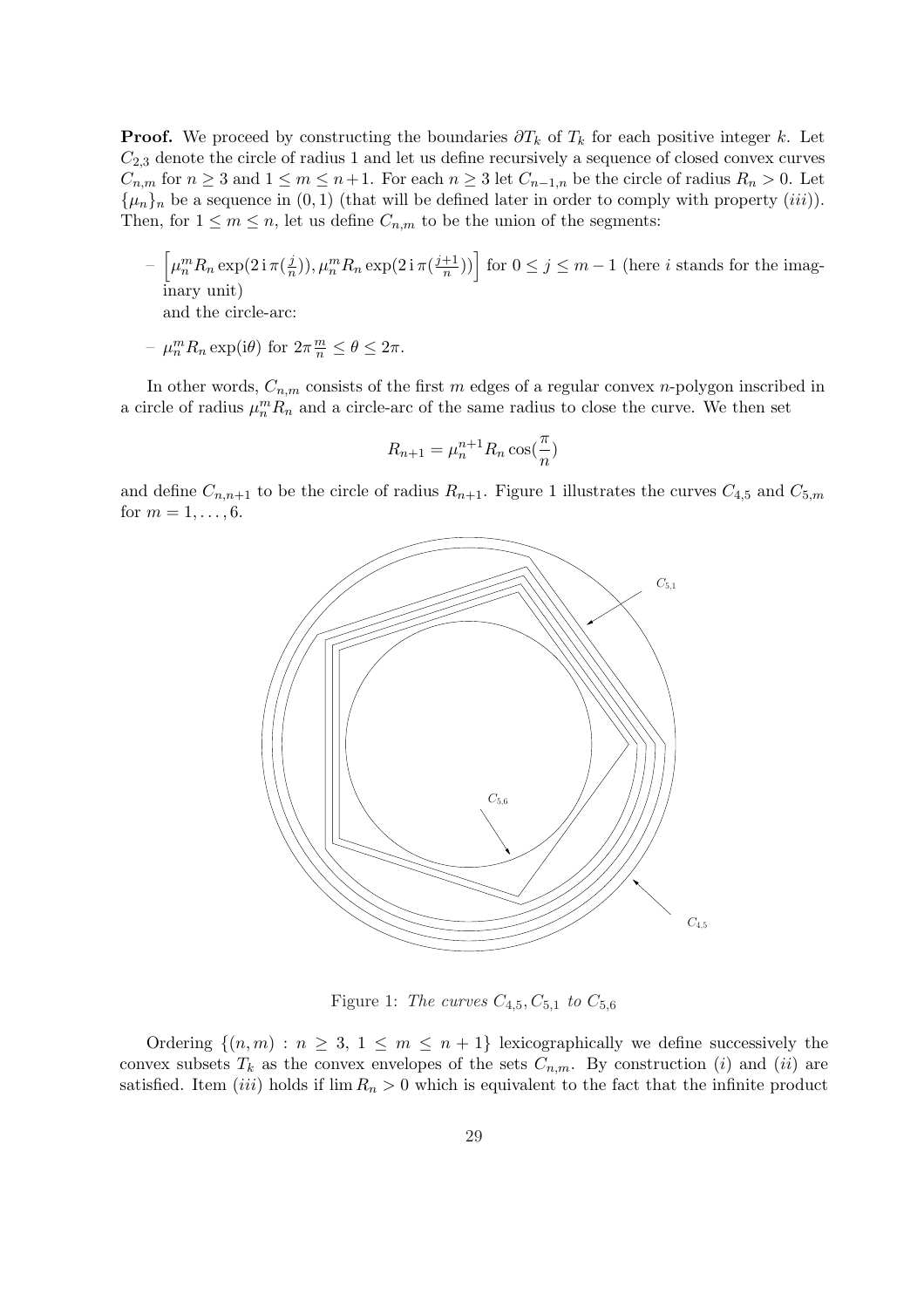$\Pi_{n=3}^{+\infty} \mu_n^{n+1} \cos(\pi/n)$  does not converge to 0. This can be achieved by taking  $\mu_n = 1 - 1/n^3$ . Let  $r > 0$  be the limit of  $\{R_n\}$ . The intersection of the convex sets  $T_n$  is the disk of radius r.

U be the limit of  $\{K_n\}$ . The intersection of the convex sets  $I_n$  is the disk of radius r.<br>Take  $n \geq 3$ . Considering the middle of the segment  $\left[\mu_n R_n, \mu_n R_n \exp\left(\frac{2i\pi}{n}\right)\right]$  in  $C_{n,1}$  and the point  $R_n \exp(\frac{i\pi}{n}) \in C_{n-1,n}$ , we obtain  $Dist(C_{n,1}, C_{n-1,n}) = R_n(1 - \mu_n \cos(\pi/n))$ . If  $2 \leq$ <br>  $m \leq n$ , considering the middle of  $\left[\mu_n^m R_n \exp(\frac{2i\pi(m-1)}{n}, \mu_n^m R_n \exp(\frac{2i\pi m}{n})\right]$  in  $C_{n,m}$  and the ા<br>ન in  $C_{n,m}$  and the point  $\mu_n^{m-1} R_n \exp(\frac{\mathrm{i}\pi(2m-1)}{n}) \in C_{n,m-1}$ , we get  $\text{Dist}(C_{n,m}, C_{n,m-1}) = \mu_n^{m-1} R_n (1 - \mu_n \cos(\pi/n)).$ Finally considering the points  $\mu_n^n R_n \in C_{n,n}$  and  $\mu_n^{n+1} \cos(\pi/n) R_n \in C_{n,n+1}$ , we obtain

$$
Dist(C_{n,n}, C_{n,n+1}) = \mu_n^n R_n (1 - \mu_n \cos(\pi/n)).
$$

Thus

$$
Dist(C_{n,1}, C_{n-1,n}) + \sum_{m=2}^{n+1} Dist(C_{n,m}, C_{n,m-1}) = \sum_{m=1}^{n+1} \mu_n^{m-1} R_n (1 - \mu_n \cos \frac{\pi}{n}) \sim nr \frac{\pi^2}{2n^2} = \frac{\pi^2 r}{2n}.
$$

Hence  $(iv)$  holds.

For  $\theta \in \mathbb{R}/2\pi\mathbb{Z}$ , set  $n(\theta) = (\cos \theta, \sin \theta)$  and  $\tau(\theta) = (-\sin \theta, \cos \theta)$ . We say that a closed  $C^2$  curve C in  $\mathbb{R}^2$  is convex if its curvature has constant sign. If moreover the curvature never vanishes, then there exists a  $C^1$  parametrization  $c : \mathbb{R}/2\pi\mathbb{Z} \to C$  of C, called parametrization of C by its normal, such that the unit tangent vector at  $c(\theta)$  is  $\tau(\theta)$ . In this case  $n(\theta)$  is the outward normal to the convex envelope of C at  $c(\theta)$ . Moreover, c is  $C^{\infty}$ , whenever C is so. In this case, we denote by  $\rho_c(\theta)$  the curvature radius of c at  $c(\theta)$  and we have

$$
\dot{c}(\theta) = \rho_c(\theta)\tau(\theta).
$$

Let us denote by  $T$  the convex envelope of  $C$ . Using the fact that  $n$  defines the outward normals to  $T$ , we get

$$
\langle c(\theta), n(\theta) \rangle = \max_{x \in T} \langle x, n(\theta) \rangle = \sigma_T(n(\theta)), \ \forall \theta \in \mathbb{R}/2\pi\mathbb{Z}.
$$

**Theorem 36** (convex counterexample). There exists a  $C^2$  convex function  $f : \mathbb{R}^2 \to \mathbb{R}$  with min  $f = 0$  which does not satisfy the KL–inequality and whose set of minimizers is compact with nonempty interior. More precisely, for each  $r > 0$  and for each desingularization function  $\varphi \in \mathcal{K}(0,r)$  we have

$$
\inf \{ \| \nabla (\varphi \circ f)(x) \| : x \in [0 < f < r] \} = 0.
$$

#### Remark 37.

(i) It can be seen from the forthcoming proof that argmin  $f$  is the closed disk centered at 0 of radius r, and that f is actually  $C^{\infty}$  on the complement of the circle of radius r.

(ii) The fact that f is  $C^2$  shows that KL–inequality is not related to the smoothness of f. Besides, it seems clear from the proof that a  $C<sup>k</sup>$  (k arbitrary) counterexample could be obtained.

(iii) Since argmin  $f$  has nonempty interior, Theorem 27 shows that the lengths of subgradient curves are uniformly bounded. Using the notation and the results of Theorem 20, we see that the counterexample also shows that the uniform boundedness of the lengths of the subgradient curves (starting from a prescribed level set  $[f = r_0]$ ) does not imply the uniform boundedness of the lengths of the piecewise subgradient curves  $\gamma$  lying in  $[\min f < f < r_0]$ .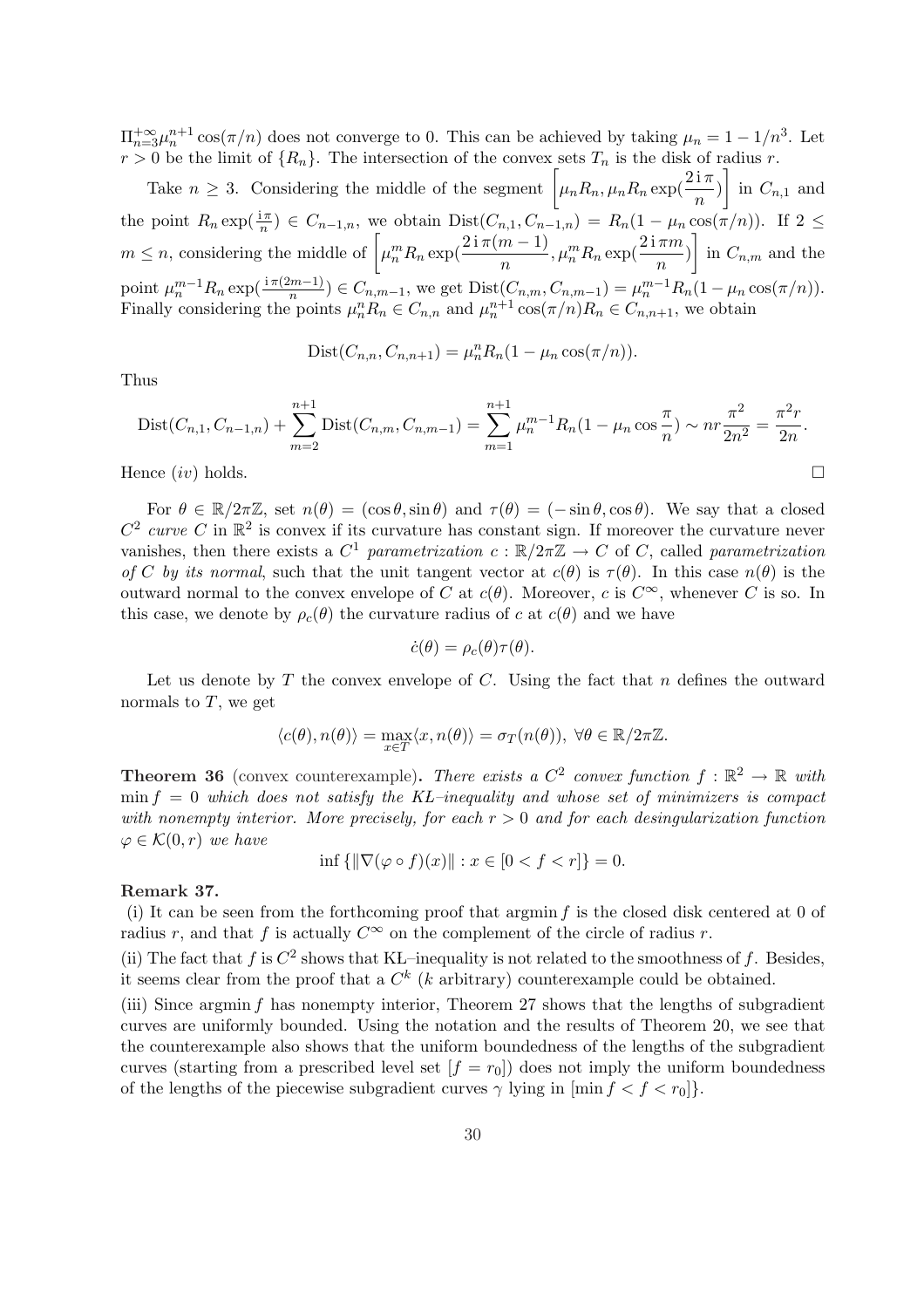**Proof of Theorem 36.** Let  $M$ ,  $N$  be two topological finite-dimensional manifolds. In this proof, a mapping  $F: M \to N$  is said to be *proper* if for each compact subset K of N,  $F^{-1}(K)$ is a compact subset of  $M$ . Given two nonempty subsets  $A$  and  $B$  of a metric space  $X$  we denote by  $Dist(A, B)$  their Hausdorff distance (see (7)) and we define

$$
D(A, B) := \inf \{ d(a, b) : a \in A, b \in B \}.
$$
 (42)

The forthcoming proof is constructive. We start by considering a sequence of convex compact sets  $\{T_k\}$  of  $\mathbb{R}^2$  having the properties described in Lemma 35. Such a sequence cannot belong to the family of the sublevel sets of a smooth function f, unless the boundaries of  $T_k$  are smooth manifolds. In the next step, we smoothen this sequence, conserving however its characteristic properties.

Smoothing the sequence  $T_k$ . Set  $C_k = \partial T_k$  and consider a positive sequence  $\epsilon_k$  such that  $\sum \epsilon_k$  $+\infty$  with  $\epsilon_k + \epsilon_{k+1} < D(C_k, C_{k+1})$  for each integer k. The  $\epsilon_k$ -neighborhood of  $C_k$  can be seen to be disjoint from the  $\epsilon_{k'}$ -neighborhood of  $C_{k'}$  whenever  $k \neq k'$ . We can deform  $C_k$  into a  $C^{\infty}$  convex closed curve  $\widetilde{C}_k$  whose curvature never vanishes, lying in the  $\epsilon_k$ -neighborhood of  $C_k$ . This smooth deformation can be achieved by letting  $C_k$  evolve under the mean-curvature flow during a very short time, see [26] for the smoothing aspects and [29, 54] for the positive curvature results. Let  $T_k$  be the closed convex envelope of  $C_k$ . This process provides a decreasing sequence of compact convex sets  $\{T_k\}$ , that satisfies the conditions of Lemma 35. Note that the circle of radius 1 has non-zero curvature and we set  $C_0 = C_0$ . Since  $Dist(T_k, T_{k+1}) \ge$  $Dist(T_k, T_{k+1}) - (\epsilon_k + \epsilon_{k+1})$  and  $\sum \epsilon_k < +\infty$ , condition (iv) holds. With no loss of generality we may therefore assume that for each  $k \geq 0$  the curve  $\partial T_k$  is smooth and can be parameterized by its normal.

Let  $K_k$  be as in Theorem 33, let  $\lambda_0$  and  $\lambda_1$  be such that  $\lambda_0 > \lambda_1$ . We define  $\lambda_k$  recursively by

$$
K_k(\lambda_k - \lambda_{k+1}) = \frac{1}{2}(\lambda_{k-1} - \lambda_k). \tag{43}
$$

Thanks to (43), Theorem 33 provides a continuous convex function  $f: T_0 \to \mathbb{R}$  such that  $T_k = [f \leq \lambda_k]$ . Since f is the greatest function with this property, we deduce that min  $f = \lim \lambda_k$ and argmin  $f = \bigcap_{k \in \mathbb{N}} T_k$ .

Smoothness of the function f on  $\mathbb{R}^2 \setminus (\cup_k C_k)$ . We can extend f outside  $T_0$  into a smooth convex function. Let us examine the restriction of f to  $T_0$ . Since  $C_k = \partial T_k$  can be parameterized by its normal, we denote by  $c_k : \mathbb{R}/2\pi\mathbb{Z} \to \mathbb{R}^2$  this parametrization. Fix k in N and take  $\theta$  in  $\mathbb{R}/2\pi\mathbb{Z}$ . Using Remark 34 (ii), we obtain

$$
\max_{x \in [f \le \lambda]} \langle x, n(\theta) \rangle = \left( \frac{\lambda - \lambda_{k+1}}{\lambda_k - \lambda_{k+1}} \right) \max_{x \in T_k} \langle x, n(\theta) \rangle + \left( \frac{\lambda_k - \lambda}{\lambda_k - \lambda_{k+1}} \right) \max_{x \in T_{k+1}} \langle x, n(\theta) \rangle \n= \left( \frac{\lambda - \lambda_{k+1}}{\lambda_k - \lambda_{k+1}} \right) \langle c_k(\theta), n(\theta) \rangle + \left( \frac{\lambda_k - \lambda}{\lambda_k - \lambda_{k+1}} \right) \langle c_{k+1}(\theta), n(\theta) \rangle \n= \left( \left( \frac{\lambda - \lambda_{k+1}}{\lambda_k - \lambda_{k+1}} \right) c_k(\theta) + \left( \frac{\lambda_k - \lambda}{\lambda_k - \lambda_{k+1}} \right) c_{k+1}(\theta), n(\theta) \right).
$$

Using (41) once more, we obtain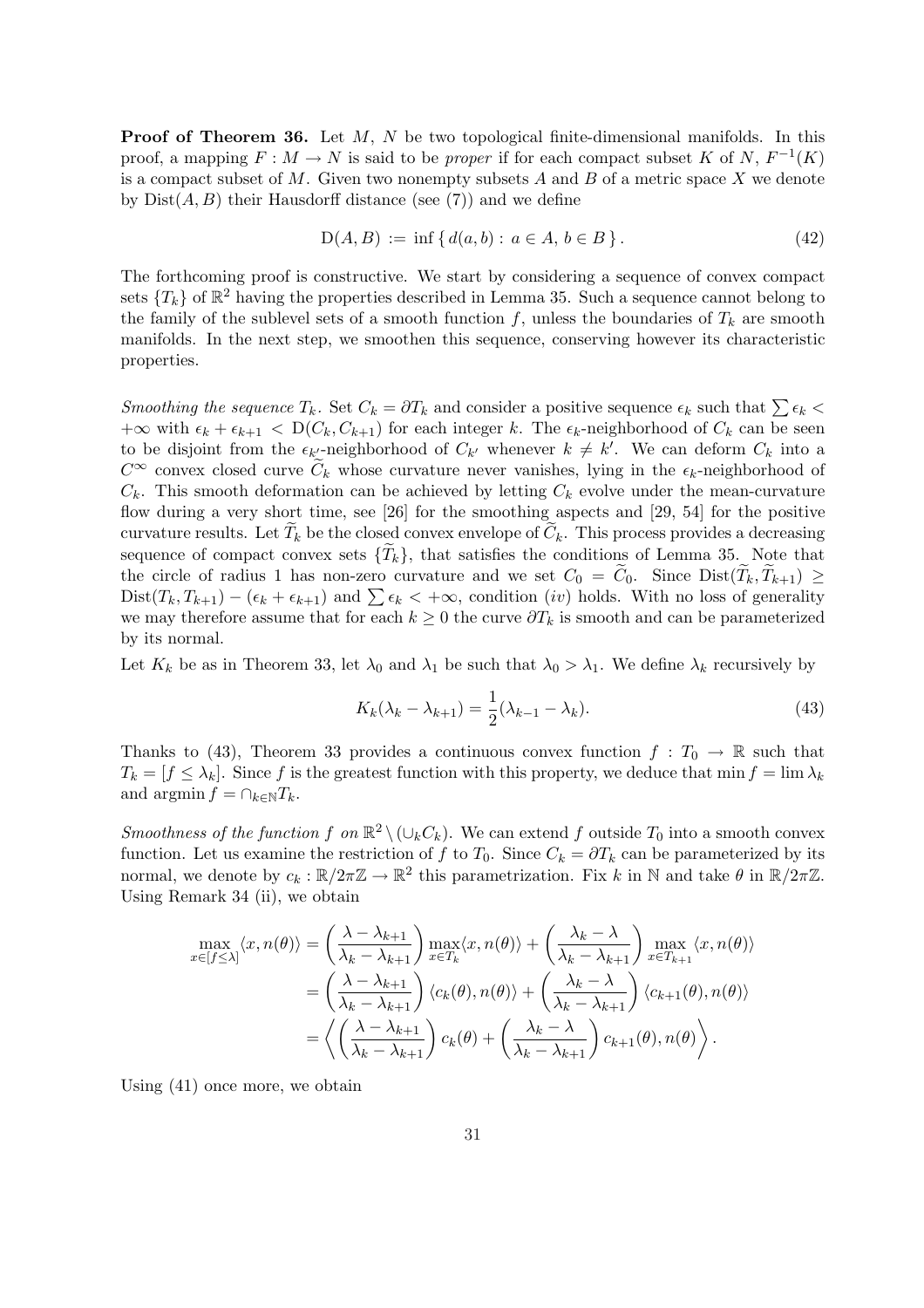$$
\left(\frac{\lambda - \lambda_{k+1}}{\lambda_k - \lambda_{k+1}}\right) c_k(\theta) + \left(\frac{\lambda_k - \lambda}{\lambda_k - \lambda_{k+1}}\right) c_{k+1}(\theta) \in [f \le \lambda].
$$
\n(44)

Since the above maximum is attained in  $[f = \lambda]$ , it follows that

$$
f\left(\left(\frac{\lambda - \lambda_{k+1}}{\lambda_k - \lambda_{k+1}}\right)c_k(\theta) + \left(\frac{\lambda_k - \lambda}{\lambda_k - \lambda_{k+1}}\right)c_{k+1}(\theta)\right) = \lambda.
$$
 (45)

Let us define  $G : \mathbb{R} \times \mathbb{R}/2\pi\mathbb{Z} \to \mathbb{R}^2$  by

$$
G(\lambda, \theta) = \left(\frac{\lambda - \lambda_{k+1}}{\lambda_k - \lambda_{k+1}}\right) c_k(\theta) + \left(\frac{\lambda_k - \lambda}{\lambda_k - \lambda_{k+1}}\right) c_{k+1}(\theta).
$$

The map G is clearly  $C^{\infty}$ . Since  $\frac{\partial G}{\partial \lambda} = \frac{c_k(\theta) - c_{k+1}(\theta)}{\lambda_k - \lambda_{k+1}}$  $\frac{(\theta)-c_{k+1}(\theta)}{\lambda_k-\lambda_{k+1}},$  we have

$$
\langle \frac{\partial G}{\partial \lambda}, n(\theta) \rangle = \langle \frac{c_k(\theta) - c_{k+1}(\theta)}{\lambda_k - \lambda_{k+1}}, n(\theta) \rangle = \frac{\langle c_k(\theta), n(\theta) \rangle - \langle c_{k+1}(\theta), n(\theta) \rangle}{\lambda_k - \lambda_{k+1}} = \frac{\max_{x \in T_k} \langle x, n(\theta) \rangle - \max_{x \in T_{k+1}} \langle x, n(\theta) \rangle}{\lambda_k - \lambda_{k+1}} > 0.
$$

On the other hand

$$
\frac{\partial G}{\partial \theta} = \left( \left( \frac{\lambda - \lambda_{k+1}}{\lambda_k - \lambda_{k+1}} \right) \rho_{c_k}(\theta) + \left( \frac{\lambda_k - \lambda}{\lambda_k - \lambda_{k+1}} \right) \rho_{c_{k+1}}(\theta) \right) \tau(\theta). \tag{46}
$$

Since  $\rho_{c_k} > 0$  and  $\rho_{c_{k+1}} > 0$ , G is a local diffeomorphism on  $(\lambda_{k+1} - \delta, \lambda_k + \delta) \times \mathbb{R}/2\pi\mathbb{Z}$ for any  $\delta > 0$  sufficiently small. In view of (44), we have  $G(\lambda, \theta) \in [\lambda_{k+1} \leq f \leq \lambda_k]$  for  $\lambda_{k+1} \leq \lambda \leq \lambda_k$  and  $G(\lambda, \theta) \in [\lambda_{k+1} < f < \lambda_k]$  for  $\lambda_{k+1} < \lambda < \lambda_k$ . Since the map  $\tilde{G}$ :  $[\lambda_{k+1}, \lambda_k] \times \mathbb{R}/2\pi\mathbb{Z} \to [\lambda_{k+1} \leq f \leq \lambda_k]$  defined by  $\widetilde{G}(\lambda, \theta) = G(\lambda, \theta)$  is proper,  $\widetilde{G}$  is a covering map from  $[\lambda_{k+1}, \lambda_k] \times \mathbb{R}/2\pi\mathbb{Z}$  to  $[\lambda_{k+1} \leq f \leq \lambda_k]$ . The set  $[\lambda_{k+1} \leq f \leq \lambda_k]$  is connected, thus G is onto. Using (44) and  $G(\lambda_k, \theta) = c_k(\theta)$ , one sees that  $(\lambda_k, \theta)$  is the only antecedent of  $c_k(\theta)$  by G and, since  $[\lambda_{k+1}, \lambda_k] \times \mathbb{R}/2\pi\mathbb{Z}$  is connected, G is injective. Thus G is a  $C^{\infty}$  diffeomorphism (see [40, Proposition 2.19]). By (44), this implies that the restriction of f to  $[\lambda_{k+1} \le f \le \lambda_k]$  is  $C^{\infty}$ . Using (44), we know that the level line  $[f = \lambda]$  (for each  $\lambda_{k+1} \leq \lambda \leq \lambda_k$ ) is parameterized by  $G(\lambda, \theta)$  for  $\theta \in \mathbb{R}/2\pi\mathbb{Z}$ ; if  $c_{\lambda}$  denotes this parametrization, then  $c_k = c_{\lambda_k}$ . Besides, by (46),  $c_{\lambda}$  is a parametrization by the normal and  $\rho_{c_{\lambda}}$  is a convex combination of  $\rho_{c_k}$  and  $\rho_{c_{k+1}}$ , hence  $\rho_{c_{\lambda}} > 0.$ 

Let us compute  $\nabla f$  at  $c_{\lambda}(\theta)$ . Equation (44) yields  $1 = \langle \nabla f(G(\lambda, \theta)), \frac{\partial G}{\partial \lambda}(\lambda, \theta) \rangle$ . Besides we also know that the normal to  $[f = \lambda]$  at  $c_{\lambda}(\theta)$  is  $n(\theta)$ . Since the gradient  $\nabla f(G(\lambda, \theta))$  and the normal  $n(\theta)$  are linearly dependent, we obtain

$$
\nabla f(c_{\lambda}(\theta)) = \frac{\lambda_k - \lambda_{k+1}}{\langle c_{\lambda_k}(\theta) - c_{\lambda_{k+1}}(\theta), n(\theta) \rangle} n(\theta).
$$
\n(47)

Note that this expression does not depend on  $\lambda \in [\lambda_{k+1} - \lambda_k]$ .

(Smoothing f around  $[f = \lambda_k]$ .) We have seen that the function f is  $C^{\infty}$  on the complement of the union of the level lines  $[f = \lambda_k]$  for  $k \in \mathbb{N}$ . In order to go further we need to modify f around each  $[f = \lambda_k]$ . To this end, let us observe/recall two facts.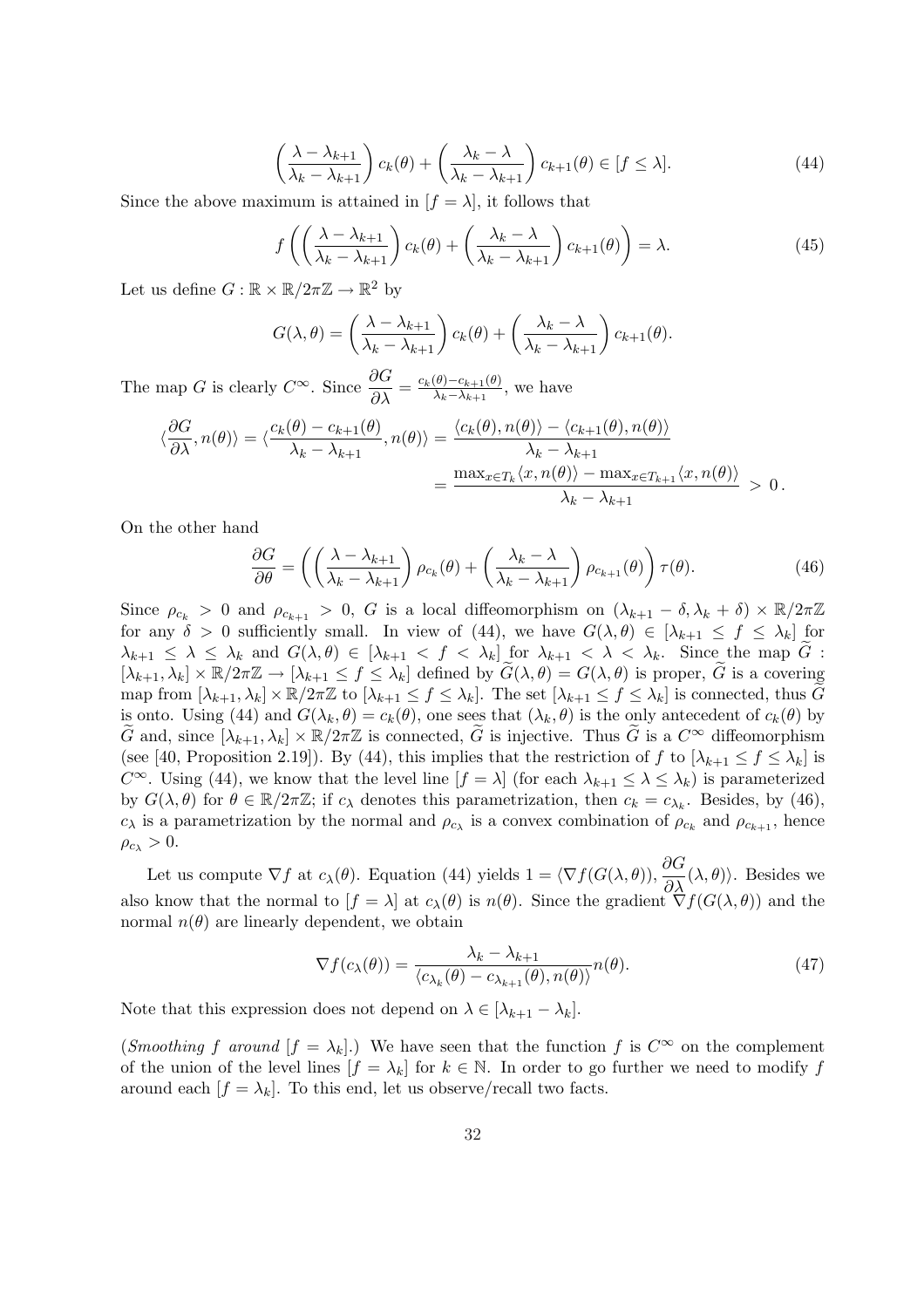– First using the aforementioned result of Fenchel  $[27]$ , we deduce from the convexity of f that the function

$$
\lambda \mapsto \langle c_{\lambda}(\theta), n(\theta) \rangle = \sigma_{[f \le \lambda]}(n(\theta))
$$
 is concave and increasing. (48)

- Let  $\lambda$  and  $\lambda'$  be such that  $\lambda_{k+1} \leq \lambda \leq \lambda' \leq \lambda_k$ . We have

$$
c_{\lambda}(\theta) = \left(\frac{\lambda - \lambda_{k+1}}{\lambda' - \lambda_{k+1}}\right) c_{\lambda'}(\theta) + \left(\frac{\lambda' - \lambda}{\lambda' - \lambda_{k+1}}\right) c_{\lambda_{k+1}}(\theta),\tag{49}
$$

$$
c_{\lambda'}(\theta) = \left(\frac{\lambda' - \lambda}{\lambda_k - \lambda}\right) c_{\lambda_k}(\theta) + \left(\frac{\lambda_k - \lambda'}{\lambda_k - \lambda}\right) c_{\lambda}(\theta).
$$
\n(50)

Consider now a positive sequence  $\{\epsilon_k\}$  such that  $\sum_i \epsilon_i < +\infty$  and  $\epsilon_k + \epsilon_{k+1} < D(C_k, C_{k+1}) =$  $D([f = \lambda_k], [f = \lambda_{k+1}])$  for each integer k. Let us assume that there exists a sequence

$$
f_k:\mathbb{R}^2\to\mathbb{R}
$$

of convex functions such that:

- $(P1) f_0 = f;$
- (P2)  $f_k = f_{k-1}$  outside an  $\epsilon_k$ -neighborhood of  $[f = \lambda_k]$ ;
- (P3)  $f_k$  is  $C^{\infty}$  on  $[f > \lambda_{k+1}]$ ;
- (P4)  $\|\nabla f_k\|$  is bounded in  $[f \leq \lambda_k]$  by the maximum of  $\|\nabla f\|$  in  $[\lambda_k \leq f \leq \lambda_{k-1}].$

Let us choose  $k \ge 1$  and  $\lambda, \lambda'$  such that  $\lambda_{k+1} \le \lambda \le \lambda_k \le \lambda' \le \lambda_{k-1}$ . Then by (43) and (47) we have:

$$
\|\nabla f(c_{\lambda}(\theta))\| = \frac{\lambda_{k} - \lambda_{k+1}}{\langle c_{\lambda_{k}}(\theta) - c_{\lambda_{k+1}}(\theta), n(\theta) \rangle} \leq \frac{1}{2} \frac{\lambda_{k-1} - \lambda_{k}}{\langle c_{\lambda_{k-1}}(\theta) - c_{\lambda_{k}}(\theta), n(\theta) \rangle} = \frac{1}{2} \|\nabla f(c_{\lambda}(\theta))\|.
$$

Hence

$$
\max_{\left[\lambda_{k+1}\leq f\leq\lambda_{k}\right]} \|\nabla f\| \leq \frac{1}{2} \max_{\left[\lambda_{k}\leq f\leq\lambda_{k-1}\right]} \|\nabla f\|.\tag{51}
$$

Combining with (P4), the above implies that the sequence  $\{f_k\}_{k\in\mathbb{N}}$  is uniformly Lipschitz continuous. Applying Ascoli compactness theorem we obtain that  $f_k$  converge to a continuous function  $\tilde{f}$  which is convex. From (P2) and (P3), we obtain successively that  $\tilde{f}$  has the same set of minimizers as f, f is  $C^{\infty}$  outside argmin  $\tilde{f}$ ,  $|\tilde{f} = \lambda_k|$  is in the  $\epsilon_k$ -neighborhood of  $|f = \lambda_k|$ . Moreover (51) and (P4) imply that  $\|\nabla \tilde{f}(x)\|$  goes to zero as x approaches argmin  $\tilde{f}$ , hence  $\tilde{f}$  is globally  $C^1$ . Note also, that the sequence of level sets  $[\tilde{f} \leq \lambda_k]$  satisfies the hypothesis (*iv*) of Lemma 35. As shown in the conclusion,  $\tilde{f}$  provides a  $C^1$  counterexample to the KL-inequality.

Let us define such a sequence  $\{f_k\}$  by induction. Assume that  $f_{k-1}$  is defined. In order to construct  $f_k$ , it suffices to proceed in the  $\epsilon_k$ -neighborhood of  $[f = \lambda_k]$ . Let  $\epsilon > 0$  such that  $[\lambda_k - 2\epsilon \le f \le \lambda_k + 2\epsilon]$  is in the  $\epsilon_k$ -neighborhood of  $[f = \lambda_k]$ . Let us consider a  $C^{\infty}$  function  $\mu_- : [-2\epsilon, 2\epsilon] \to \mathbb{R}$  which satisfies the following properties:

1. 
$$
\mu_{-}
$$
 is nonincreasing,  
\n3.  $\mu_{-}(\lambda) = -\lambda/\epsilon$  on  $[-2\epsilon, -\epsilon/2]$ ,  
\n4.  $\mu_{-}(\lambda) = 0$  on  $[\epsilon/2, 2\epsilon]$ .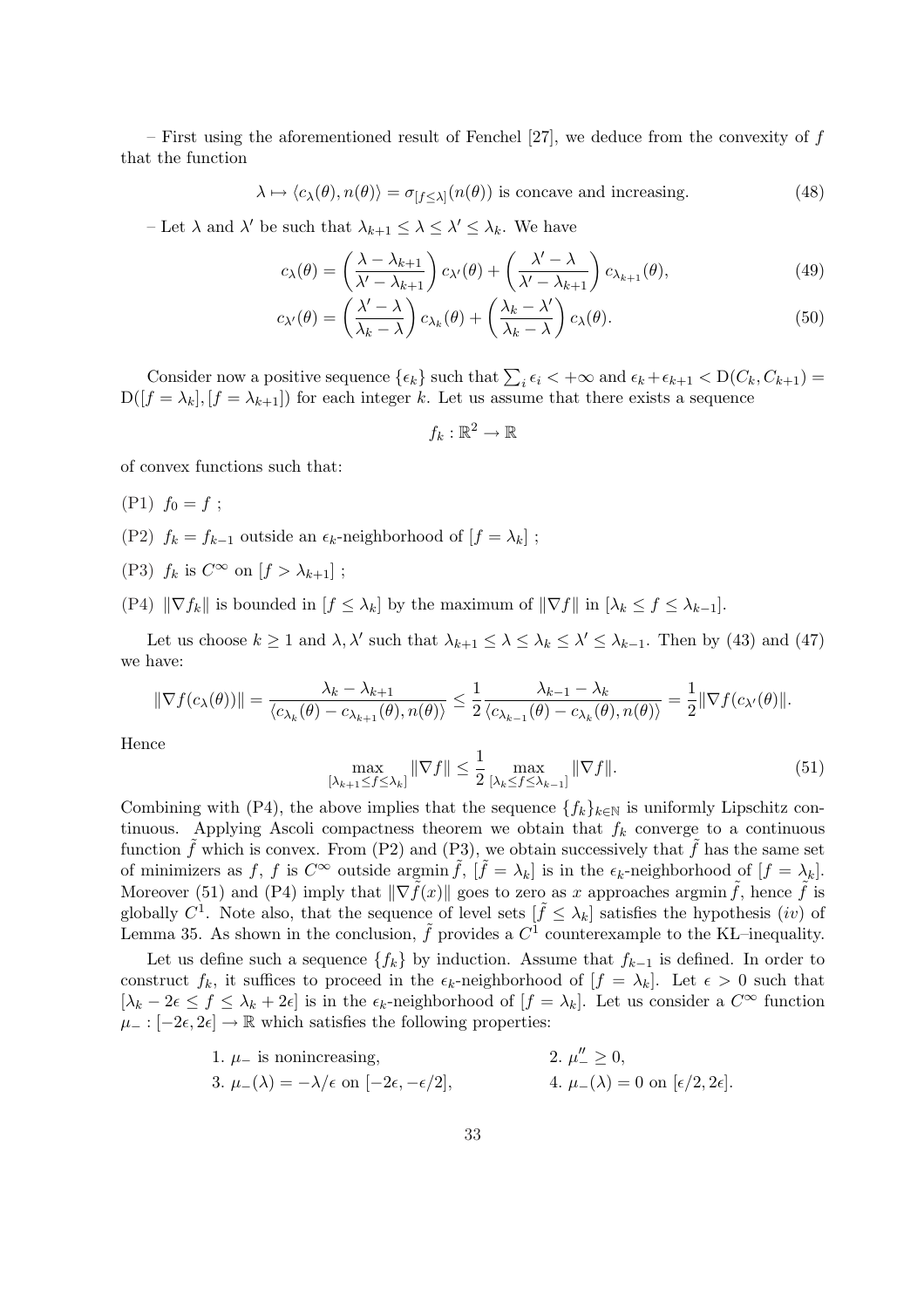Let us then define  $\mu_+(\lambda) := \lambda/\epsilon + \mu_-(\lambda)$  and  $\mu_0 = 1 - (\mu_- + \mu_+)$ . The function  $\mu_+$  satisfies

1'. 
$$
\mu_+
$$
 is nondecreasing,  
\n3'.  $\mu_+(\lambda) = 0$  on  $[-2\epsilon, -\epsilon/2]$ ,  
\n4'.  $\mu_+(\lambda) = \lambda/\epsilon$  on  $[\epsilon/2, 2\epsilon]$ .

Set  $c_{-} = c_{\lambda_k - \epsilon}$ ,  $c_0 = c_{\lambda_k}$ ,  $c_{+} = c_{\lambda_k + \epsilon}$  and

$$
M_{-}(\theta) = \langle c_{-}(\theta), n(\theta) \rangle = \max_{x \in [f \le \lambda_k - \epsilon]} \langle x, n(\theta) \rangle,
$$
  
\n
$$
M_{0}(\theta) = \langle c_{0}(\theta), n(\theta) \rangle = \max_{x \in [f \le \lambda_k]} \langle x, n(\theta) \rangle,
$$
  
\n
$$
M_{+}(\theta) = \langle c_{+}(\theta), n(\theta) \rangle = \max_{x \in [f \le \lambda_k + \epsilon]} \langle x, n(\theta) \rangle.
$$

For  $(\lambda, \theta) \in [-2\epsilon, 2\epsilon] \times \mathbb{R}/2\pi\mathbb{Z}$ , we define:

$$
H(\lambda, \theta) = \mu_{-}(\lambda)c_{-}(\theta) + \mu_{0}(\lambda)c_{0}(\theta) + \mu_{+}(\lambda)c_{+}(\theta).
$$

Then H is a  $C^{\infty}$  map and for any  $\lambda \in [-\epsilon, \epsilon]$ , the real numbers  $\mu_{-}(\lambda), \mu_{0}(\lambda)$  and  $\mu_{+}(\lambda)$  are in [0, 1]. Since  $H(\lambda, \theta)$  is a convex combination of points in  $[f \leq \lambda_k + \epsilon]$ , we deduce that  $H(\lambda, \theta) \in [f \leq \lambda_k + \epsilon]$  and  $H(\lambda, \theta) \in [f \lt \lambda_k + \epsilon]$  whenever  $\lambda \lt \epsilon$  and  $\mu_+(\lambda) \lt 1$ . Since

$$
\langle H(\lambda,\theta),n(\theta)\rangle=\mu_-(\lambda)M_-(\theta)+\mu_0(\lambda)M_0(\theta)+\mu_+(\lambda)M_+(\theta)\geq M_-(\theta),
$$

we get  $H(\lambda, \theta) \in [f \geq \lambda_k - \epsilon]$ , and  $H(\lambda, \theta) \in [f > \lambda_k - \epsilon]$  whenever  $\lambda > \epsilon$ ,  $\mu_-(\lambda) < 1$ . It follows that ∂H

$$
\frac{\partial H}{\partial \lambda} = \mu'_{-}(\lambda)c_{-}(\theta) + \mu'_{0}(\lambda)c_{0}(\theta) + \mu'_{+}(\lambda)c_{+}(\theta).
$$

Since  $\mu'_0 = -\mu'_- - \mu'_+$ , items 1 and 1' entail

$$
\langle \frac{\partial H}{\partial \lambda}, n(\theta) \rangle = \mu'_{+}(\lambda) \langle c_{+}(\theta) - c_{0}(\theta), n(\theta) \rangle - \mu'_{-}(\lambda) \langle c_{0}(\theta) - c_{-}(\theta), n(\theta) \rangle
$$
  
=  $\mu'_{+}(\lambda) (M_{+}(\theta) - M_{0}(\theta)) - \mu'_{-}(\lambda) (M_{0}(\theta) - M_{-}(\theta))$   
> 0.

On the other hand

$$
\frac{\partial H}{\partial \theta} = (\mu_{-}(\lambda)\rho_{c_{-}}(\theta) + \mu_{0}(\lambda)\rho_{c_{0}}(\theta) + \mu_{+}(\lambda)\rho_{c_{+}}(\theta))\,\tau(\theta),\tag{52}
$$

so that  $\langle \frac{\partial H}{\partial \theta}, n(\theta) \rangle = 0$  and  $\langle \frac{\partial H}{\partial \theta}, \tau(\theta) \rangle > 0$  for  $\lambda \in ]-\epsilon', \epsilon'[\text{ with } \epsilon' > \epsilon]$ . Thus H is a local diffeomorphism on  $]-\epsilon', \epsilon'[\times \mathbb{R}/2\pi \mathbb{Z}$ . The map  $\widetilde{H}:[-\epsilon,\epsilon] \times \mathbb{R}/2\pi \mathbb{Z} \to [\lambda_k - \epsilon \leq f \leq \lambda_k + \epsilon]$ defined by  $\widetilde{H}(\lambda, \theta) = H(\lambda, \theta)$  is proper, therefore  $\widetilde{H}$  is a covering map from  $[-\epsilon, \epsilon] \times \mathbb{R}/2\pi\mathbb{Z}$  to  $[\lambda_k - \epsilon \leq f \leq \lambda_k + \epsilon]$ . Since  $[\lambda_k - \epsilon \leq f \leq \lambda_k + \epsilon]$  is connected, H is onto. Besides, since  $c_+(\theta) \in [f = \lambda_+\epsilon], (\epsilon, \theta)$  is the only antecedent of  $c_+(\theta)$  by H, H is injective by connectedness of  $[-\epsilon, \epsilon] \times \mathbb{R}/2\pi\mathbb{Z}$ . H is therefore a  $C^{\infty}$  diffeomorphism from  $[-\epsilon, \epsilon] \times \mathbb{R}/2\pi\mathbb{Z}$  into  $[\lambda_k - \epsilon \leq f \leq \epsilon]$  $\lambda_k + \epsilon$ ].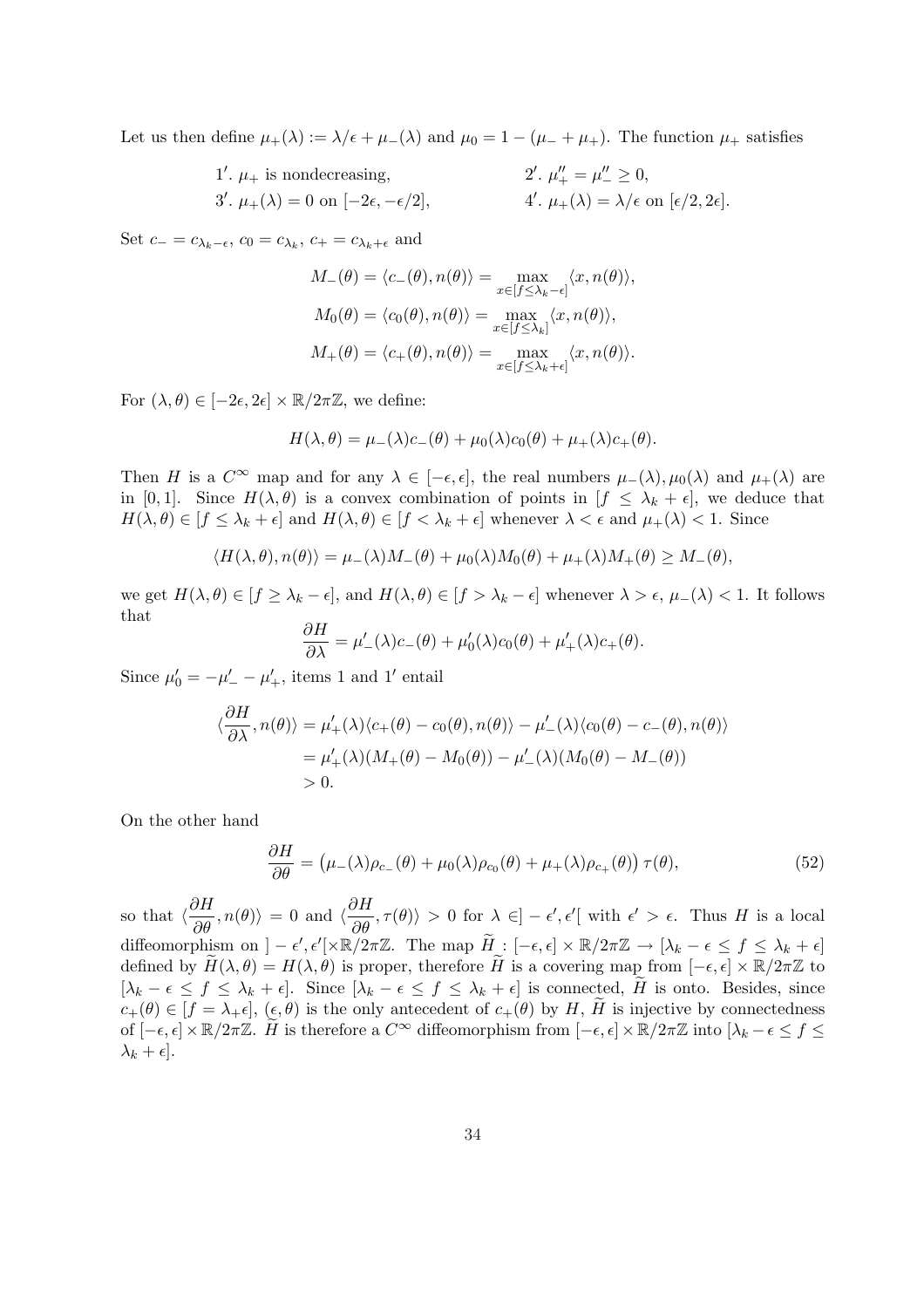We then define  $f_k$  to be  $f_{k-1}$  outside of  $[\lambda_k - \epsilon \le f \le \lambda_k + \epsilon]$  and by  $f_k(H(\lambda, \theta)) = \lambda_k + \lambda$ in  $[\lambda_k - \epsilon \le f \le \lambda_k + \epsilon]$ . When  $\lambda \in [\lambda_k - \epsilon, \lambda_k - \epsilon/2]$ , Properties 3, 3' and equation (49) yield

$$
H(\lambda - \lambda_k, \theta) = -\frac{\lambda - \lambda_k}{\epsilon} c_{-}(\theta) + (1 + \frac{\lambda - \lambda_k}{\epsilon}) c_0(\theta)
$$
  
= 
$$
\frac{\lambda_k - \lambda}{\lambda_k - (\lambda_k - \epsilon)} c_{-}(\theta) + \frac{\lambda - (\lambda - \epsilon)}{\lambda_k - (\lambda_k - \epsilon)} c_0(\theta)
$$
  
= 
$$
c_{\lambda}(\theta).
$$

Thus  $f_k = f = f_{k-1}$  in  $[\lambda_k - \epsilon \le f \le \lambda_k - \epsilon/2]$  and for similar reasons  $f_k = f_{k-1}$  in  $[\lambda_k + \epsilon/2 \le$  $f \leq \lambda_k + \epsilon$ . The "gluing" of  $f_{k-1}$  and  $f_k$  is therefore  $C^{\infty}$  along  $[f = \lambda_k - \epsilon]$  and  $[f = \lambda_k + \epsilon]$ . Hence,  $f_k$  satisfies (P3).

Let us compute  $\nabla f_k$  in  $[\lambda_k - \epsilon \leq f \leq \lambda_k + \epsilon]$ . By definition of  $f_k$ ,  $1 = \langle \nabla f_k(H(\lambda, \theta)), \frac{\partial H}{\partial \lambda} \rangle$ . Besides  $H(\lambda-\lambda_k,\theta)$  is a parametrization of the level line  $[f_k=\lambda]$  by its normal (see (52)), hence  $\nabla f_k(H(\lambda, \theta)) = \alpha n(\theta)$  with  $\alpha > 0$ . Using both formulae, we finally get

$$
\nabla f_k(H(\lambda,\theta)) = \frac{1}{\mu'_+(\lambda)\langle c_+(\theta) - c_0(\theta), n(\theta)\rangle - \mu'_-(\lambda)\langle c_0(\theta) - c_-(\theta), n(\theta)\rangle} n(\theta).
$$

From the definition of  $\mu_+$ ,  $\mu'_+(\lambda) - \mu'_-(\lambda) = 1/\epsilon$ . Besides, for  $\lambda \in [-\epsilon, -\epsilon/2]$  we have

$$
\frac{\epsilon}{\langle c_0(\theta) - c_-(\theta), n(\theta) \rangle} = \|\nabla f(c_{\lambda + \lambda_k}(\theta))\|,
$$

while for  $\lambda \in [\epsilon/2, \epsilon]$  we get

$$
\frac{\epsilon}{\langle c_+(\theta)-c_0(\theta),n(\theta)\rangle}=\|\nabla f(c_{\lambda+\lambda_k}(\theta))\|.
$$

Hence by (48):

$$
\|\nabla f_k(H(\lambda,\theta))\| \le \|\nabla f(c_{\lambda_k+\epsilon}(\theta))\|.
$$

Item (P4) is therefore satisfied.

The last assertion we need to establish is the convexity of  $f_k$ . By construction, it suffices to prove that the Hessian  $Q_{f_k}$  of f is nonnegative in  $[\lambda_k - \epsilon \leq f \leq \lambda_k + \epsilon]$ . Let us denote by  $Q_H$  the Hessian of H (observe that  $Q_H$  takes its values in  $\mathbb{R}^2$ ). For  $-\epsilon \leq \lambda \leq \epsilon$ , we have  $\lambda + \lambda_k = f_k(H(\lambda, \theta))$ , thus

$$
0 = Q_{f_k}(H(\lambda, \theta))(DH(\lambda, \theta)(\cdot), DH(\lambda, \theta)(\cdot)) + \langle \nabla f_k(H(\lambda, \theta)), Q_H(\lambda, \theta)(\cdot, \cdot) \rangle
$$

where DH denotes the differential map of H. To prove that  $Q_{f_k}$  is nonnegative, it suffices to prove that  $\langle \nabla f_k(H(\lambda, \theta)), Q_H(\lambda, \theta)(\cdot, \cdot) \rangle \leq 0$ . We have

$$
\frac{\partial^2 H}{\partial \lambda^2} = \mu''_{-}(\lambda)c_{-}(\theta) + \mu''_{0}(\lambda)c_{0}(\theta) + \mu''_{+}(\lambda)c_{+}(\theta) \n= \mu''_{-}(\lambda)(c_{-}(\theta) - c_{0}(\theta)) + \mu''_{+}(\lambda)(c_{+}(\theta) - c_{0}(\theta)) \n= \mu''_{+}(\lambda) [(c_{+}(\theta) - c_{0}(\theta)) - (c_{0}(\theta) - c_{-}(\theta))] ,
$$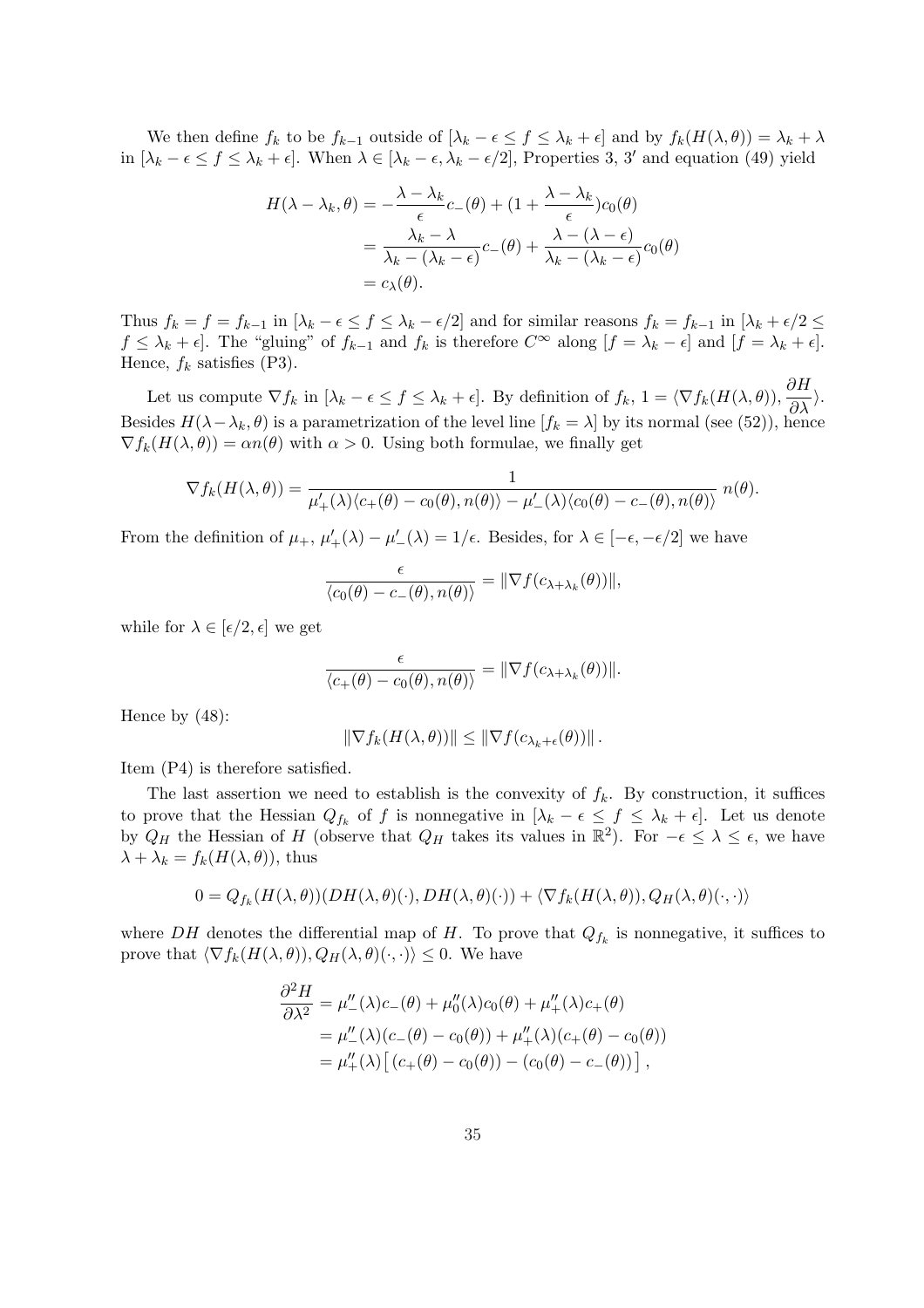where the last equality is due to item  $2'$ . On the other hand

$$
\langle \nabla f_k(H(\lambda,\theta)), \frac{\partial^2 H}{\partial \lambda^2} \rangle = \mu''_+(\lambda) \|\nabla f_k(H(\lambda,\theta)\| \big(\langle c_+(\theta) - c_0(\theta), n(\theta) \rangle - \langle c_0(\theta) - c_-(\theta), n(\theta) \rangle \big)
$$

which is nonpositive because of (48). Besides we have

$$
\frac{\partial^2 H}{\partial \lambda \partial \theta} = (\mu'_{-}(\lambda)\rho_{c_{-}}(\lambda) + \mu'_{0}(\lambda)\rho_{c_{0}}(\lambda) + \mu'_{+}(\lambda)\rho_{c_{+}}(\lambda))\tau(\theta),
$$

thus  $\langle \nabla f_k(H(\lambda, \theta)), \frac{\partial^2 H}{\partial \lambda \partial \theta}$  $\frac{\partial H}{\partial \lambda \partial \theta}$  i = 0. Finally

$$
\frac{\partial^2 H}{\partial \theta^2} = (\mu_-(\lambda)\rho_{c_-}(\theta) + \mu_0(\lambda)\rho_{c_0}(\theta) + \mu_+(\lambda)\rho_{c_+}(\theta))(-n(\theta)) + (\cdots)\tau(\theta),
$$

hence the quantity

$$
\langle \nabla f_k(H(\lambda,\theta)),\frac{\partial^2 H}{\partial \theta^2}\rangle = -(\mu_{-}(\lambda)\rho_{c_{-}}(\theta) + \mu_0(\lambda)\rho_{c_0}(\theta) + \mu_{+}(\lambda)\rho_{c_{+}}(\theta))\|\nabla f_k(H(\lambda,\theta))\|
$$

is negative since all the  $\mu$  and  $\rho$  are nonnegative. Hence  $Q_{f_k}$  is nonnegative and the function  $f_k$ is convex.

 $C^2$  smoothing. For  $\lambda \in (\min \tilde{f}, \lambda_0],$  define

$$
h(\lambda) = (\lambda - \min \tilde{f})(1 + \max_{\substack{[\lambda \leq \tilde{f} \leq \lambda_0]}} \|Q_{\tilde{f}}\|)^{-1}.
$$

Since  $\tilde{f}$  is  $C^{\infty}$  in  $\left[\min \tilde{f} \leq \tilde{f}\right]$ , h is a continuous, positive, increasing function. Then there exists  $\psi \in C^{\infty}(\mathbb{R}, \mathbb{R}_+)$  which vanishes on  $(-\infty, \min \tilde{f}],$  increases on  $(0, +\infty)$  and for  $\lambda \in (\min \tilde{f}, \lambda_0],$  $0 < \psi(\lambda) \le h(\lambda)$  (see Lemma 46). Let g be the primitive of  $\psi$  with  $g(\min \tilde{f}) = 0$ . The function g is a strictly increasing convex  $C^{\infty}$ -function on  $[\min \tilde{f}, +\infty)$ . The function  $\tilde{f} = g \circ \tilde{f}$  is therefore a  $C^1$  convex function. Moreover  $\bar{f}$  is  $C^{\infty}$  at each point outside the boundary of argmin f. For  $x \in \operatorname{argmin} f$ , we have

$$
\frac{\nabla \bar{f}(x+h) - \nabla \bar{f}(x)}{\|h\|} = \frac{g'(\tilde{f}(x+h))\nabla \tilde{f}(x+h)}{\|h\|} = \frac{g'(\tilde{f}(x) + o(\|h\|))o(1)}{\|h\|} = \frac{o(\|h\|)}{\|h\|} = o(1).
$$

Thus  $Q_{\bar{f}}(x) = 0$ . On the other hand

$$
||Q_{\tilde{f}}(x+h)|| \le g'(\tilde{f}(x+h))||Q_{\tilde{f}}(x+h)|| + g''(\tilde{f}(x+h))||\nabla \tilde{f}(x+h)||^2
$$
  
\n
$$
\le h(\tilde{f}(x+h))||Q_{\tilde{f}}(x+h)|| + o(1)
$$
  
\n
$$
\le (f(x+h) - f(x)) + o(1) = o(1).
$$

Thus  $Q_{\bar{f}}$  is continuous at x and thus  $\bar{f}$  is  $C^2$ .

Conclusion. Let us prove finally that  $\bar{f}$  does not satisfy the KL–inequality. Towards a contradiction, let us assume that there exist  $R > \inf \bar{f} = \min \bar{f}$ , a continuous function  $\varphi : [\min \bar{f}, R) \to \mathbb{R}_+$ which satisfies  $\varphi(\min \bar{f}) = 0$ ,  $\varphi$  is  $C^1$  on  $(\min \bar{f}, R)$  with  $\varphi' > 0$ , such that we have

$$
\|\nabla(\varphi\circ\bar{f})(x)\| \ge 1, \,\forall x \in [\min f < f < R].
$$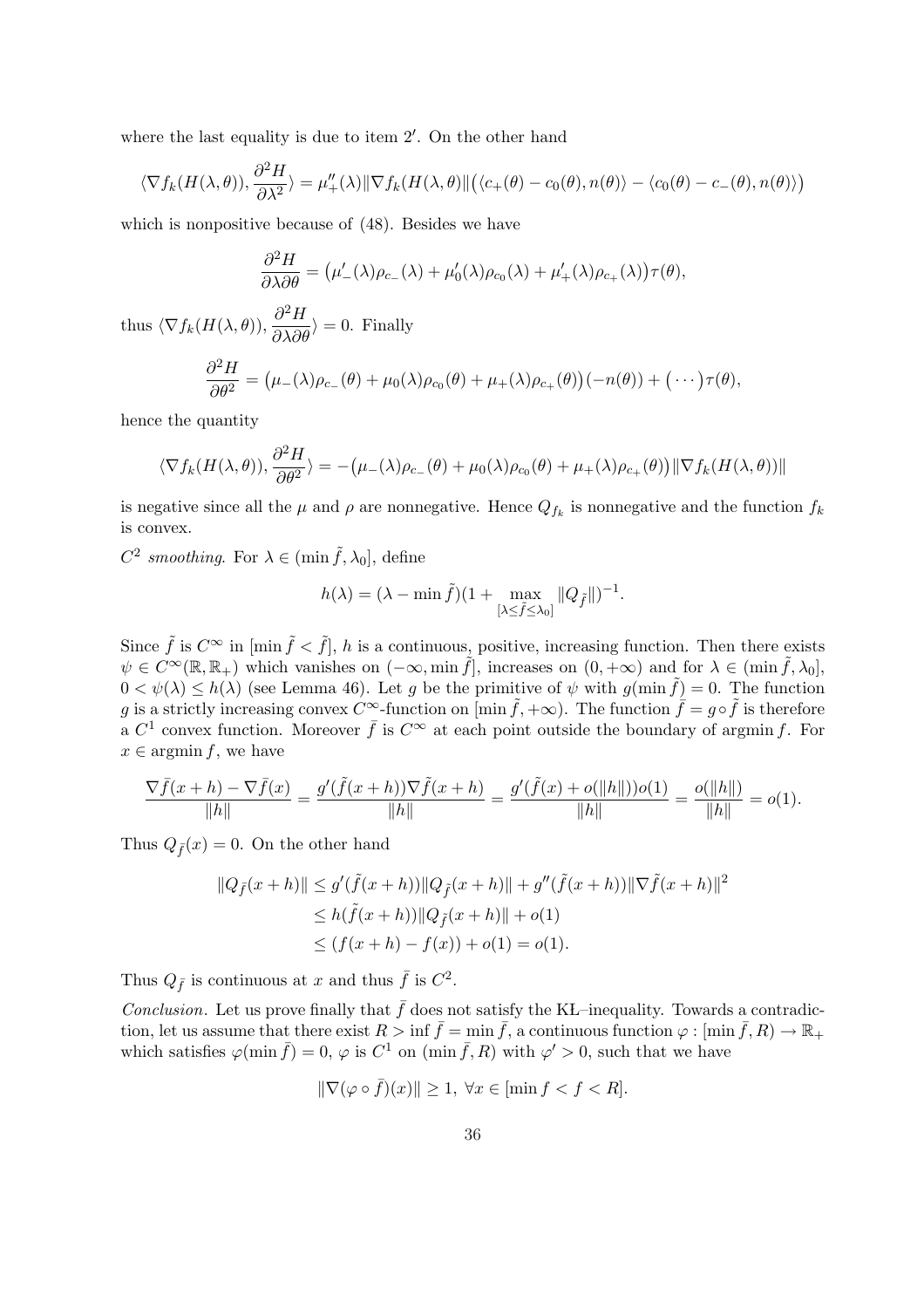Applying Theorem 20 [(i) $\Leftrightarrow$  (vi)], we obtain

$$
Dist([\bar{f} \le g(\lambda_k)], [\bar{f} \le g(\lambda_{k+1})]) \le \varphi(g(\lambda_k)) - \varphi(g(\lambda_{k+1})).
$$

and, as a consequence,

$$
\sum_{k=0}^{+\infty} \text{Dist}([\tilde{f} \le \lambda_k], [\tilde{f} \le \lambda_{k+1}]) = \sum_{k=0}^{+\infty} \text{Dist}([\bar{f} \le g(\lambda_k)], [\bar{f} \le g(\lambda_{k+1})]) \le \varphi(g(\lambda_0)).
$$
 This contradicts the fact that  $\sum \text{Dist}(T_k, T_{k+1}) = +\infty$ .

A careful glance of the previous proof reveals in particular the following result of independent interest. (Recall (42) for the definition of the distance D.)

**Proposition 38** (Construction of a  $C^2$  convex function with almost prescribed level sets). Let  $\{\epsilon_k\}_{k\in\mathbb{N}}\subset(0,+\infty)$  and  $\{T_k\}_{k\in\mathbb{N}}$  be a sequence of convex compact sets in  $\mathbb{R}^2$  such that

$$
T_{k+1} \subset \text{int } T_k
$$
 and  $D(\partial T_k, \partial T_{k+1}) > \epsilon_k + \epsilon_{k+1}$ , for all  $k \in \mathbb{N}$ .

Then there exists a strictly decreasing sequence  $\{\lambda_k\}_{k\in\mathbb{N}}$  converging to 0 and a  $C^2$  convex function  $f: \mathbb{R}^2 \to [0, +\infty)$  such that for all  $k \in \mathbb{N}$ 

$$
[f = \lambda_k] \subset \partial T_k + B(0, \epsilon_k) \quad and \quad [f = 0] = \cap_{k \in \mathbb{N}} T_k.
$$

Moreover, f is  $C^{\infty}$  on  $\mathbb{R}^2 \setminus \operatorname{argmin} f$ .

### 4.4 Asymptotic equivalence for discrete and continuous dynamics

In this part we assume that  $f: H \to \mathbb{R}$  is a  $C^{1,1}$  convex function, that is, continuously differentiable with gradient  $\nabla f$  Lipschitz continuous. Let L be a Lipschitz constant of  $\nabla f$ .

Fix  $\beta > 0$  and  $x \in \mathbb{R}^n$  and consider any sequence  $\{Y_x^k\}$  satisfying

$$
\begin{cases} \beta \|\nabla f(Y_x^k)\| \|Y_x^{k+1} - Y_x^k\| \le f(Y_x^k) - f(Y_x^{k+1}), & k = 1, 2, ...\\ Y_x^0 = x \end{cases}
$$
\n(53)

This condition has been considered in [1] for nonconvex functions defined in finite-dimensional spaces. It is easily seen that (53) is a descent sequence, that is,  $f(Y_x^k) \ge f(Y_x^{k+1})$ , which implies in particular that  $\{f(Y_x^k)\}\)$  converges as k goes to infinity.

Condition (53) is fulfilled by several explicit gradient–like methods, including trust region methods, line–search gradient methods and some Riemannian variants; see [1] for examples and references.

The following theorem establishes connections between length boundedness properties of continuous gradient methods and length boundedness of discrete gradient iterations. It would be interesting to compare the forthcoming result with the results of the PhD Thesis of Peypouquet [50, Chapter 8].

**Theorem 39** (discrete vs continuous). Let f be a  $C^{1,1}$  convex function with compact sublevel sets such that min  $f = 0$ . Let us denote by L a Lipschitz constant of  $\nabla f$ . Then the following statements are equivalent: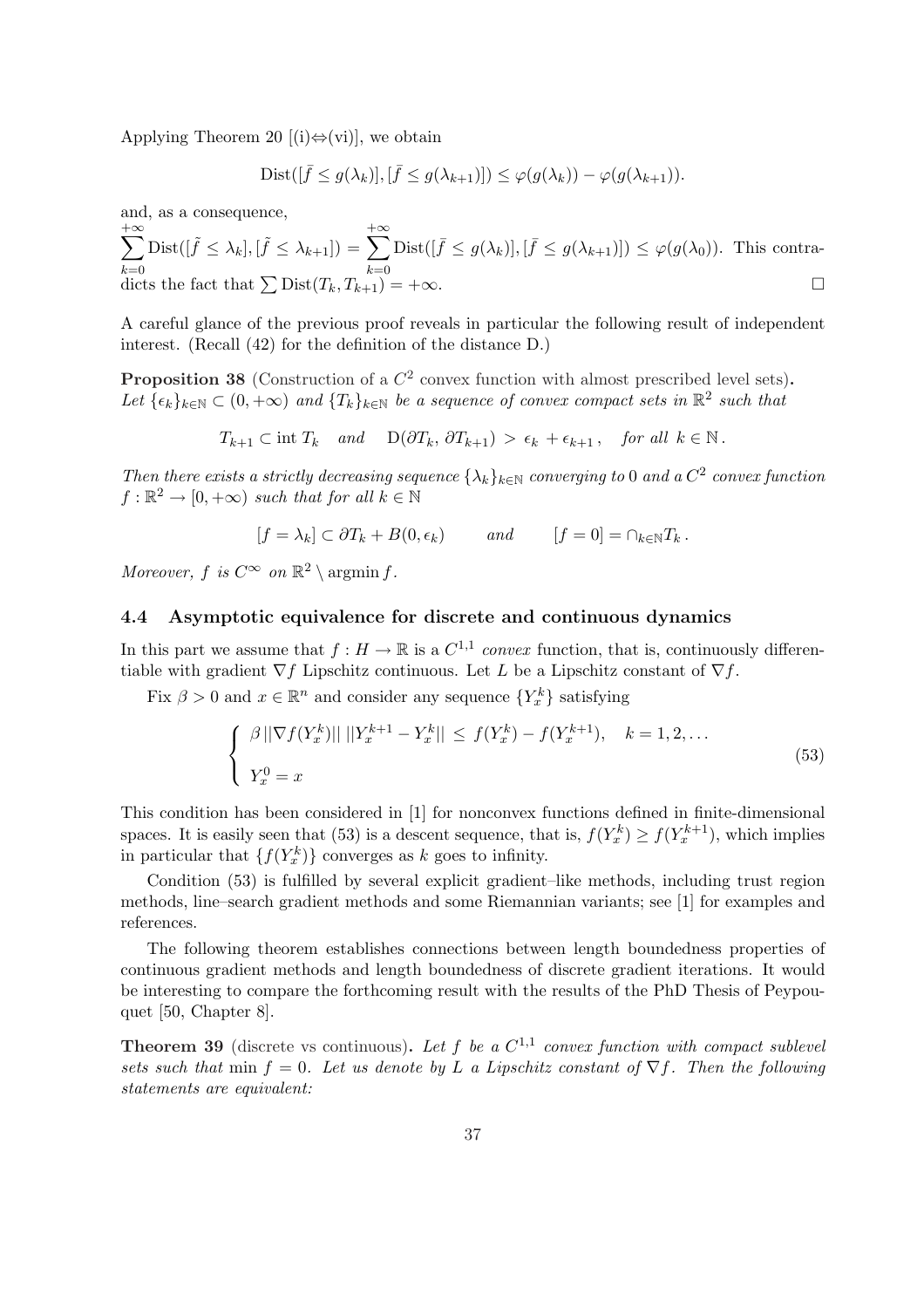(i)  $\text{Kurdyka-Lojasiewicz inequality}$  There exist  $r_0 > 0$  and  $\varphi \in \mathcal{K}(0, r_0)$  such that

$$
\|\nabla(\varphi \circ f)(x)\| \ge 1, \qquad \text{for all } x \in [0 < f \le r_0].\tag{54}
$$

(ii) [Length boundedness of piecewise gradient iterates ] For all  $\beta > 0$  and all  $R > 0$ , there exists  $\mathcal{L}(\beta) > 0$  such that for any sequence of gradient iterates of the form

$$
Y_{x_0}^0, Y_{x_0}^1, \ldots, Y_{x_0}^{k_0}, Y_{x_1}^0, \ldots Y_{x_1}^{k_1}, \ldots
$$

with  $f(x_0) < R$ ,  $f(Y_{x_{i+1}}^0) = f(x_{i+1}) \leq f(Y_{x_i}^{k_i})$  and  $\{Y_{x_i}^j : j = 0, ..., k_i\}$  satisfying (53) for all  $i \in \mathbb{N}$  we have

$$
\sum_{i=0}^{+\infty} \sum_{l=0}^{k_i} ||Y_{x_i}^{l+1} - Y_{x_i}^l|| \leq \mathcal{L}(\beta).
$$

(iii) **Length boundedness of piecewise gradient curves** | For every  $R > 0$  there exists  $\mathcal{L} > 0$  such that

$$
length (\gamma) \leq \mathcal{L},
$$

for all piecewise subgradient curves  $\gamma : [0, +\infty) \to H$  with  $f(\gamma(0)) < R$ .

**Proof.** Let us first prove that (i) $\Rightarrow$ (ii). By Theorem 29 [(i) $\Rightarrow$ (ii)] (subgradient inequality – convex case) we may assume that  $\varphi$  is concave, defined on  $(0, +\infty)$  and (54) holds for all  $x \in [0 \lt f]$ . We now proceed in the spirit of [1]. Let  $\beta > 0$ ,  $x \in [0 \lt f]$  and let  $Y_x^0, \ldots, Y_x^k$  be a (finite) sequence of gradient-type iterations that satisfies (53). For simplicity set  $Y_x^j = Y^j$  for all  $j \in \{0, \ldots, k\}$ , so that

$$
f(Y^{j}) - f(Y^{j+1}) \geq \beta ||\nabla f(Y^{j})|| \, ||Y^{j+1} - Y^{j}||.
$$

Multiplying both parts with  $\varphi'(f(Y^j))$  and applying (i) we get

$$
\varphi'(f(Y^j))[f(Y^j) - f(Y^{j+1})] \ge \beta ||Y^{j+1} - Y^j||.
$$

Since  $\varphi$  is concave we have

$$
\varphi(f(Y^{j+1})) \leq \varphi(f(Y^j)) + \varphi'(f(Y^j)) [f(Y^{j+1}) - f(Y^j)],
$$

and therefore

$$
\varphi(f(Y^j)) - \varphi(f(Y^{j+1})) \ge \beta ||Y^{j+1} - Y^j||.
$$

Adding the above inequalities for  $j = 0, \ldots, k$  we obtain

$$
\varphi(f(Y^0)) - \varphi(f(Y^k)) \ge \beta \sum_{j=0}^k ||Y^{j+1} - Y^j||. \tag{55}
$$

Let us now consider a sequence of the form  $\{Y_{x_0}^0, Y_{x_0}^1, \ldots, Y_{x_0}^{k_0}, Y_{x_1}^0, \ldots, Y_{x_1}^{k_1}, \ldots\}$  as in (ii). Then applying (55) to each subsequence  $\{Y_{x_i}^j, j = 0, \ldots, k_i\}$  we deduce

$$
\sum_{i=0}^{+\infty} \sum_{l=0}^{k_i} ||Y_{x_i}^{l+1} - Y_{x_i}^l|| < \frac{1}{\beta} \varphi(f(Y_{x_0}^0)) \le \frac{1}{\beta} \varphi(R),
$$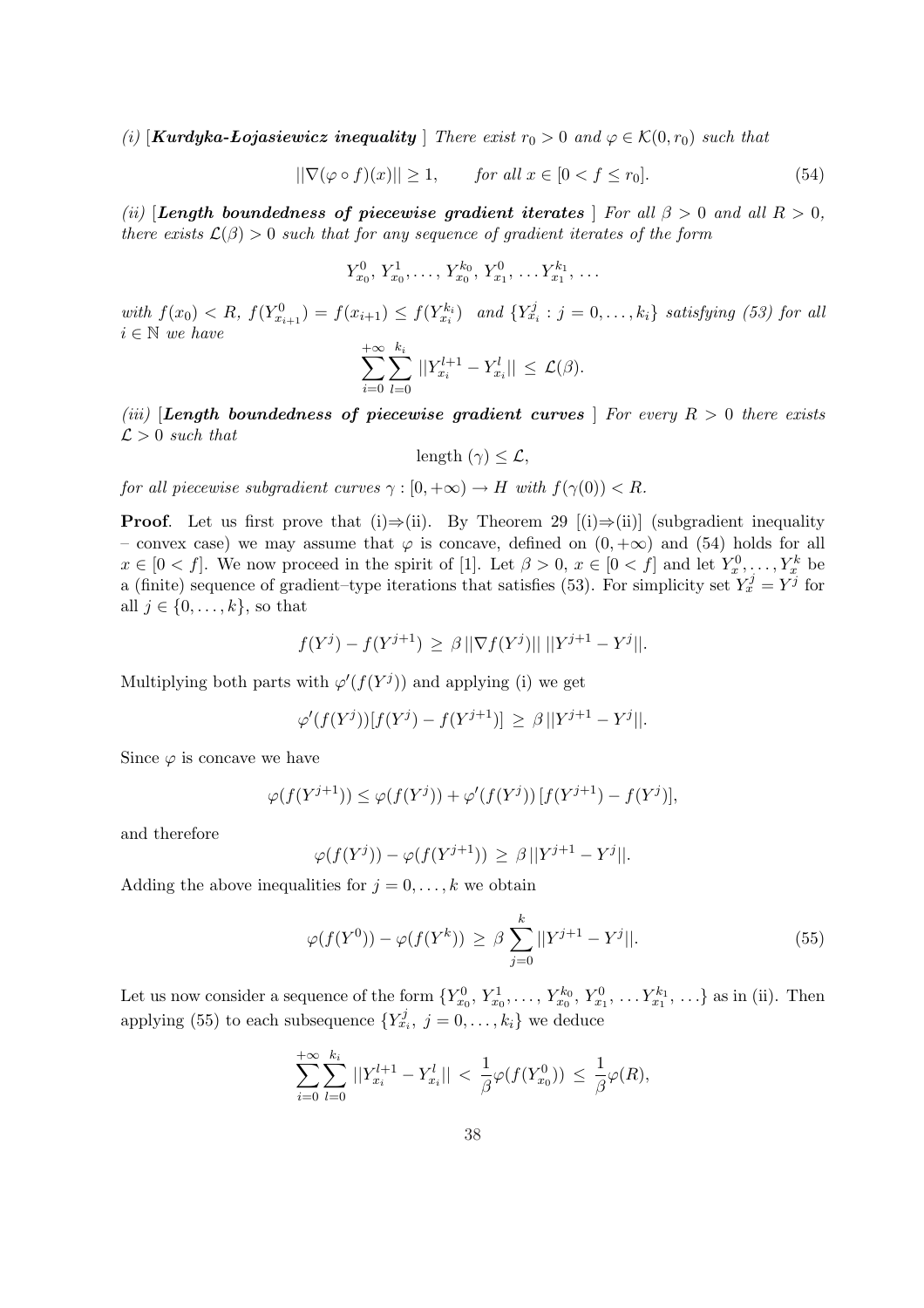which proves the assertion.

The equivalence (i)  $\Longleftrightarrow$  (iii) follows from Theorem 18 and Theorem 29. To complete the proof it suffices to establish that (ii) implies the assertion (iv) of Theorem 18 (existence of a talweg of finite length). (In fact we prove (iv') with  $R = 2$ , see Remark 19 (i)). So let us assume that (ii) holds and let  $r_0 > m$ . We aim to construct a piecewise absolutely continuous curve  $\theta$ :  $(0, r_0] \to \mathbb{R}^n$  of finite length that satisfies

$$
\theta(r) \in \mathcal{V}_2(r) := \left\{ x \in [f = r] : \quad ||\nabla f(x)|| \le 2 \inf_{y \in [f = r]} ||\nabla f(y)|| \right\}, \ \forall r \in (0, r_0].
$$

We shall use the explicit gradient method described in Subsection 5.2. Let  $x_0 \in V_2(r_0)$  be such that

$$
||\nabla f(x_0)|| \le \frac{3}{2} \inf_{y \in f^{-1}(r_0)} ||\nabla f(y)||,
$$

and consider the  $C^1$  curve

$$
[0, \frac{1}{3L}) \ni t \longmapsto x_0(t) := x_0 - t \nabla f(x_0).
$$

Set  $t_0 = \sup A_0$  where

$$
A_0 := \left\{ t \in (0, \frac{1}{3L}) : \begin{bmatrix} f \circ x_0 & \text{strictly decreasing on } [0, t], \\ x_0(\tau) \in \mathcal{V}_2(f(x_0(\tau)) & \text{for } \tau \in [0, t]. \end{bmatrix} \right\}
$$

.

Clearly  $A_0$  is nonempty and  $0 < t_0 \leq (3L)^{-1}$ . Set  $r_1 = f(x_0(t_0)) < r_0$  and take  $x_1 \in V_2(r_1)$ such that

$$
||\nabla f(x_1)|| \le \frac{3}{2} \inf_{y \in [f=r_1]} ||\nabla f(y)||.
$$

Proceeding by induction we obtain a sequence  $\{(t_k, r_k, x_k)\}\$  where  $\{r_k\} \subset [0, r_0]$  is decreasing,  $x_n(t) := x_n - t \nabla f(x_n)$  with  $f(x_n) = r_n$  and

$$
||\nabla f(x_n)|| \leq \frac{3}{2} \inf_{y \in [f=r_n]} ||\nabla f(y)||.
$$

Let us denote by  $r_{\infty}$  the limit of  $\{r_k\}$  and let us assume, towards a contradiction, that  $r_{\infty} > 0$ . Set

$$
s(r) := \inf_{x \in f^{-1}(r)} ||\partial f(x)||_{-} \quad \text{and} \quad s_{\infty} = \liminf_{n \to \infty} s(r_n) = \lim_{n \to \infty} s(r_n)
$$

(note that the convexity of f guarantees that  $s(r_1) \leq s(r_2)$  whenever  $r_1 \leq r_2$ ) and observe that  $r_{\infty} > 0$  implies that  $s_{\infty} > 0$  (use the compactness of the sublevel set  $[f \le r_0]$ ). Let  $n_0 \in \mathbb{N}$  be such that  $s(r_n) \leq \frac{5}{4}$  $\frac{5}{4} s_{\infty}$  for all  $n \geq n_0$ . For  $n \geq n_0$  and  $t \in [0, t_n)$ , Proposition 49 (Annex) yields

$$
||\nabla f(x_n(t))|| \leq (Lt+1) ||\nabla f(x_n)||,
$$

which implies

$$
||\nabla f(x_n(t))|| \le (Lt+1) ||\nabla f(x_n)|| \le \frac{3}{2}(Lt+1)s(r_n) \le \frac{15}{8}(Lt+1)s_{\infty}.
$$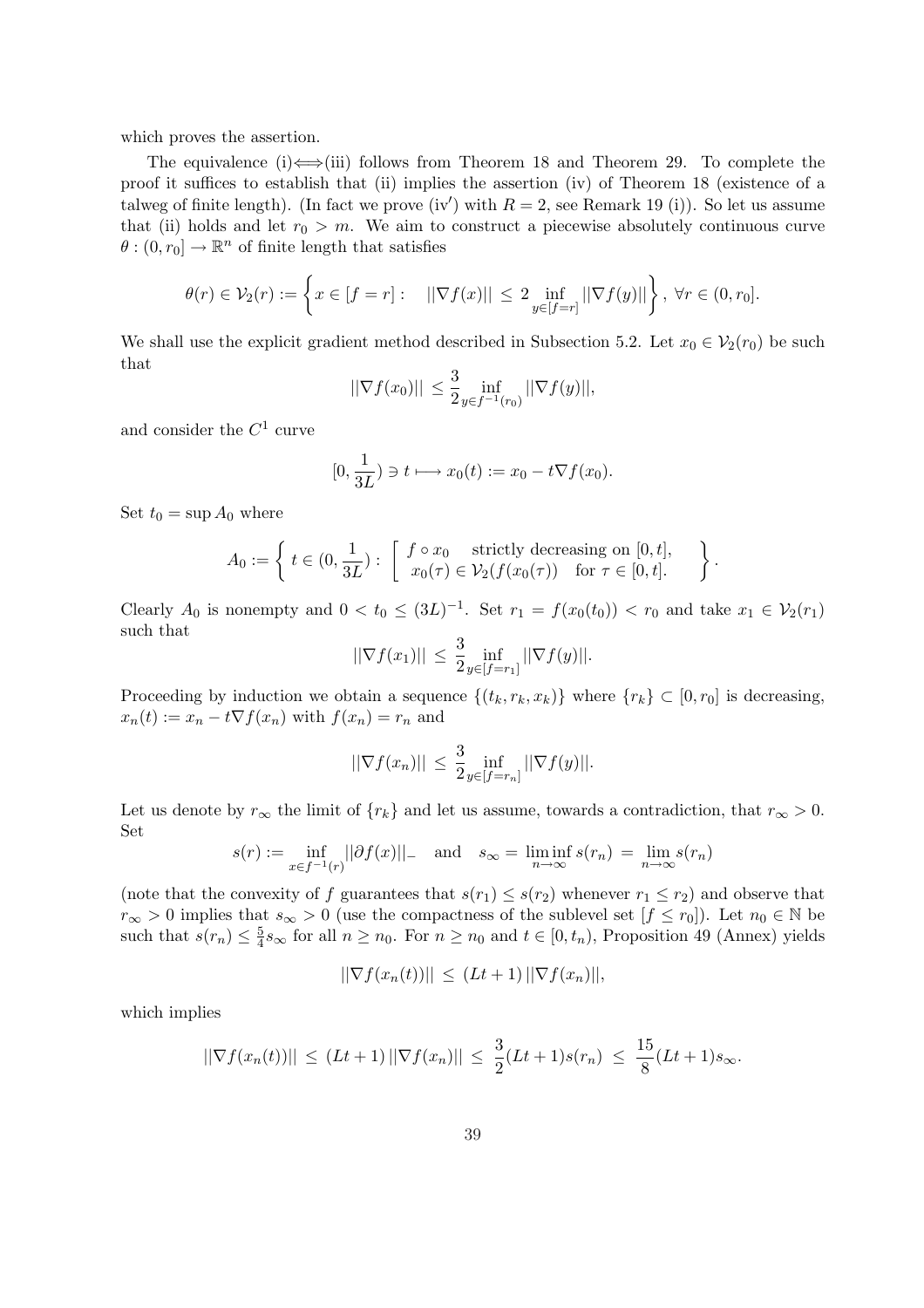A sufficient condition to have  $x_n(t) \in V_2(f(x_n(t)))$  is therefore

$$
\frac{15}{8}(Lt+1)s_{\infty} \le 2s_{\infty} \iff 0 \le t \le (15L)^{-1}.
$$
 (56)

Similarly we can estimate the rate of decrease of  $f(x_n(t))$ . Since

$$
\frac{d}{dt}f(x_n(t)) = -\langle \nabla f(x_n), \nabla f(x_n(t)) \rangle,
$$

the condition  $\frac{d}{dt} f(x_n(t)) < 0$  is satisfied whenever

$$
||\nabla f(x_n)||^2 > ||\nabla f(x_n)|| \, ||\nabla f(x_n(t)) - \nabla f(x_n)||
$$

But since  $\nabla f$  is Lipschitz continuous,  $\|\nabla f(x_n(t)) - \nabla f(x_n)\| \leq Lt \|\nabla f(x_n)\|$ . Thus the condition is satisfied if

$$
\|\nabla f(x_n)\|^2 > Lt \|\nabla f(x_n)\|^2
$$

This last inequality is equivalent to  $t < L^{-1}$ , which implies in particular that for all  $n \in \mathbb{N}$  such that  $s(r_n) \leq \frac{5}{4}$  $\frac{5}{4}$ s<sub>∞</sub>, we have

$$
t_n \ge (15L)^{-1}.
$$

In this case Proposition 49 (Annex) yields

$$
f(x_n(t_n)) \le f(x_n) + \left(\frac{Lt_n^2}{2} - t_n\right) \|\nabla f(x_n)\|^2 \le r_n + \frac{9}{4}\left(\frac{Lt_n^2}{2} - t_n\right)s(r_n)^2 \le r_n + \frac{9}{4}\left(\frac{Lt_n^2}{2} - t_n\right)\left(\frac{5}{4}s_\infty\right)^2.
$$

Thus in order to have  $f(x_n(t)) < r_\infty$ , it suffices to require

$$
t_n - \frac{Lt_n^2}{2} > \frac{64}{225} \left(\frac{r_n - r_\infty}{s_\infty}\right).
$$

Using the fact that  $(3L)^{-1} \ge t_n \ge (15L)^{-1}$ , we see that

$$
t_n - \frac{Lt_n^2}{2} \ge (15L)^{-1} - (18L)^{-1} = (90L)^{-1}.
$$

Since  $(r_{\infty}-r_n)/s_{\infty}$  tends to zero, we have that  $f(x_n(t_n)) < r_{\infty}$  for n sufficiently large, which is a contradiction.

We thus conclude that  ${r_k} \rightarrow r_\infty = 0$  and  $(0, r_0] = \bigcup_n (r_{n+1}, r_n]$ . We define  $\theta : (0, r_0] \rightarrow H$ as follows:  $\theta(r) := x_n([f \circ x_n]^{-1}(r))$  whenever  $r \in (r_{n+1}, r_n]$ . Clearly  $\theta$  defines a piecewise absolutely continuous curve. To see that  $\theta$  has finite length it suffices to observe that the sequence  $\{x_n\}_n$  is a sequence of gradient iterates that satisfies (53). Using Remark 50 and the fact that the step–sizes in the construction of the  $x_n$ 's do not exceed  $(3L)^{-1}$  we infer that

$$
\frac{5}{6} ||x_{n+1} - x_n|| \, ||\nabla f(x_n)|| \le f(x_n) - f(x_{n+1}).
$$

Hence the curve  $\theta$  has a finite length. This completes the proof.  $\Box$ 

**Remark 40.** The assumption that f is convex has been used to apply Theorem 29 (cf. concavity of  $\varphi$ , which seems crucial for the proof of implication (i)⇒(ii)) and to assert  $f(Y_0^k) \to \inf f$ . For this reason we have been unable to state Theorem 39 in a more general context (ie. for general semiconvex functions in a local version). It would therefore be interesting to figure out under which type of conditions (other than convexity or o-minimality of f) the function  $\varphi$  of (54) can be taken concave.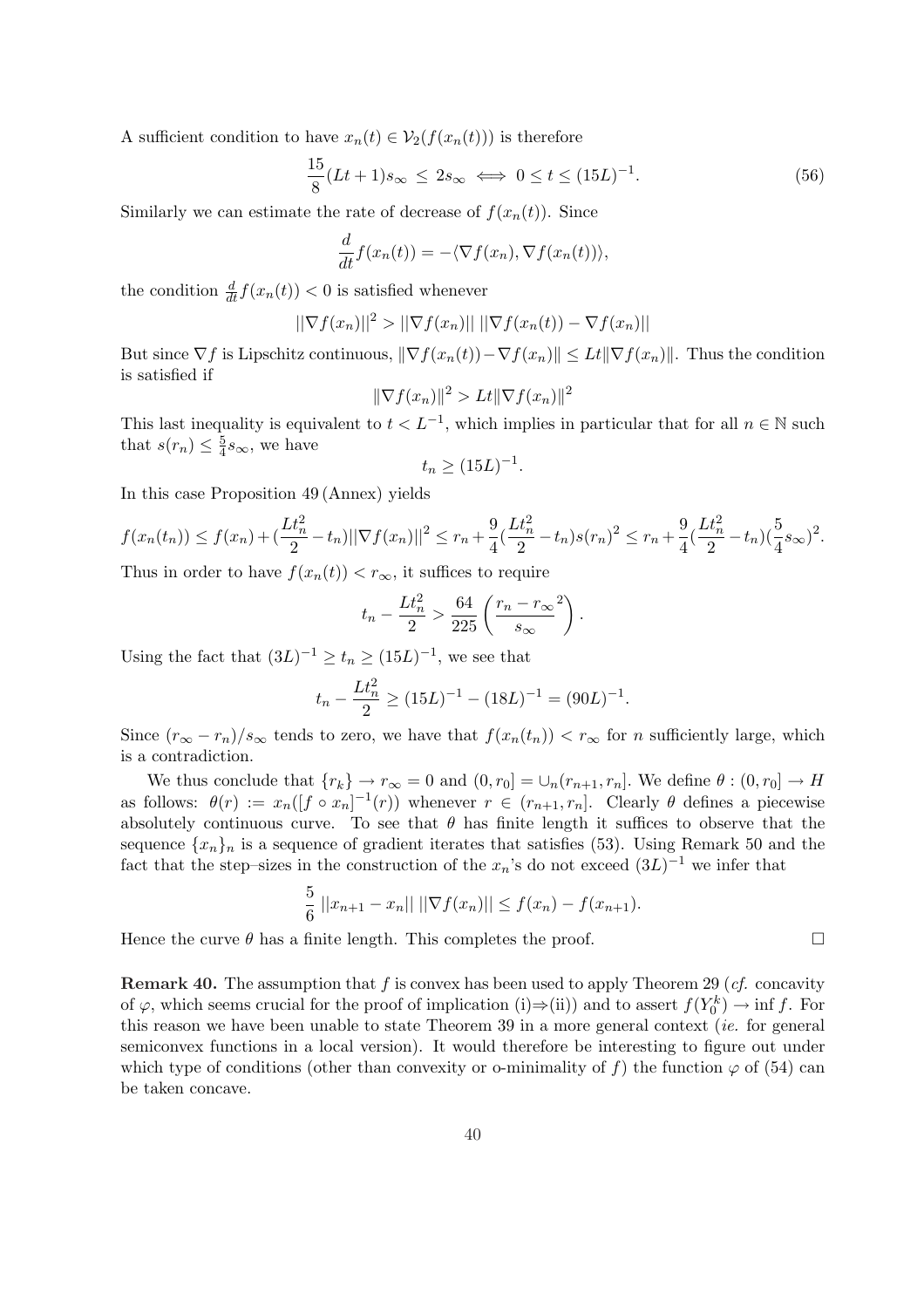### 5 Annex

This section contains several technical results which are needed in the text.

### 5.1 Technical results

**Proposition 41** (closed graph of the subdifferential). Let  $f : H \to \mathbb{R} \cup \{+\infty\}$  be a lower semicontinuous semiconvex function. Let  $\{x_k\}$  and  $\{p_k\}$  be two sequences in H such that  $p_k \in$  $\partial f(x_k)$ ,  $x_k$  converges strongly to x and  $p_k$  converges weakly to p. Then as  $k \to +\infty$  we obtain

$$
\begin{cases} f(x_k) \to f(x) \\ p \in \partial f(x) \end{cases}
$$

Proof. This is a standard property. For a proof (in the more general setting of primer–lower– nice functions) we refer the reader to [44].  $\Box$ 

**Proposition 42** (slope functions and semicontinuity). Let  $f : H \to \mathbb{R} \cup \{+\infty\}$  be a lower semicontinuous semiconvex function.

(i) The extended-real-valued function

$$
H \ni x \longmapsto ||\partial f(x)||_{-} := \inf_{p \in \partial f(x)} ||p|| \qquad \qquad \text{(slope at } x\text{)}
$$

is lower semicontinuous.

(ii) Take  $r_0 \in \mathbb{R}$  and let D be a nonempty compact subset of  $f \leq r_0$ . Then the function

$$
(-\infty, r_0] \ni r \longmapsto s_D(r) := \inf_{x \in [f=r] \cap D} ||\partial f(x)||.
$$
 (minimal slope of the *r* level-line)

is lower semicontinuous.

(iii) Assume that (23) and (24) hold for some  $\bar{r}, \bar{\epsilon} > 0$ . If  $0 < r_1 \leq r_2 \leq \bar{r}$ , then there exists  $\eta_{r_1,r_2} > 0$  such that

$$
\inf_{x \in [r_1 \le f \le r_2] \cap \bar{B}(\bar{r}, \bar{\epsilon})} ||\partial f(x)||_- \ge \eta_{r_1, r_2} > 0.
$$

**Proof.** (ii) Take  $r \in (-\infty, r_0]$  and let  $\{r_k\} \subset (-\infty, r_0]$  be a sequence such that  $r_k \to r$ and  $\liminf_k s_D(r_k) < +\infty$ . Fix  $\eta > 0$  and let  $(x_k, p_k) \in \text{graph }\partial f$  be such that  $f(x_k) = r_k$ ,  $p_k \in \partial f(x_k)$  and  $||p_k|| < s_D(r_k) - \eta$ . Using a standard compactness argument together with the fact that  $\liminf_k s_D(r_k) < +\infty$  we can assume, with no loss of generality, that  $x_k$  converges (strongly) to  $x \in D$  and that  $p_k$  converges weakly to p. Using Proposition 41, we obtain that  $(x, p) \in \text{graph } \partial f$  and  $f(x) = r$ . The conclusion follows from the (weak) lower semicontinuity of the norm. Indeed

$$
\liminf_{k \to +\infty} s_D(r_k) - \eta \ge \liminf_{k \to +\infty} ||p_k|| \ge ||p|| \ge s_D(r).
$$

The proof of (i) and (iii) involve similar arguments.  $\Box$ 

Lemma 43 (strong slope). Let f be a proper lower semicontinuous semiconvex function. Then for all x in H

$$
||\partial f(x)||_{-} = |\nabla f|(x).
$$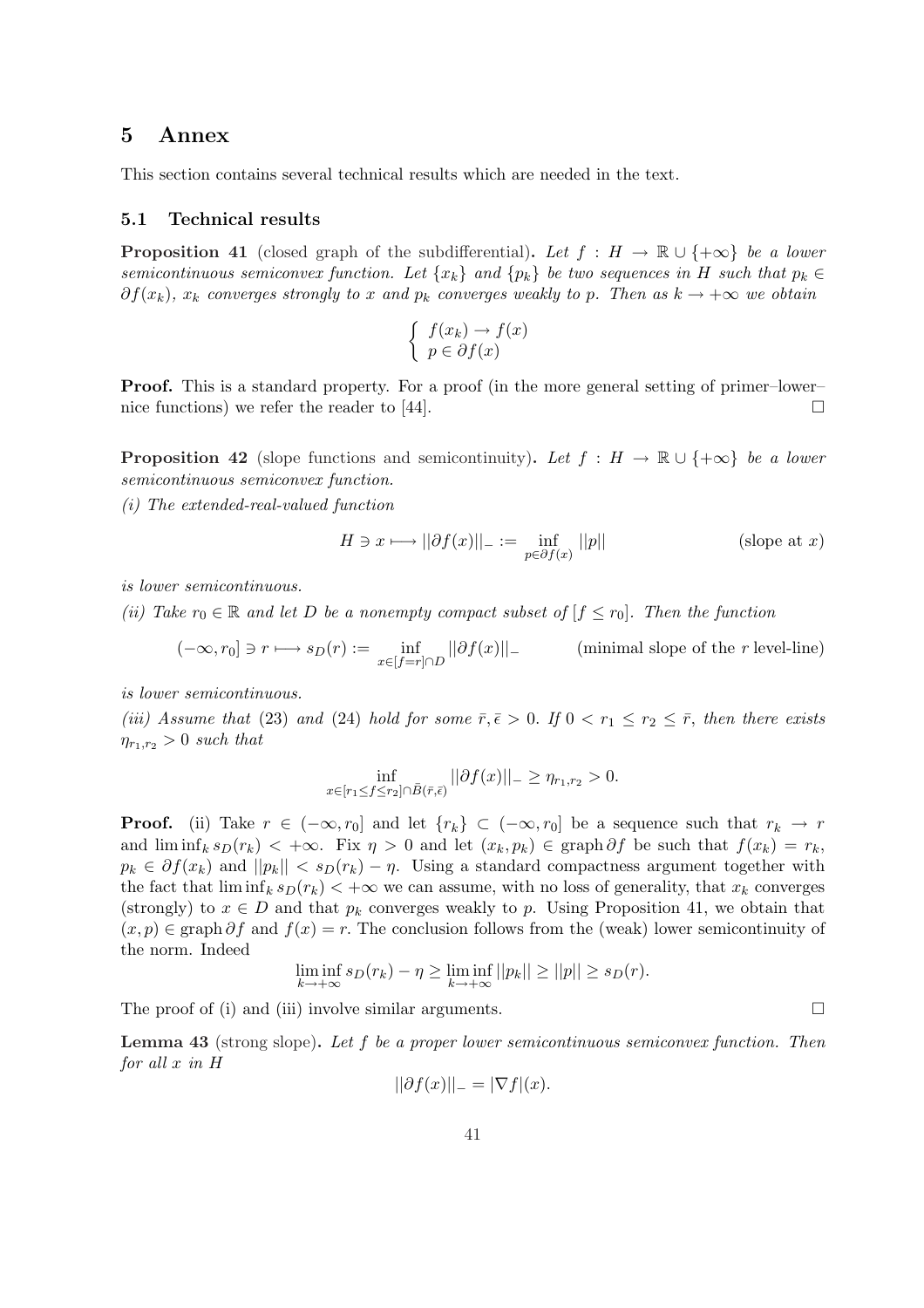**Proof.** Let  $x \in H$  and  $p = \partial^0 f(x)$  the projection of 0 on  $\partial f(x)$ . By (18), for any  $y \in H$ , we have

$$
\frac{(f(x) - f(y))^+}{||y - x||} \leq (-\langle p, \frac{y - x}{||y - x||} \rangle + \alpha ||y - x||^2)^+ \leq (||p|| + \alpha ||y - x||^2)^+.
$$

By taking the limsup as  $y \to x$ , we get  $|\nabla f(x)| \le ||p|| = ||\partial f(x)||$ . To prove the opposite inequality, we consider the subgradient curve  $\chi_x$ . If x is a critical point of f, then  $0 = ||\partial f(x)||_{-} \ge$  $|\nabla f|(x)$ . Otherwise,  $\chi_x(t) \neq x$  for all  $t > 0$ . By Theorem 13(iv), we have

$$
\frac{(f(x) - f(\chi_x(t)))^+}{||x - \chi_x(t)||} \ge \frac{1}{||x - \chi_x(t)||} \int_0^t ||\partial f(\chi_x(\tau))||_ -^2 d\tau.
$$

Taking the limsup as  $t \downarrow 0$  and using the continuity of the semiflow and Theorem 13(ii),(iii) we obtain the desired result.  $\Box$ 

**Lemma 44** (chain rules). Let  $f : H \to \mathbb{R} \cup \{+\infty\}$  be a extended-real-valued function. (i) Let  $\varphi: (0,1) \to \mathbb{R}$  be a  $C^1$  function. Then

$$
\partial(\varphi \,of)(x) = \varphi'(f(x))\partial f(x), \text{ for all } x \in [0 < f < 1].
$$

(ii) Let  $\gamma: (0,1) \to H$  be a  $C^1$  curve. For all  $t \in (0,1)$ , we have

$$
\partial(f \circ \gamma)(t) \supset \{ \langle \dot{\gamma}(t), p(t) \rangle : p(t) \in \partial f(\gamma(t)) \}.
$$

**Proof** For the proof see [53] for example.  $\Box$ 

**Lemma 45** (continuous integrable majorant). Let  $u:(0,r_0] \to \mathbb{R}_+$  be an upper semicontinuous function such that  $u \in L^1(0,r_0)$ . Then there exists a continuous function  $w : (0,r_0] \to \mathbb{R}_+$  such that  $w \geq u$  and  $w \in L^1(0,r_0)$ . If moreover u is assumed to be nonincreasing, w can be chosen to be decreasing.

**Proof** With no loss of generality we assume  $r_0 = 1$ . Replacing if necessary  $u(\cdot)$  by the function  $u(\cdot) + 1$  we may also assume that  $u \geq 1$ . Let  $a_k > 0$  be a strictly decreasing sequence such that  $a_0 = 1$  and  $(0, 1] = \bigcup_{k \in \mathbb{N}} [a_{k+1}, a_k]$ . Let us assume that there exists a sequence of continuous  $w_k : [a_{k+1}, a_k] \to \mathbb{R}$  such that  $w_k \ge u$  on  $[a_{k+1}, a_k]$  and  $\int_{a_{k+1}}^{a_k} w_k \le \int_{a_{k+1}}^{a_k} u + \frac{1}{(k+1)^2}$ .  $a_{k+1}^{a_k} u + \frac{1}{(k+1)^2}.$ To establish the existence of w, we proceed by induction on k. Fix  $k \geq 1$  and assume that w is defined on  $[a_k, 1]$  with  $w \geq u$ , w continuous and

$$
\int_{a_k}^1 w \le \int_{a_k}^1 u + \sum_{i=1}^k \frac{2}{i^2}.
$$

There is no loss of generality to assume  $w_k(a_k) \leq w(a_k)$  (the case  $w_k(a_k) > w(a_k)$  can be treated analogously). Let us define

$$
0 < \epsilon_k = \frac{w_k(a_k)(a_k - a_{k+1})}{(k+1)^2 w(a_k) \max_{[a_{k+1}, a_k]} w_k} < a_k - a_{k+1},
$$

and let us consider the functions

$$
\lambda_k : [a_k - \epsilon_k, a_k] \to [1, \frac{w(a_k)}{w_k(a_k)}]
$$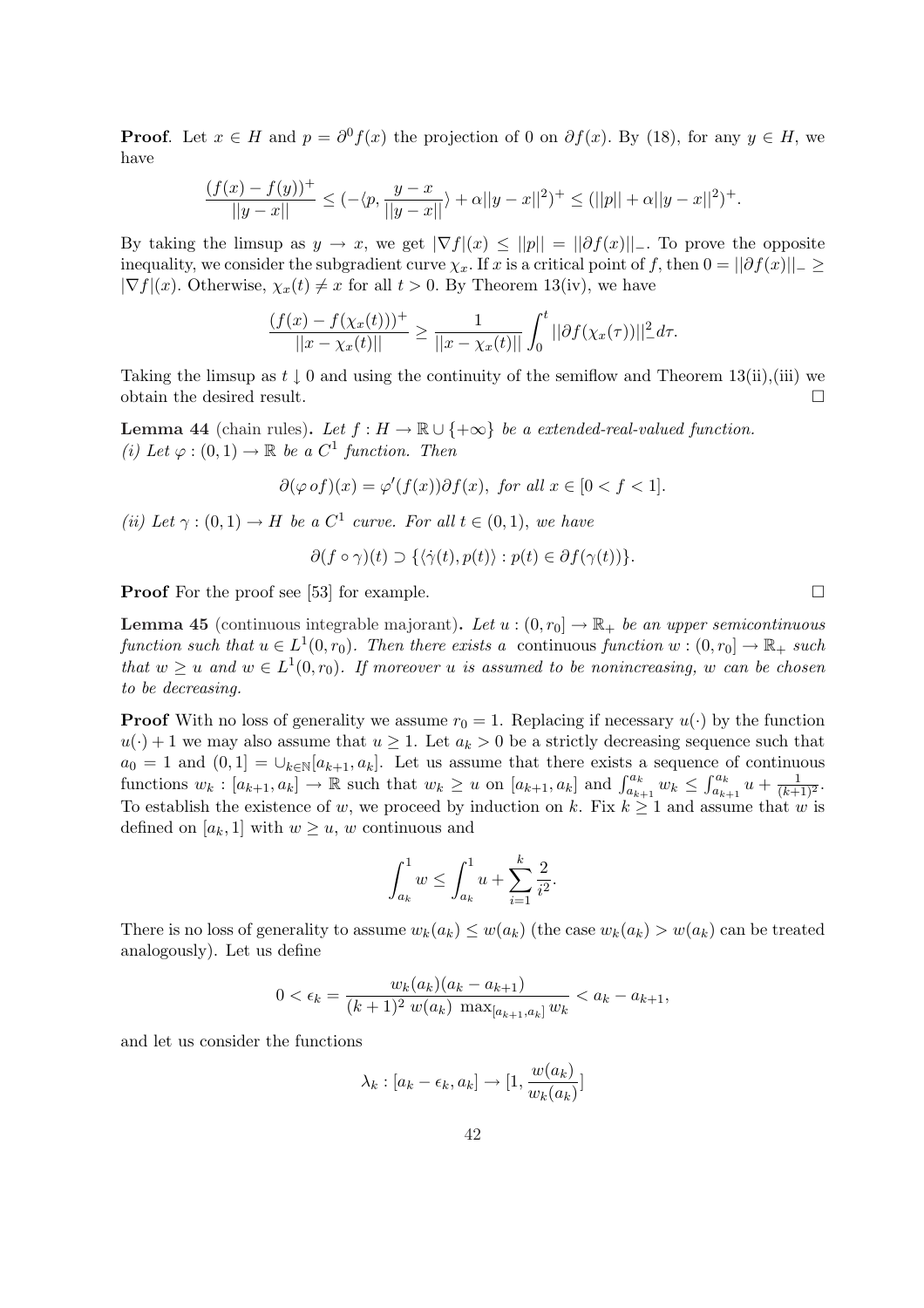defined by

$$
\lambda_k(r) = \frac{1}{\epsilon_k} \left( (a_k - r) + (r - (a_k - \epsilon_k)) \frac{w(a_k)}{w_k(a_k)} \right).
$$

The function w can be now extended to  $[a_{k+1}, 1]$  by setting

$$
w(r) = \begin{cases} w_k(r), & \text{if } r \in [a_{k+1}, a_k - \epsilon_k), \\ \lambda_k(r)w_k(r), & \text{if } r \in [a_k - \epsilon_k, a_k] \\ w(r), & \text{if } r \in (a_k, 1]. \end{cases}
$$

It is easily seen that the function w is continuous (by definition of  $\lambda_k$ ), it satisfies  $w \geq u$  on  $[a_{k+1}, a_k]$  (thus on  $(a_{k+1}, 1]$ ) and moreover

$$
\int_{a_{k+1}}^{1} w = \int_{a_{k+1}}^{a_k - \epsilon_k} w_k + \int_{a_k - \epsilon_k}^{a_k} \lambda_k w_k + \int_{a_k}^{1} w
$$
  
\n
$$
\leq \int_{a_{k+1}}^{a_k} u + \frac{1}{(k+1)^2} + \epsilon_k \frac{w(a_k)}{w_k(a_k)} \max_{[a_{k+1}, a_k]} w_k + \int_{a_k}^{1} u + \sum_{i=1}^{k} \frac{2}{i^2},
$$
  
\n
$$
\leq \int_{a_{k+1}}^{1} u + \frac{2}{(k+1)^2} + \sum_{i=1}^{k} \frac{2}{i^2}.
$$

This proves the existence of a continuous function  $w$  that satisfies the required properties.

To complete the proof it suffices to prove the existence of such a sequence  $\{w_k\}$ . To this end, fix  $k \in \mathbb{N}^*$  and set  $| \cdot |$   $| \cdot |$ 

$$
u^{\epsilon}(r) = \sup_{\rho \in [a_{k+1}, a_k]} \{ u(\rho) - \frac{||r - \rho||^2}{2\epsilon} \}.
$$

It is easily seen that  $u^{\epsilon}$  is continuous,  $u(r) \leq u^{\epsilon}(r) \leq \max_{\rho \in [a_{k+1}, a_k]} u := M_k \lt +\infty$  and  $\lim_{\epsilon \to 0} u^{\epsilon}(r) = u(r)$  for all  $r \in [a_{k+1}, a_k]$  (see [53], for example). Note that the upper semicontinuity of u on the compact set  $[a_{k+1}, a_k]$  guarantees that  $M_k$  is finite. Applying the Lebesgue domination convergence theorem we conclude that  $u^{\epsilon}$  converges to u in the norm topology of  $L^1(a_{k+1}, a_k)$ . Thus there exists  $\epsilon_0 > 0$  such that

$$
\int_{[a_{k+1},a_k]} u^{\epsilon_0} \le \int_{[a_{k+1},a_k]} u + \frac{1}{(k+1)^2}.
$$

Thus the function  $w_k := u^{\epsilon_0}$  satisfies the requirements stated above. This completes the proof of the first part of the statement. The case where  $u$  is assumed decreasing, can be treated with similar (and occasionally simpler) arguments.

**Lemma 46.** Let  $h \in C^0((0,r_0], \mathbb{R}^*_+)$  be an increasing function, then there exists a function  $\psi \in C^{\infty}(\mathbb{R}, \mathbb{R}_+)$  such that  $\psi = 0$  on  $\mathbb{R}_-, 0 < \psi(s) \leq h(s)$  for all  $s \in (0, r_0)$ , and  $\psi$  is increasing on  $(0, r_0)$ .

**Proof.** Let us extend the definition of h by 0 on  $\mathbb{R}_-$  and  $h(r_0)$  for  $s > r_0$ . Consider  $\phi \in$ **Proof.** Let us extend the definition of *n* by 0 on  $\mathbb{R}_-$  and  $n(r_0)$  for  $s > r_0$ . Consider  $\varphi \in C^{\infty}(\mathbb{R}, \mathbb{R}_+)$  with  $[0, 1]$  as support and  $\int_{\mathbb{R}} \phi = 1$ . Then we define  $\psi$  by  $\psi = \phi * h$ ; *i.e.*  $\psi(s) =$  $\int_{\mathbb{R}} \phi(t)h(s-t)dt$ . It is then straightforward to verify that  $\psi$  satisfies the expected properties.  $\Box$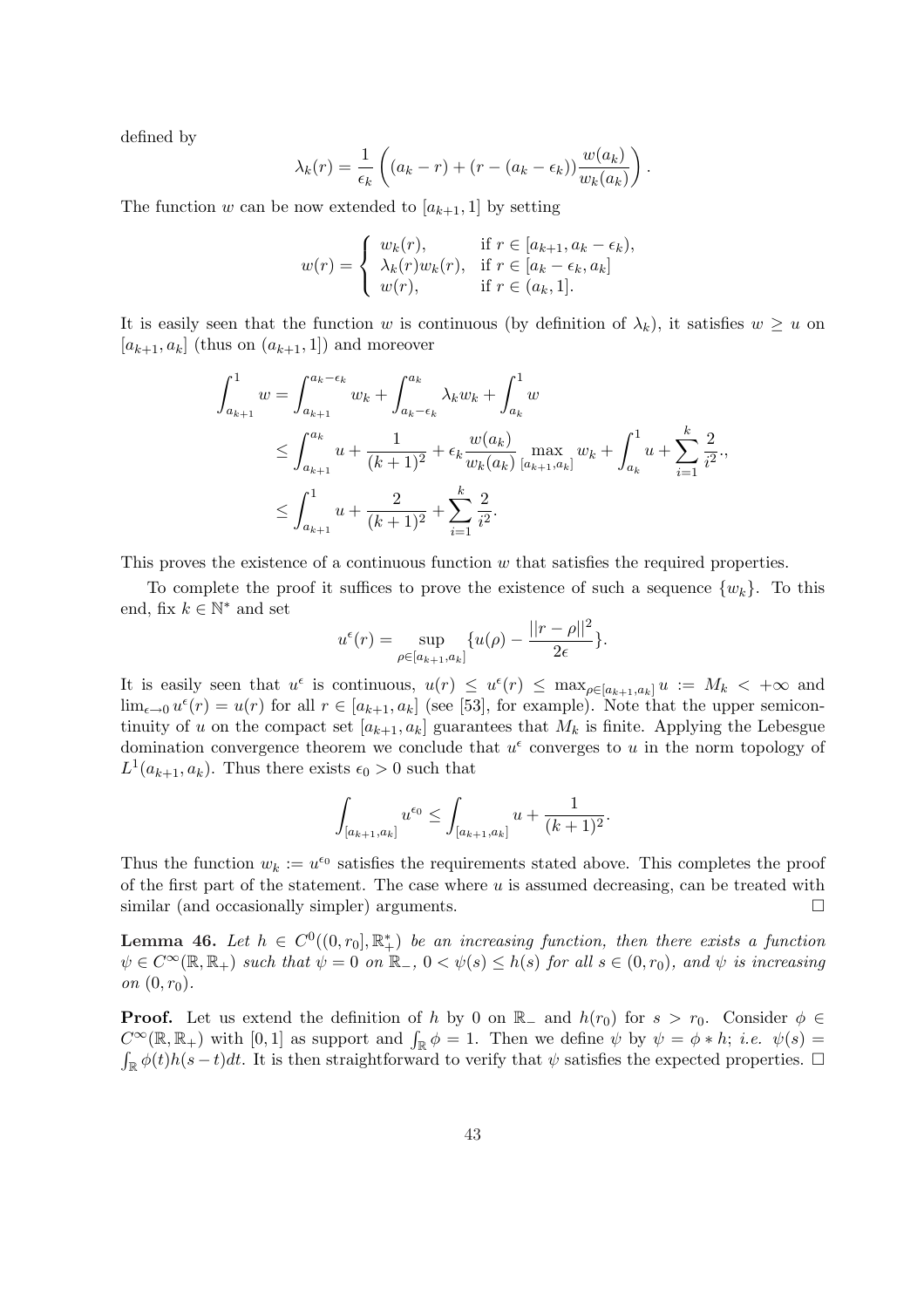**Proposition 47** (Piecewise absolutely continuous selections). Let  $r_0 > 0$  and  $\mathcal{V} : (0, r_0] \Rightarrow H$ be a set-valued mapping with nonempty values. Assume that for each  $r \in (0,r_0]$  there exists  $\epsilon_r \in (0, r)$  and an absolutely continuous curve  $\theta_r : (r - \epsilon_r, r] \to H$  such that

$$
\theta_r(s) \in \mathcal{V}(s) \text{ for all } s \text{ in } (r - \epsilon_r, r].
$$

Then there exist a countable partition  $\{I_n\}_{n\in\mathbb{N}}$  of  $(0, r_0]$  into intervals  $I_n$  of nonempty interior and a selection  $\theta : (0, r_0] \to \mathbb{R}^n$  of V such that  $\theta$  is absolutely continuous on each  $I_n$ .

**Proof.** Let  $\Omega$  be the set of couples  $(\alpha : I_{\alpha} \subset (0, r_0] \to \mathbb{R}^n, \{I_{\alpha,j}\}_{j\in J_{\alpha}})$  where  $\{I_{\alpha,j}\}_{j\in J_{\alpha}}$  is a countable partition of  $I_{\alpha}$  into (disjoint) intervals  $I_{\alpha,i}$ ,  $j \in J_{\alpha}$  with nonempty interior such that:

- (a) for each  $j \in J_\alpha$ ,  $\alpha$  is absolutely continuous on  $I_{\alpha,j}$ ,
- (b) for each  $r \in I_\alpha$ ,  $\alpha(r) \in \mathcal{V}(r)$ .

We define a partial order  $\preccurlyeq$  on  $\Omega$  by

$$
\alpha_1 \preccurlyeq \alpha_2 \quad \Leftrightarrow \quad \forall j \in J_{\alpha_1}, \ \exists k \in J_{\alpha_2}, \ I_{\alpha_1,j} \subset I_{\alpha_2,k} \ \text{and} \ \alpha_1(r) = \alpha_2(r) \ \text{for all} \ r \in I_{\alpha_1}.
$$

Note that  $(\Omega, \preceq)$  is nonempty partially ordered. Let us check that each totally ordered subset of  $\Omega$  has an upper bound in  $\Omega$ . To this end, let

$$
\omega = \{(\alpha_l, \{I_{\alpha_l,j}\}_{j \in J_{\alpha_l}})\}_{l \in \mathcal{L}}
$$

be a totally ordered subset of  $\Omega$ . For each  $r \in \bigcup_{l \in \mathcal{L}} I_{\alpha_l}$  define  $\alpha(r)$  by

$$
\alpha(r):=\alpha_l(r),
$$

whenever  $r \in I_l$ , and set  $I_\alpha = \bigcup_{l \in L} I_{\alpha_l}$ . Since  $\omega$  is totally ordered, the mapping  $\alpha: I_\alpha \to \mathbb{R}^n$ is well defined and (b) is clearly satisfied. For  $l \in L$  and  $j \in J_l$ , set  $J_l := J_{\alpha_l}, I_{\alpha_l,j} = I_{l,j}$  and  $D := \{(m, k) : m \in L, k \in J_m\}$ . For each  $(l, j) \in D$ , let us define

$$
M_{l,j} := \bigcup_{(m,k)\in D, I_{l,j}\subset I_{m,k}} I_{m,k}.
$$
\n(57)

Observe that  $I_{\alpha} = \bigcup_{(l,i)\in D} M_{l,i}$  and that each  $M_{l,i}$  is an interval with nonempty interior.

Let us prove that for all  $(l, j)$ ,  $(l', j') \in D$ , we have either  $M_{l', j'} = M_{l, j}$  or  $M_{l', j'} \cap M_{l, j} = \emptyset$ . In order to establish this result, let us beforehand show that for all  $(l, j)$ ,  $(l', j')$  in D such that  $I_{l,j} \cap I_{l',j'} \neq \emptyset$ , we have  $M_{l,j} = M_{l',j'}$ . Indeed, since  $\omega$  is totally ordered, we have for instance  $I_{l',j'} \subset I_{l,j}$  and so  $M_{l,j} \subset M_{l',j'}$ . Conversely, take  $(m,k) \in D$  such that  $I_{m,k} \supset I_{l',j'}$ . Since  $I_{m,k} \cap I_{l,j} \neq \emptyset$ , we have either  $I_{m,k} \subset I_{l,j}$  or  $I_{m,k} \supset I_{l,j}$ , in any case we see (*cf.* definition (57)) that  $I_{m,k} \subset M_{l,j}$  and thus  $M_{l',j'} \subset M_{l,j}$ .

If  $M_{l,j} \cap M_{l',j'} \neq \emptyset$ , take r in the intersection, and observe that by definition there exist  $(m, k)$ and  $(m', k')$  in D such that  $I_{m,k} \supset I_{l,j}$  with  $r \in I_{m,k}$  and  $I_{m',k'} \supset I_{l',j'}$  with  $r \in I_{m',k'}$ . Using the previous remark, we obtain that  $M_{m,k} = M_{l,j}$  and  $M_{m',k'} = M_{l',j'}$ . But since  $I_{m,k} \cap I_{m',k'} \neq \emptyset$ , we also have  $M_{m,k} = M_{m',k'}$  and thus  $M_{l,j} = M_{l',j'}.$ 

Let us define an equivalence relation  $\simeq$  on D by

$$
(l, j) \simeq (l', j') \Leftrightarrow M_{l,j} = M_{l',j'}.
$$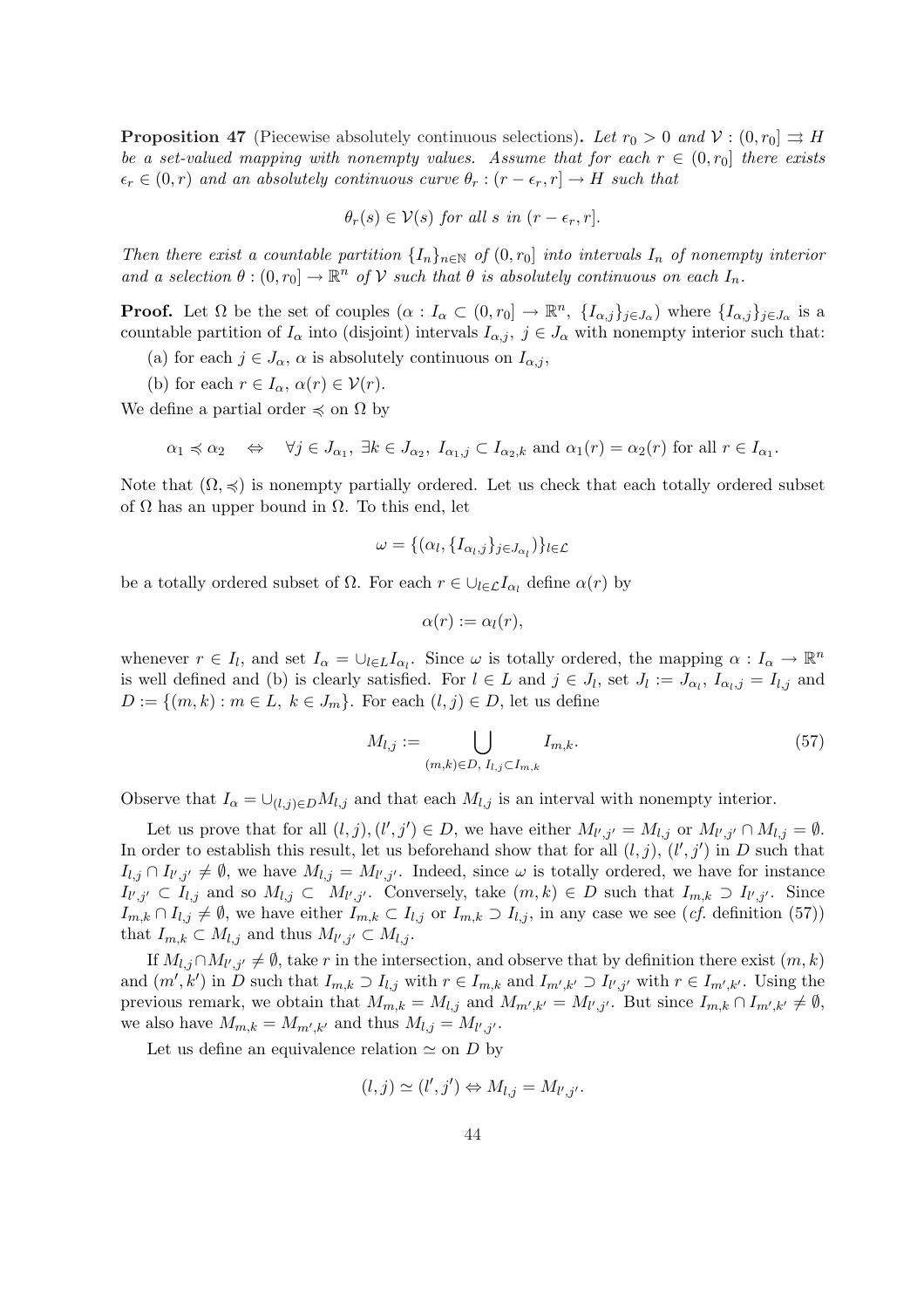This equivalence relation defines a partition of  $D$  into equivalence classes. By the axiom of choice we can pick one and only one element in each equivalence class and this defines a nonempty subset D' of D. By construction we have  $I_{\alpha} = \bigcup_{(l,j)\in D'} M_{l,j}$  and  $M_{l,j} \cap M_{l',j'} = \emptyset$  for each  $(l, j) \neq (l', j')$  in D'. Besides since each  $M_{l,j}$  (for  $(l, j) \in D'$ ) has a nonempty interior, we see that D' is a countable set. This shows that  $(\alpha, \{M_{l,j}, (l,j) \in D'\})$  is in  $\Omega$  with in addition  $\alpha \geq \alpha_l$  for all  $l \in \mathcal{L}$ .

Applying Zorn's lemma to  $\Omega$ , we obtain the existence of a maximal element  $(\theta : I_{\theta} \rightarrow$  $\mathbb{R}^n$ ,  $\{I_{\theta,j}, j \in J_{\theta}\}\)$ . Arguing by contradiction, we see immediately that  $I_{\theta} = (0, r_0]$ .

### 5.2 Explicit gradient method

We recall the following useful result

**Lemma 48** (Descent lemma). Let f be a  $C^{1,1}$  function (that is,  $\nabla f$  is L-Lipschitz continuous). Then

$$
f(y) \le f(x) + \langle \nabla f(x), y - x \rangle + \frac{L}{2} ||y - x||^2.
$$

**Proof** Set  $x(t) = x + t(y - x)$  and notice that

$$
f(y) - f(x) = \int_0^1 \frac{d}{dt} f(x(t)) dt = \langle \nabla f(x), y - x \rangle + \int_0^1 \langle \nabla f(x(t)) - \nabla f(x), y - x \rangle dt.
$$

The assertion follows easily.  $\Box$ 

Given  $x \in H$ , let us consider the following recursion rule

$$
x^{+} := X(t, x) = x - t\nabla f(x), \ t > 0.
$$
\n(58)

Choosing a starting point  $x^0$  in H, and  $\lambda_k > 0$  a sequence of step size, the explicit gradient method writes

$$
x^{k+1} = X(\lambda_k, x^k).
$$

A part of the convergence analysis of this method (and some of its variants) is based on the following elementary results.

**Proposition 49.** Let 
$$
f
$$
 be a  $C^{1,1}$  function,  $x \in H$ ,  $t \in [0, 2L^{-1})$  and  $x^+$  be given by (58). Then\n
$$
(i) \left(1 - \frac{Lt}{2}\right) \left\|x^+ - x\right\| \left\|\nabla f(x)\right\| \le f(x) - f(x^+) \ ;
$$
\n
$$
(ii) \left\|\nabla f(x^+)\right\| \le (Lt + 1) \left\|\nabla f(x)\right\|.
$$

Proof Assertion (i) follows directly from Lemma 48 while assertion (ii) is a consequence of the fact that  $\nabla f$  is Lipschitz continuous on  $[x, x(t)]$  of constant L.  $\Box$ 

Remark 50. Condition (53) of Section 4.4 corresponds of course to the inequality (i) above.

—————————————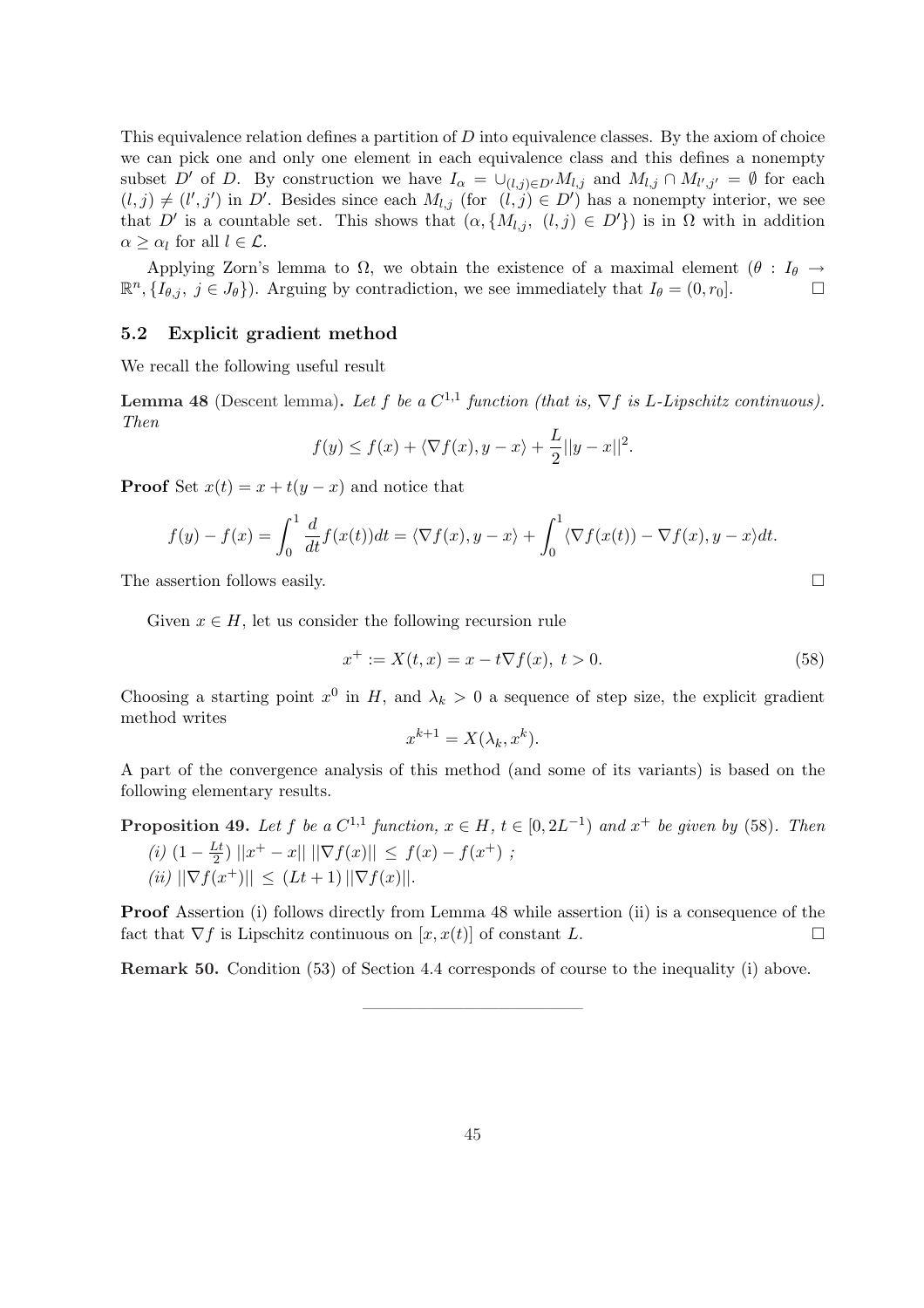## References

- [1] Absil, P.-A., Mahony, R. & Andrews, B., Convergence of the iterates of descent methods for analytic cost functions. SIAM J. Optim. 16 (2005), 531–547.
- [2] Albano, P. & Cannarsa, P., Singularities of semiconcave functions in Banach spaces, Stochastic analysis, control, optimization and applications, Systems Control Found. Appl., 171–190 (Birkhäuser Boston, 1999).
- [3] AMBROSIO, L., GIGLI, N. & SAVARÉ, G. Gradient flows in metric spaces and in the space of probability measures, Lectures in Mathematics ETH Zurich. Birkhauser Verlag, Basel, 2005.
- [4] Aussel, D., Daniilidis, A. & Thibault, L., Subsmooth sets: functional characterizations and related concepts, Trans. Amer. Math. Soc. 357 (2005), 1275–1301.
- [5] Attouch, H. & Bolte, J. On the convergence of the proximal algorithm for nonsmooth functions involving analytic features, Math. Programming 116 (2009), 5–16.
- [6] Azé, D. & CORVELLEC, J.-N., Characterizations of error bounds for lower semicontinuous functions on metric spaces, ESAIM Control Optim. Calc. Var. 10 (2004), 409–425.
- [7] Baillon, J.-B., Un exemple concernant le comportement asymptotique de la solution du problème  $du/dt + \partial \varphi(u) \ni 0$ , J. Funct. Anal. 28 (1978), 369–376.
- [8] BOLTE, J., DANIILIDIS, A. & LEWIS, A.S., The Lojasiewicz inequality for nonsmooth subanalytic functions with applications to subgradient dynamical systems, SIAM J. Optim. 17 (2006), 1205–1223.
- [9] BOLTE, J., DANIILIDIS, A., LEWIS, A. & SHIOTA, M., Clarke subgradients of stratifiable functions, SIAM J. Optimization 18 (2007), 556–572.
- [10] BRÉZIS, H., Monotonicity methods in Hilbert spaces and some applications to nonlinear partial differential equations, Contributions to nonlinear functional analysis (Proc. Sympos., Math. Res. Center, Univ. Wisconsin, Madison, Wis., 1971), (Academic Press, New York, 1971), 101–156.
- [11] BRÉZIS, H., Opérateurs maximaux monotones et semi-groupes de contractions dans les espaces de Hilbert (French), North-Holland Mathematics Studies 5, (North-Holland Publishing Co., 1973).
- [12] Bruck, Jr., R. E., Asymptotic convergence of nonlinear contraction semigroups in Hilbert space, J. Funct. Anal. 18 (1975), 15–26.
- [13] CANNARSA, P. & SINESTRARI, C., Semiconcave functions, Hamilton-Jacobi equations, and optimal control, Progress in Nonlinear Differential Equations and their Applications, 58, (Birkhäuser Boston Inc., 2004).
- [14] Clarke, F.H., Ledyaev, Yu., Stern, R.I. & Wolenski, P.R., Nonsmooth Analysis and Control Theory, Graduate texts in Mathematics 178, (Springer-Verlag, New-York, 1998).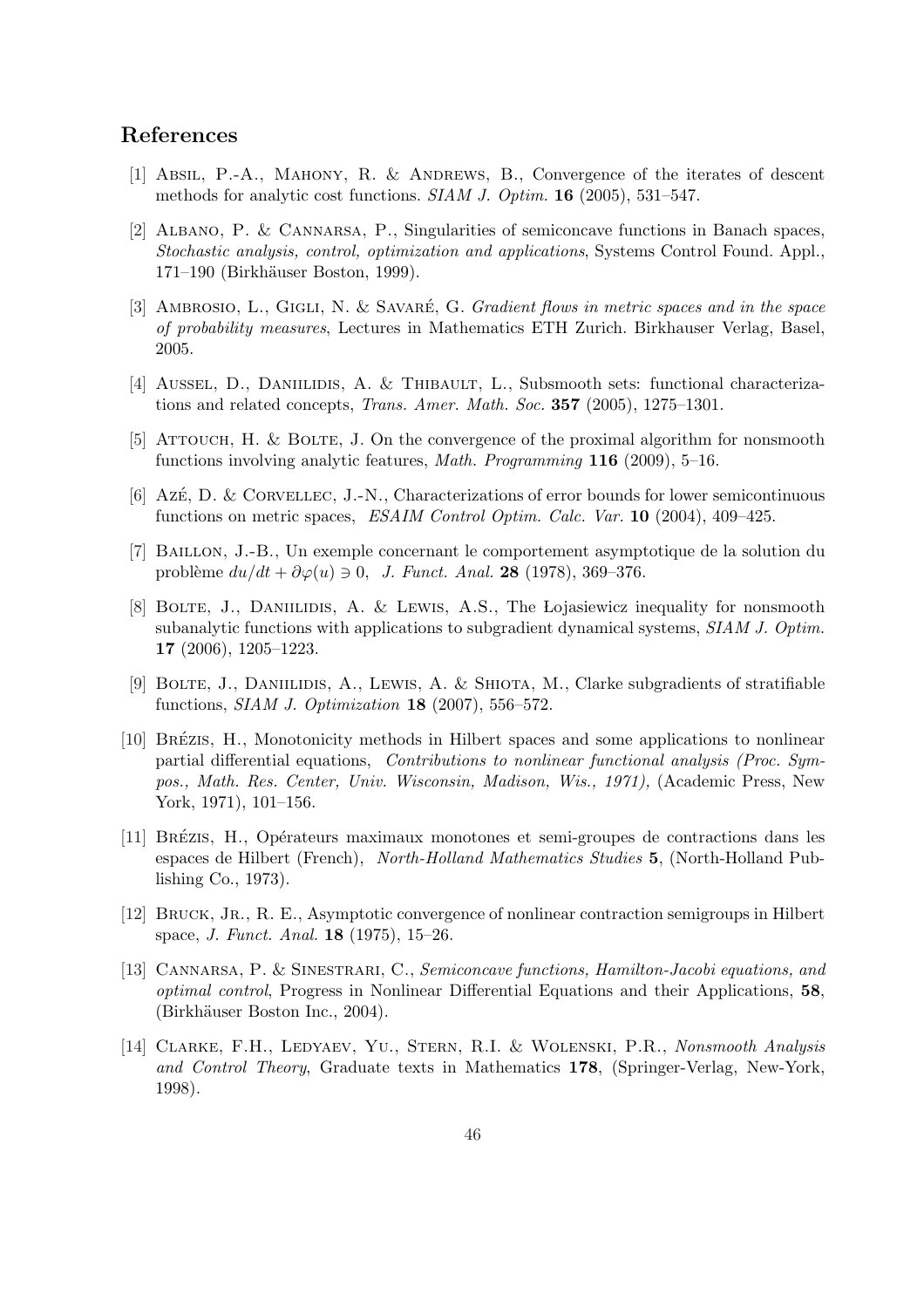- [15] COMBETTES, P. & PENNANEN, T., Proximal methods for cohypomonotone operators, SIAM J. Control Optim. 43 (2004), 731–742.
- [16] Corvellec, J.-N. & Motreanu, V., Nonlinear error bounds for lower semicontinuous functions on metric spaces, Math. Programming 114 (2008), 291–319.
- [17] COSTE, M., An Introduction to o-minimal Geometry, RAAG Notes, 81 pages, Institut de Recherche Mathématiques de Rennes, November 1999.
- [18] D'ACUNTO, D., Sur les courbes intégrales du champ de gradient, 72 p., PhD Thesis, (Université de Savoie, 2001).
- [19] D'ACUNTO, D. & KURDYKA, K., Bounds for gradient trajectories and geodesic diameter of real algebraic sets, Bull. London Math. Soc. 38 (2006), 951–965.
- [20] Daniilidis, A., Ley, O. & Sabourau, S., Asymptotic behaviour of self-contracted planar curves and gradient orbits of convex functions, preprint 19 p., (UAB 31/2008).
- [21] Degiovanni, M., Marino, A. & Tosques, M., Evolution equations with lack of convexity, Nonlinear Analysis 9 (1985), 1401–1443.
- [22] De Giorgi, E., Marino, A. & Tosques, M., Problems of evolution in metric spaces and maximal decreasing curve, Atti Accad. Naz. Lincei Rend. Cl. Sci. Fis. Mat. Natur. 68 (1980), 180–187.
- [23] DONTCHEV, A.L., LEWIS, A.S. & ROCKAFELLAR, R.T., The radius of metric regularity, Trans. Amer. Math. Soc. 335 (2002), 493–517.
- [24] DONTCHEV, A. L., QUINCAMPOIX, M. & ZLATEVA, N., Aubin criterion for metric regularity, J. Convex Anal. 13 (2006), 281–297.
- [25] van den Dries, L. & Miller, C., Geometric categories and o-minimal structures, Duke Math. J. 84 (1996), 497–540.
- [26] Evans, L. C. & Spruck, J., Motion of level sets by mean curvature. III, J. Geom. Anal. 2 (1992) 121–150.
- [27] Fenchel, W., Convex Cones, Sets and Functions, Mimeographed lecture note Princeton University, 1951.
- [28] Forti, M., Nistri, P. & Quincampoix, M., Convergence of Neural Networks for Programming Problems via a Nonsmooth Lojasiewicz Inequality, IEEE Trans. on Neural Networks, 17 (2006), 1471–1486.
- [29] Gage, M. & Hamilton, R. S., The heat equation shrinking convex plane curves, J. Differential Geom. 23 (1986) 69–96.
- [30] Haraux, A., A hyperbolic variant of Simon's convergence theorem. Evolution equations and their applications in physical and life sciences (Bad Herrenalb, 1998), Lecture Notes in Pure and Appl. Math. 215 (2001), 255–264 (Dekker, New York).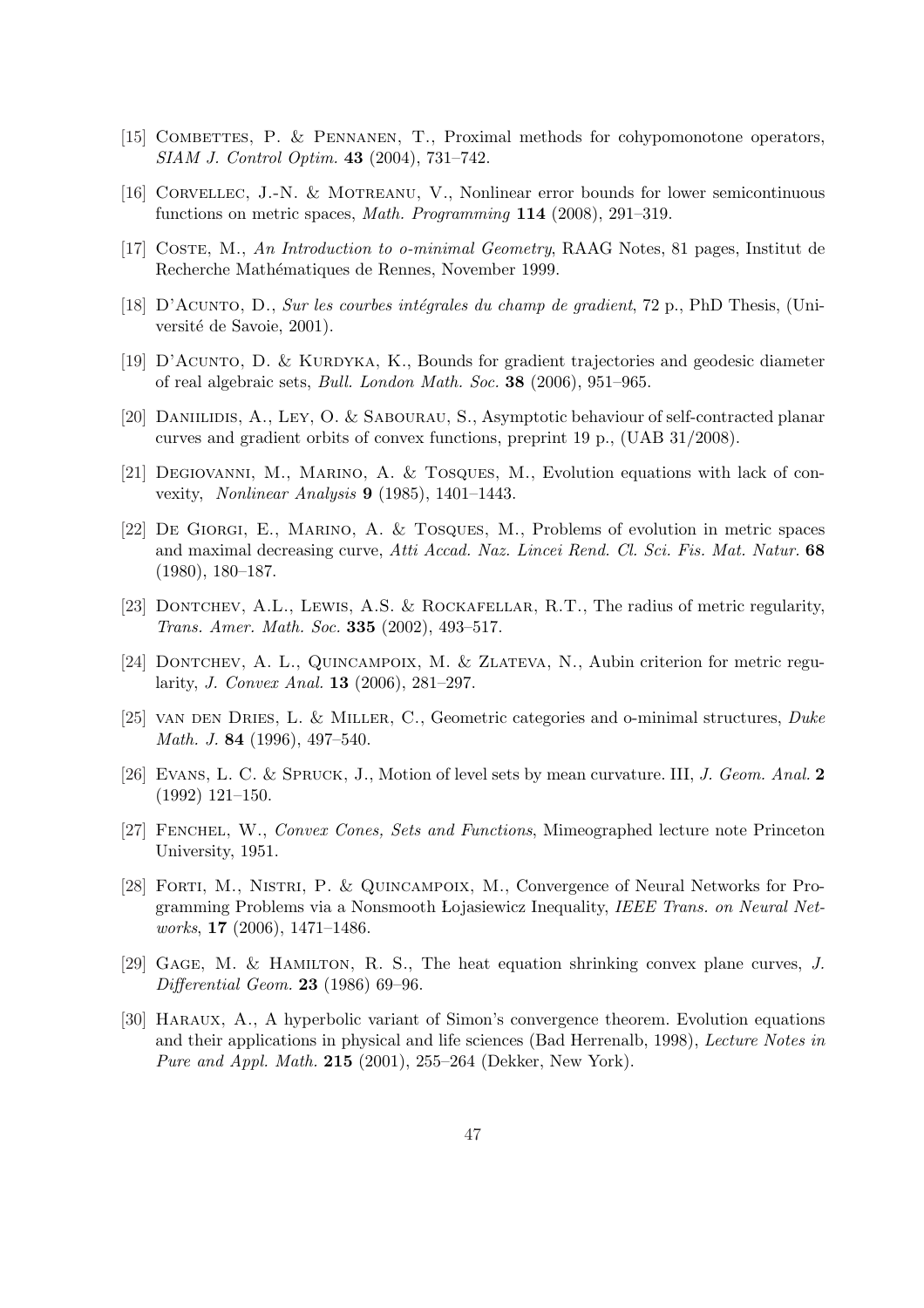- [31] Huang, S.-Z. Gradient inequalities. With applications to asymptotic behavior and stability of gradient-like systems, Mathematical Surveys and Monographs, 126, American Mathematical Society, Providence, RI, 2006.
- [32] IOFFE, A, Metric regularity and Subdifferential Calculus, Russian Math. Surveys 55 (2000), 501–558
- [33] IOFFE, A, "Towards metric theory of metric regularity", in: Approximation, optimization and mathematical economics, (Pointe--Pitre, 1999), 165–176, Physica, Heidelberg, 2001.
- [34] IOFFE, A, On regularity estimates for mappings between embedded manifolds, *Control*  $Cybernet.$  **36** (2007), 659–668.
- [35] JENDOUBI, M., A simple unified approach to some convergence theorems of L. Simon, J. Funct. Anal. 153 (1998), 187–202.
- [36] KANNAI, Y., Concavifiability and constructions of concave utility functions, J. Math. Econom. 4  $(1977)$ , 1–56.
- [37] KURDYKA, K., On gradients of functions definable in o-minimal structures, Ann. Inst. Fourier 48 (1998), 769–783.
- [38] KURDYKA, K. & PARUSINSKI, A.,  $w_f$ -stratification of subanalytic functions and the Lojasiewicz inequality, C. R. Acad. Sci. Paris Sr. I Math. 318 (1994), 129–133.
- [39] Lageman, C., Convergence of gradient-like dynamical systems and optimization algorithms, *PhD Thesis, University of Würzburg*,  $(2007)$ ,  $205$  p.
- [40] Lee, J. M., Introduction to smooth manifolds, Graduate Texts in Mathematics, 218. Springer-Verlag, New York, 2003. xviii+628 pp.
- [41] Lemaire, B., An Asymptotical Variational Principle Associated with the Steepest Descent Method for a Convex Function, J. Convex Anal. 3 (1996), 63–70.
- [42] LOJASIEWICZ, S., "Une propriété topologique des sous-ensembles analytiques réels.", in: Les Équations aux Dérivées Partielles, pp. 87–89, Éditions du centre National de la Recherche Scientifique, Paris 1963.
- [43] ŁOJASIEWICZ, S., Ensembles semi-analytiques, preprint 112 p. (IHES, 1965). Available at http://perso.univ-rennes1.fr/michel.coste/Lojasiewicz.pdf
- [44] Marcellin, S. & Thibault, L., Evolution problems associated with primal lower nice functions, J. Convex Anal. 13 (2006), 385–421.
- [45] MORDUKHOVICH, B., Complete characterization of openness, metric regularity and Lipschitzian properties of multifunctions. Trans. Amer. Math. Soc. 340 (1993), 1–35.
- [46] MORDUKHOVICH, B., *Variational analysis and generalized differentiation. I. Basic theory*, Grundlehren der Mathematischen Wissenschaften [Fundamental Principles of Mathematical Sciences], 330. Springer-Verlag, Berlin, 2006. xxii+579 pp.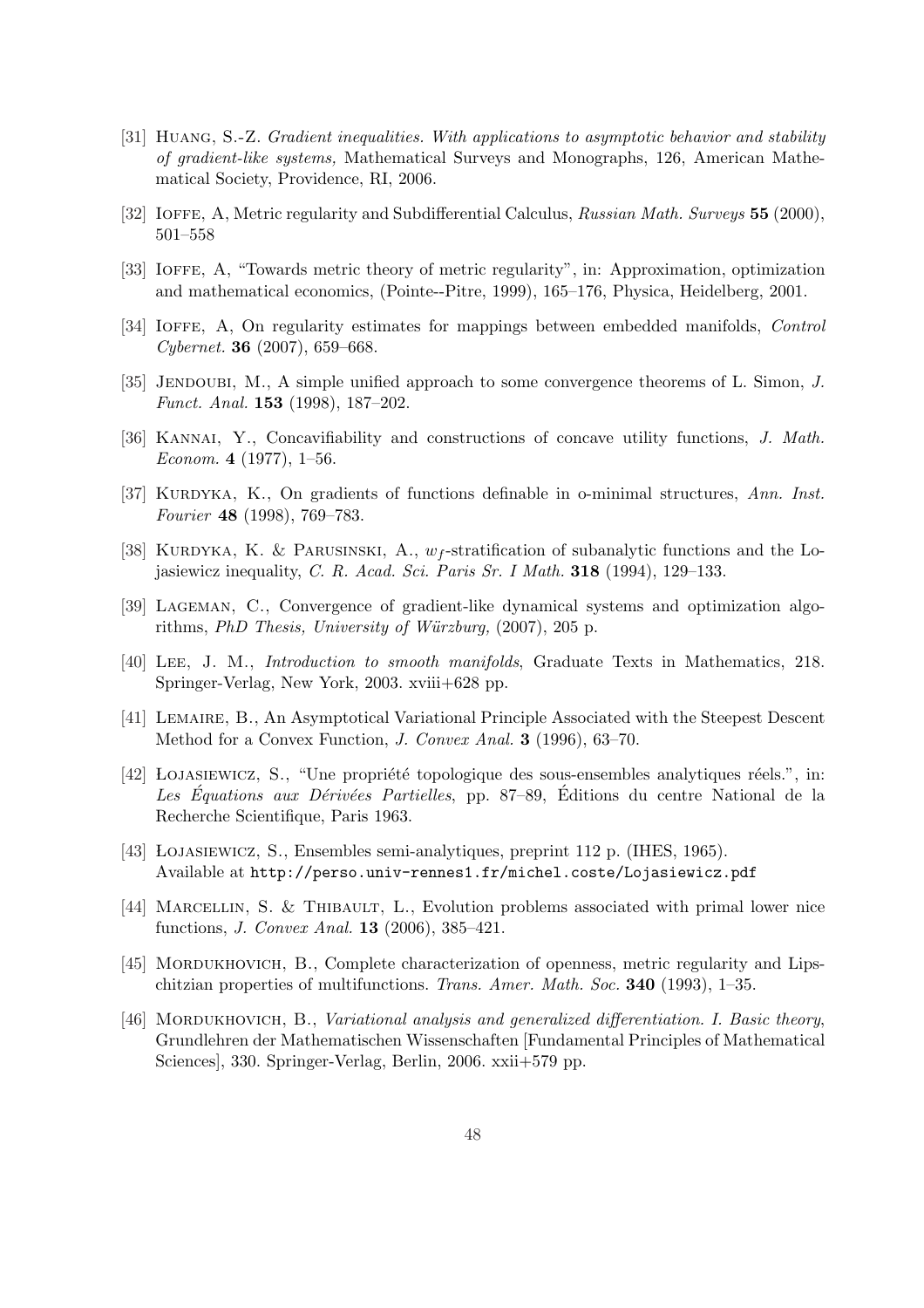- [47] NESTEROV, Y. & POLYAK, B. T., Cubic regularization of Newton method and its global performance. Math. Program. 108 (2006), no. 1, Ser. A, 177–205.
- [48] NISTRI, P. & QUINCAMPOIX, M. On the properties of solutions to a differential inclusion associated with a nonsmooth constrained optimization problem, *Proceedings of the*  $\frac{1}{4}$ *th* IEEE Conference on Decision and Control and the European Control Conference 2005, Seville, Spain, December 12-15, 2005.
- [49] Penot, J.-P., Metric regularity, openness and Lipschitzian behaviour of multifunctions. Nonlinear Analysis, 13 (1989), 629–643.
- [50] PEYPOUQUET, J., Analyse asymptotique de systèmes d'évolution et applications en optimisation, 116 p., (Université Paris 6 & Universidad de Chile, 2007).
- [51] Simon, L., Asymptotics for a class of non-linear evolution equations, with applications to geometric problems, Ann. Math. 118 (1983), 525–571.
- [52] TORRALBA, D., Convergence épigraphique et changements d'échelle en analyse variationnelle et optimisation, 160 p., PhD Thesis, (Université de Montpellier 2, 1996).
- [53] ROCKAFELLAR, R.T. & WETS, R., Variational Analysis, Grundlehren der Mathematischen, Wissenschaften, Vol. 317 , (Springer, 1998).
- [54] Zhu, X. Lectures on mean curvature flows, AMS/IP Studies in Advanced Mathematics 32, American Mathematical Society, 2002.

—————————————————-

Jérôme BOLTE

UPMC Universit´e Paris 06 - Equipe Combinatoire et Optimisation (UMR 7090), Case 189 ´ Universit´e Pierre et Marie Curie 4 Place Jussieu, F–75252 Paris Cedex 05.

INRIA Saclay, CMAP, Ecole Polytechnique, 91128 Palaiseau, France. ´

E-mail: bolte@math.jussieu.fr http://www.ecp6.jussieu.fr/pageperso/bolte

Aris DANIILIDIS

Departament de Matem`atiques, C1/308 Universitat Autònoma de Barcelona E–08193 Bellaterra (Cerdanyola del Vallès), Spain.

Laboratoire de Mathématiques et Physique Théorique Université François Rabelais, Tours, France.

E-mail: arisd@mat.uab.es http://mat.uab.es/~arisd

Olivier LEY